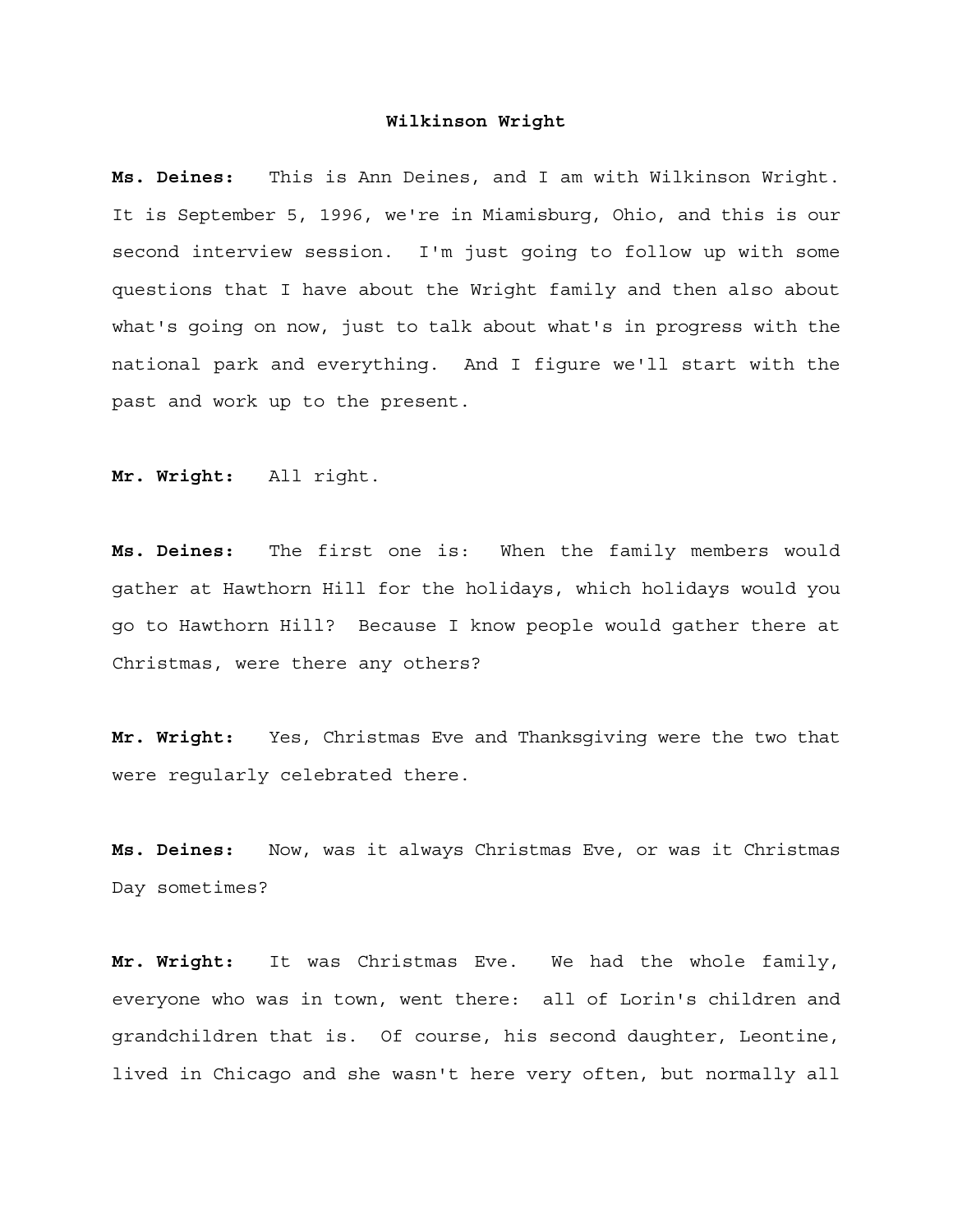the family that was in town was there, and always on Christmas Eve. Then Christmas Day Orville always came to our house for dinner at noon and Lorin went to Ivonette's for Christmas Day, so we divided up the older generation, if you will. Horace Wright and his wife Susan usually went to the Blair family--that was her family.

**Ms. Deines:** And what did the Christmas Eve celebration consist of? It was dinner, and then were gifts exchanged then too?

**Mr. Wright:** Christmas Eve? Yes. Well, Orville always gave money to the adults. There would be a folder at everybody's place with their name on it, and he would give money to the adults──well, to the kids too. But then sometimes, not always but sometimes, if he saw something that particularly struck his fancy . . . He'd also have presents for the kids, and I can't remember much about what they were. One that sticks in my mind, one year he gave my brother and me and my cousin Jack Miller boxing gloves, and then had a marvelous time while we were all (chuckling) flailing away at each other with the boxing gloves.

**Ms. Deines:** And then would gifts also be exchanged on Christmas Day?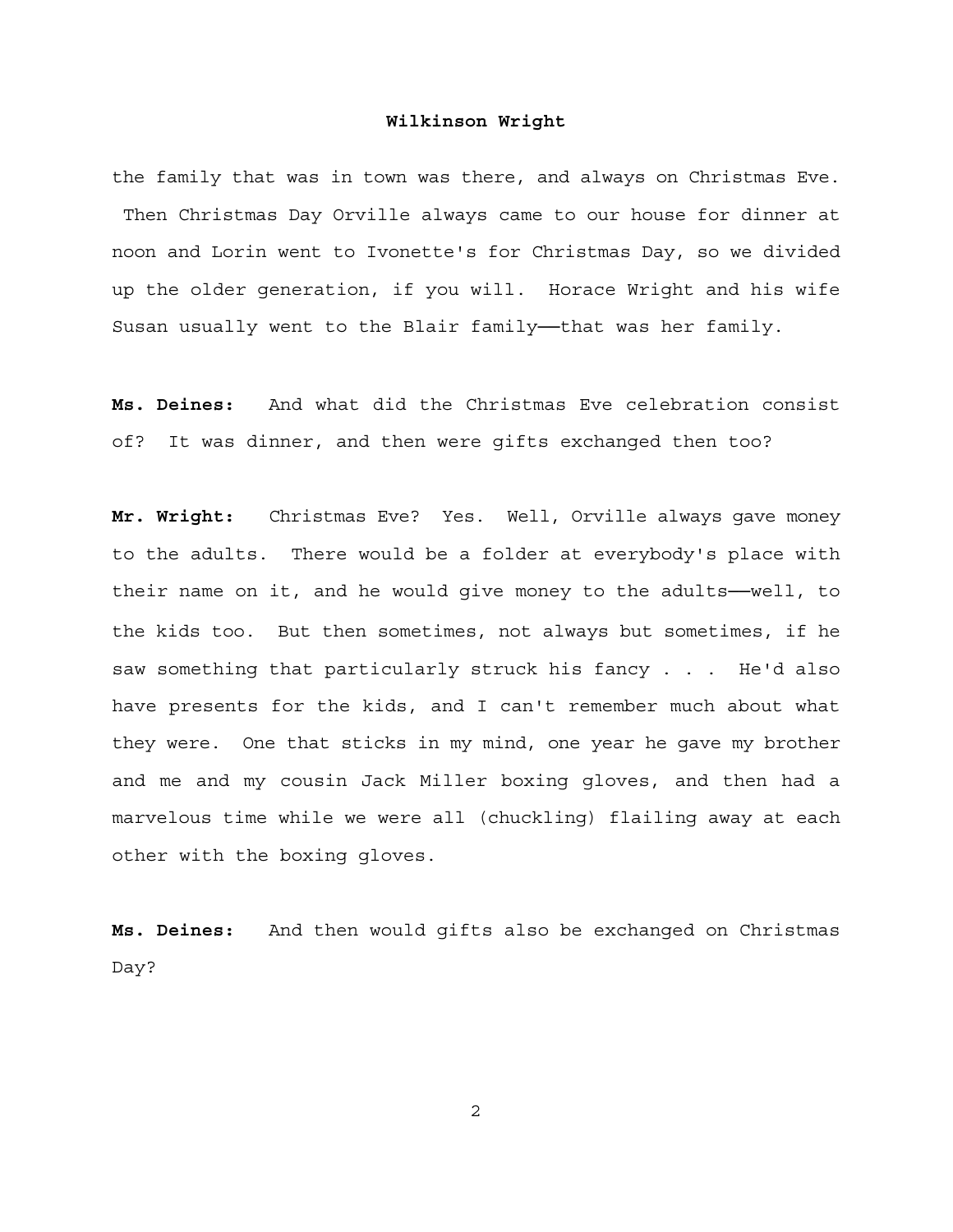**Mr. Wright:** No, not with Orville, no. The exchange was only with Orville and the family. Each one had their Christmas at home then, on Christmas morning usually, each separate family.

**Ms. Deines:** Okay, so then when Orville would go to your house, that was post-gift time, was it?

**Mr. Wright:** Yes.

**Ms. Deines:** Everyone always refers to these events but they don't really say who was where and what was going on. It's hard to figure out.

**Mr. Wright:** Yes. That's one of our favorite stories, when Orville came to dinner on Christmas Day . . . My mother made plum puddings, and she had a recipe that her grandmother had brought from England. She made plum puddings and we always served that to Orville, and she made a warm sauce that went on it that had brandy in it, I believe. And then when Orville went home, she always gave him one of the plum puddings to take home with him. He'd get home and Carrie would serve him the plum pudding for dessert, and he would complain that it didn't taste like Ann's did. He said, "The sauce you're putting on it isn't as good." (chuckling) He was really harassing Carrie, Carrie was very loyal to the other members of the family and didn't want to betray us, but finally in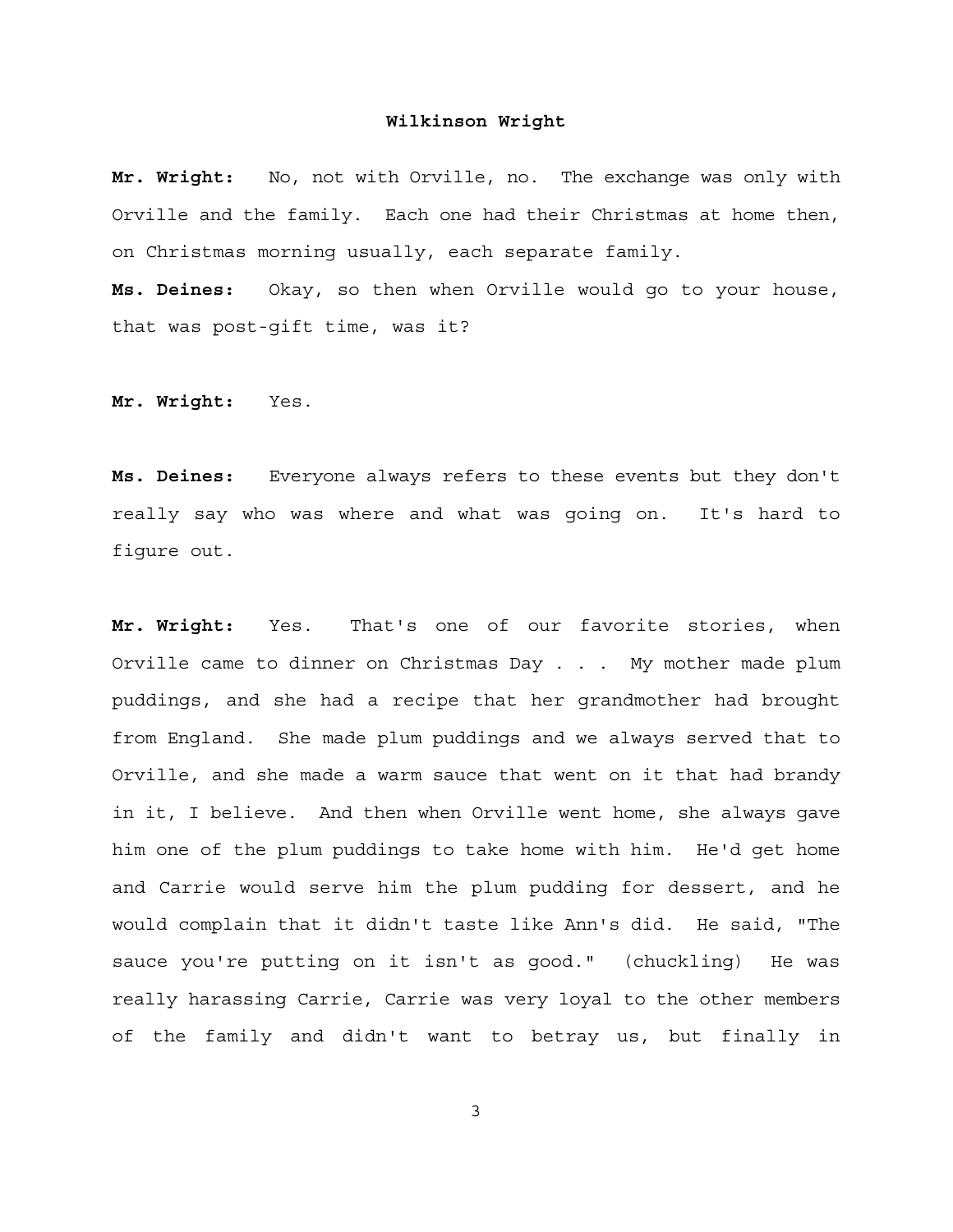desperation she told Orville, "I don't have all the ingredients." "Well, why don't you have all the ingredients? Get the ingredients." And Carrie said, "Well, I believe they may put a little alcohol in it." And Orville said, "I don't believe it," and walked out of the room. (chuckling) But he continued to come on Christmas Day and to scrape up every drop of the plum pudding and the sauce that went with it. (laughter)

**Ms. Deines:** Well, that leads me into . . . I was wondering, was Carrie working with Orville full-time? Because I've seen some things where she'd take some time off to do family things, and then there were other employees up at the house, too. So I was trying to figure out . . .

**Mr. Wright:** Well, Carrie and Charlie lived there, in all the years that I remember. They lived in that section of the house. They had two rooms and a bath upstairs and they had that sitting room downstairs.

**Ms. Deines:** What years would that have been?

**Mr. Wright:** Well, all the time I can remember, from 1922 or whatever on. Now, they had bought a house out in the Watervliet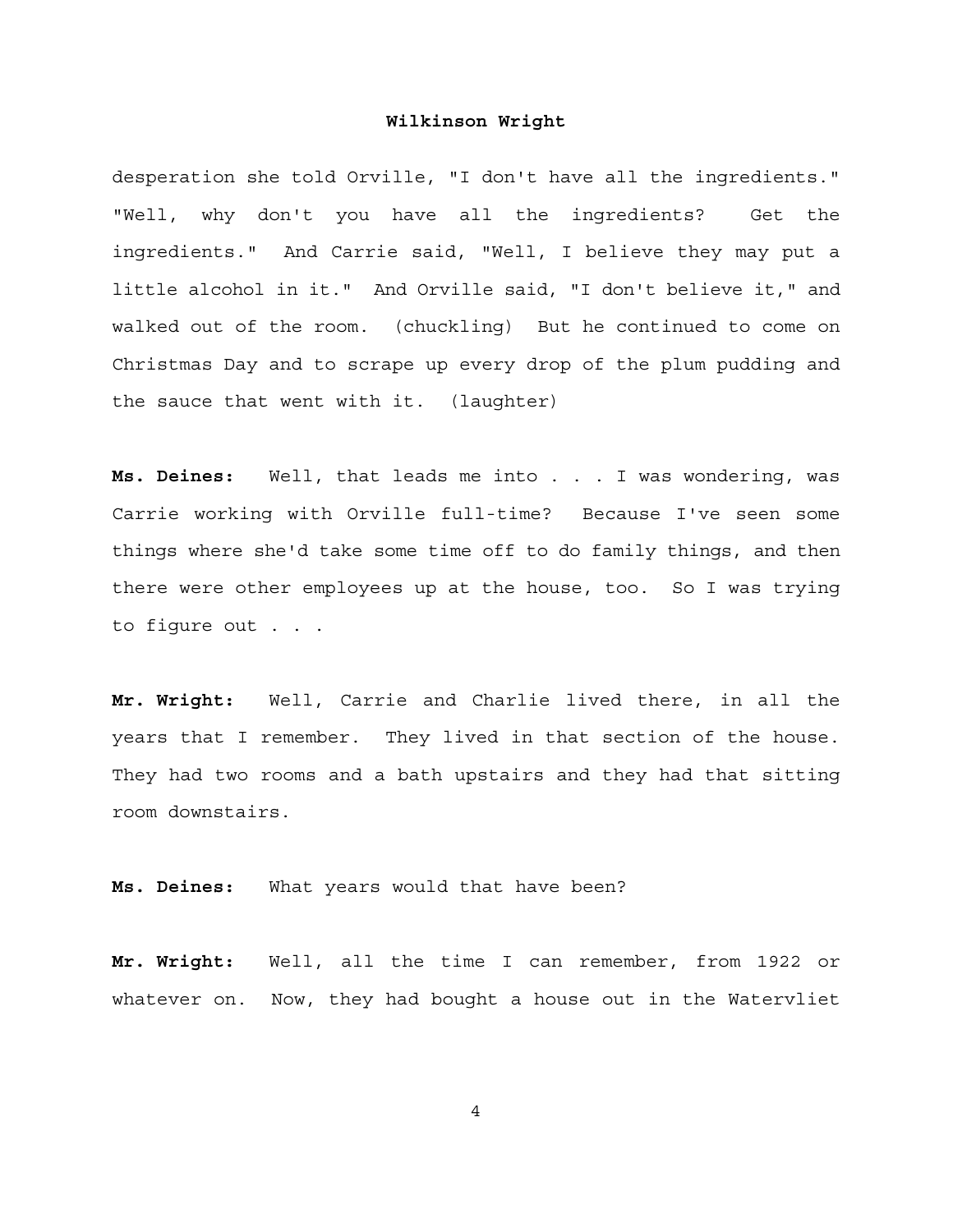section of Dayton. Carrie did have a house, and I think they had that rented for a number of years.

**Ms. Deines:** Okay, because that's what was confusing me. I've heard the stories of them buying the house and her commuting.

**Mr. Wright:** Yeah, there was a time, I think, when she did, she may have had nieces living there with her at one time. If you want to pursue that, there's one of Carrie's nieces . . . I think maybe one or two of her nieces are alive, but they are very old. There is a grand-niece, Pat Clendenin, and she did work for the chamber of commerce. I don't know whether she still does or not, for the Dayton Chamber of Commerce. You might see if you could get an interview with her and see what she could tell you.

**Ms. Deines:** How do you spell her last name, do you know? That one sounds real hard to guess.

**Mr. Wright:** Well, I'm not sure that I know the exact number of *N*s and so on.

**Ms. Deines:** Well, if we can get it close.

**Mr. Wright:** C-L-E-N-D-E-N-N . . . I-N, E-N? I'm not sure.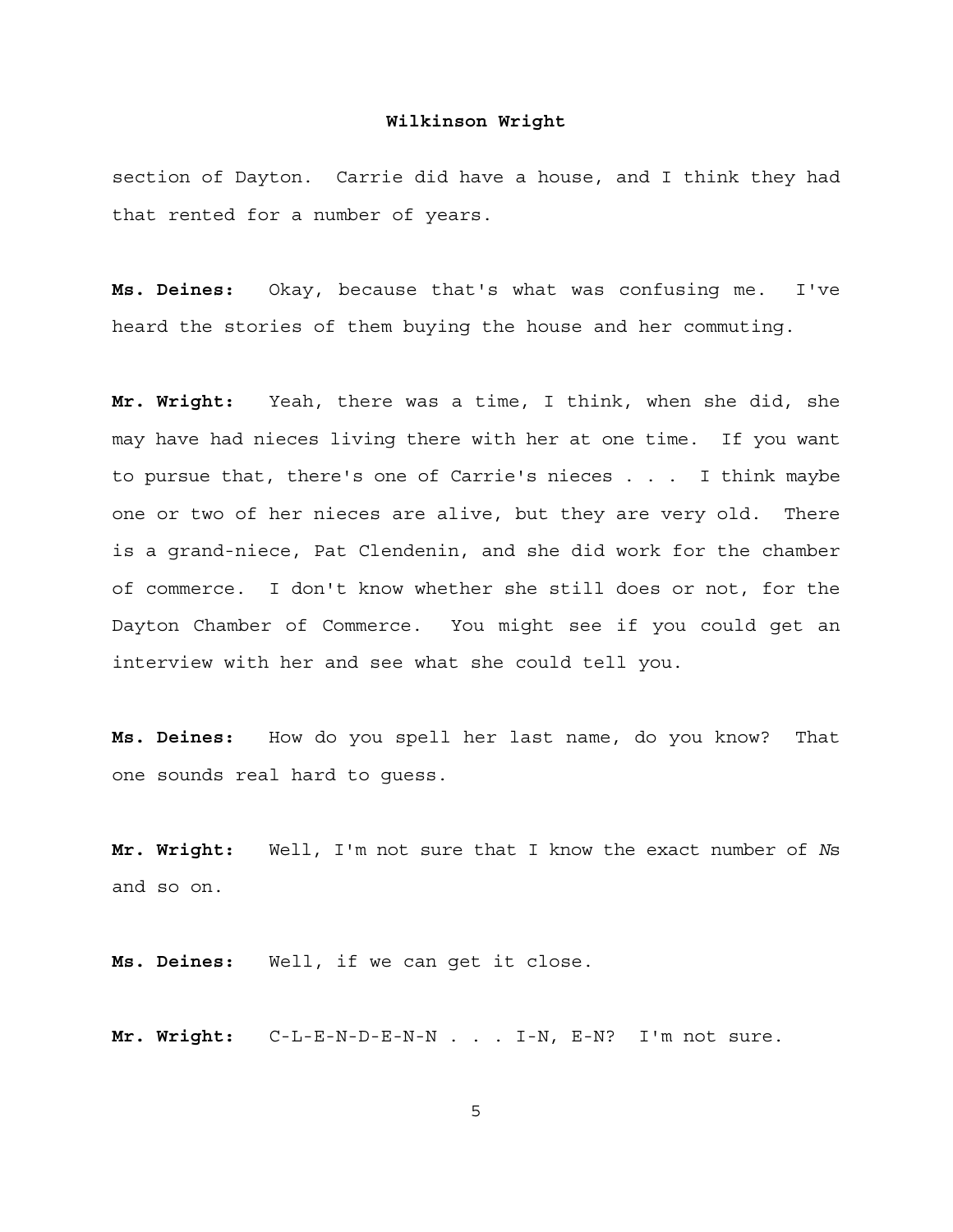**Ms. Deines:** Oh, I can figure it out.

**Mr. Wright:** Well, wait a minute, let me see if I happen to have . . . (sound of paper or cards being shuffled) No, I don't see it.

**Ms. Deines:** I can try and track her down.

**Mr. Wright:** Oh!

**Ms. Deines:** Is it there?

**Mr. Wright:** I've got C-L-E-N-D-E-N-I-N, and her home number, according to this, is 879-4875.

**Ms. Deines:** Great! Thank you.

**Mr. Wright:** And she's a grand-niece of Carrie.

**Ms. Deines:** Okay. Because Carrie didn't have any children, did she?

**Mr. Wright:** No. She and Charlie were married, for. . . I forget how long.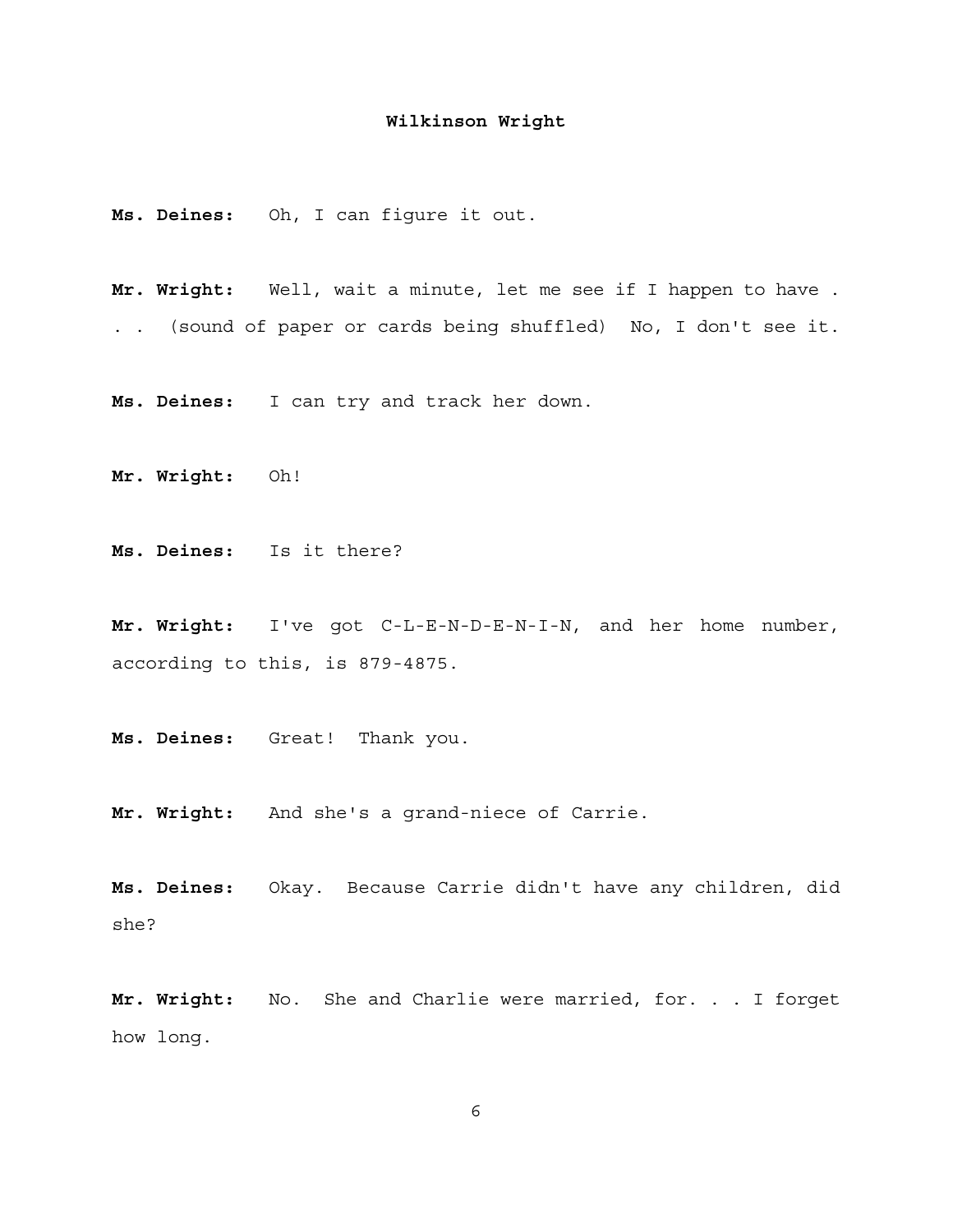**Ms. Deines:** It was a long time.

**Mr. Wright:** Yeah, I think it was 1910, 1912, along in there. I have an old cherry and maple rope bed, which I have now given to my daughter, that Carrie left to me. She said they bought it secondhand on a street market downtown in Dayton, and I think she said in 1912.

**Ms. Deines:** Oh, that's neat!

**Mr. Wright:** Yeah. She went to work for my grandmother when my Aunt Leontine was born, and worked for her for, I think, two years, and then went over to work for the Bishop, and worked there till Orville died in 1948.

**Ms. Deines:** Okay, and do you remember other employees that they had up at Hawthorn Hill? Because it sounded like, from at least the Bishop's diaries, they were coming in and out.

**Mr. Wright:** Well, Lottie──Charlotte Jones──and she was always just called Lottie. She was the laundress and she came, I think, a couple of days a week. You know, Orville had all these stiff collars and cuffs and so on, and she came there to the house and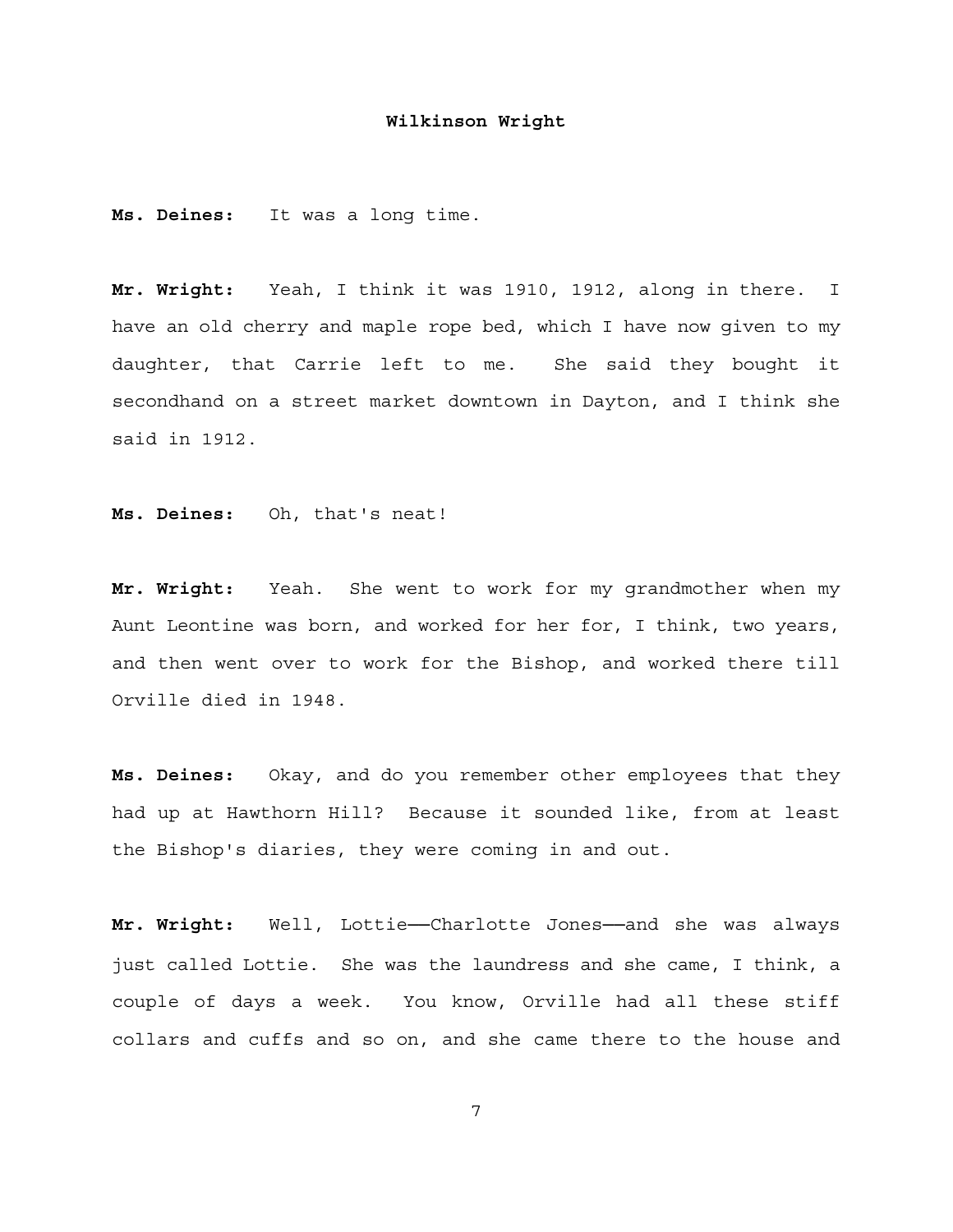did the washing. Then when the bishop died, he left the Hawthorne Street house to Katharine, and later, and I can't tell you the date, Katharine sold that house to Lottie.

**Ms. Deines:** I've just finished reading most of Katharine's letters.

**Mr. Wright:** Oh, did you really?

**Ms. Deines:** And there's some of those dates in there that she talks about selling the house.

**Mr. Wright:** Isn't she a marvelous writer? My, she really had a gift, didn't she?

**Ms. Deines:** Yeah.

**Mr. Wright:** Somebody ought to do something with those letters. They're great. Which ones? Did you get the ones from Kat to Harry Haskell, or the ones from Becky Rehling?

**Ms. Deines:** Well, I don't know who they would have . . . because someone, I think it was the Haskells, gave them to the University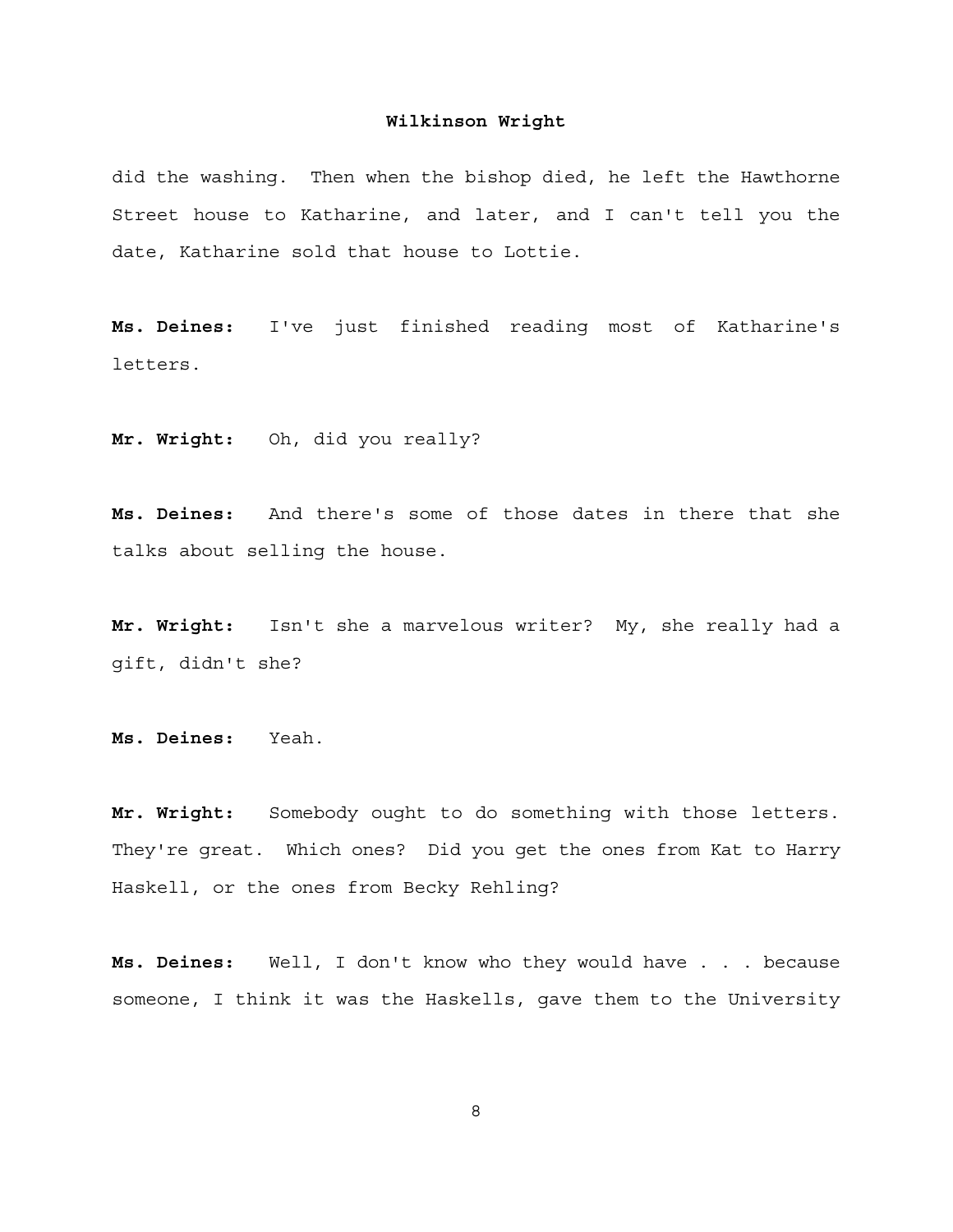of Missouri at Kansas City. They're on microfilm. That's what I looked at.

**Mr. Wright:** Well, now they've got a lot more of them out there now that Becky Rehling . . . or copies that Becky Rehling gave them.

**Ms. Deines:** Are they at the same university?

**Mr. Wright:** No, I'm talking about Wright State. Excuse me, the archives at Wright State have some others. Becky Rehling's mother was Agnes Osborn, who was Katharine's best friend.

**Ms. Deines:** Oh, okay. I'm going to have to check into that. Did she just give them to them?

**Mr. Wright:** No, it's been a year or two, I think.

**Ms. Deines:** Because they've never told me about them.

**Mr. Wright:** She made some sort of a deal where they were supposed to xerox them, and I don't know whether they got the originals or they are eventually to get the originals. She's been sending some xeroxes to me. Unfortunately, some of them are poorly done.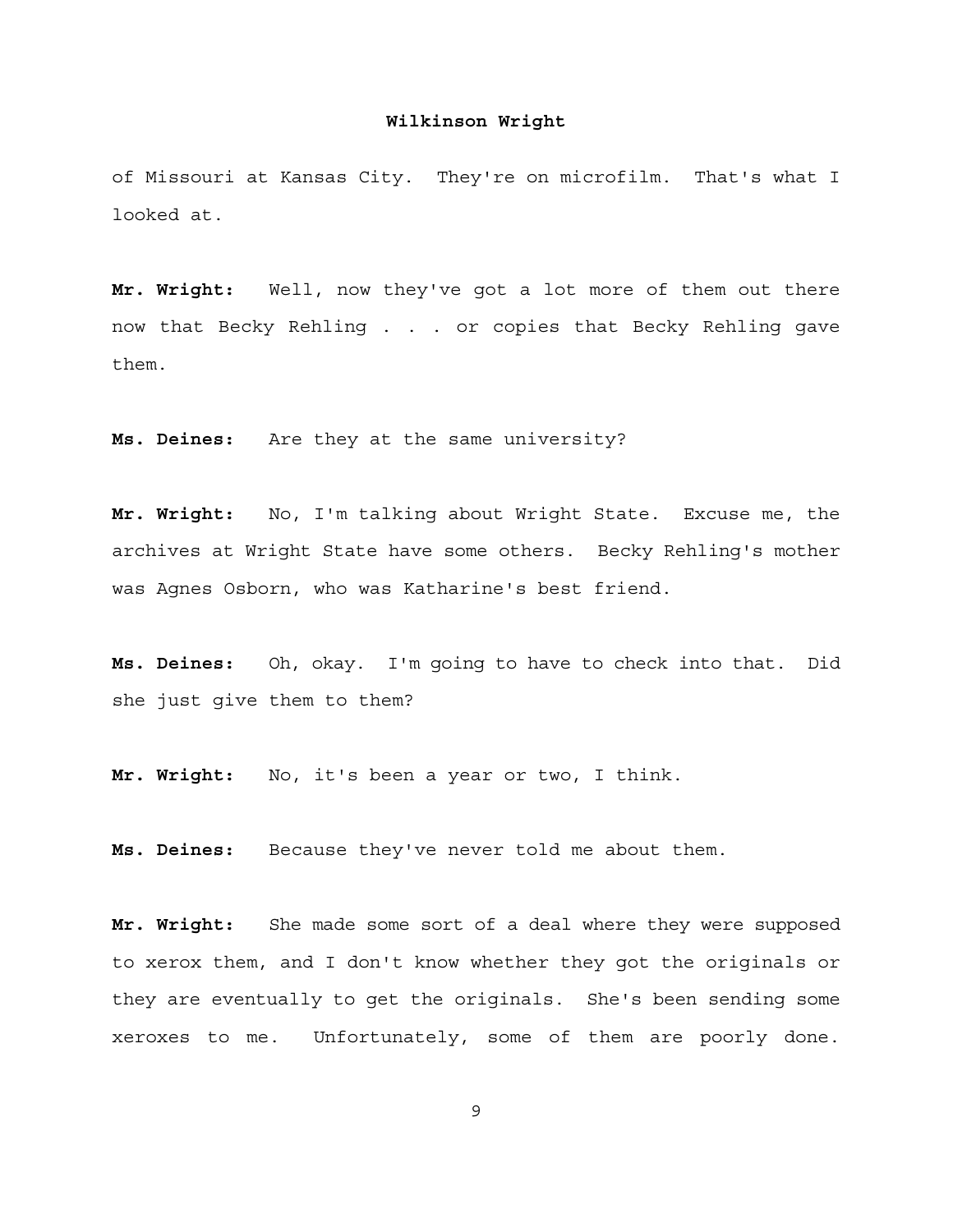Somebody wasn't paying attention and was just letting . . . and you get some that are all black at the edges and so on, so you can't read it always.

**Ms. Deines:** I'm going to have to ask them about that, because they usually tell me what they have and no one has ever mentioned those to me.

**Mr. Wright:** Well, we also understand that somewhere in England there are some letters from Katharine to Griffith Brewer──some very, very emotional-I had heard that they were at the RAF Museum, which was closed when we were in England.

**Ms. Deines:** It was moving or something?

**Mr. Wright:** Yeah, they are redoing it or something, reorganizing, redoing their collections, yeah. But there were some very troubled letters after Orville and Katharine were alienated by her marriage--or Orville was alienated by it, rather.

**Ms. Deines:** So they were written after her marriage?

**Mr. Wright:** Yes.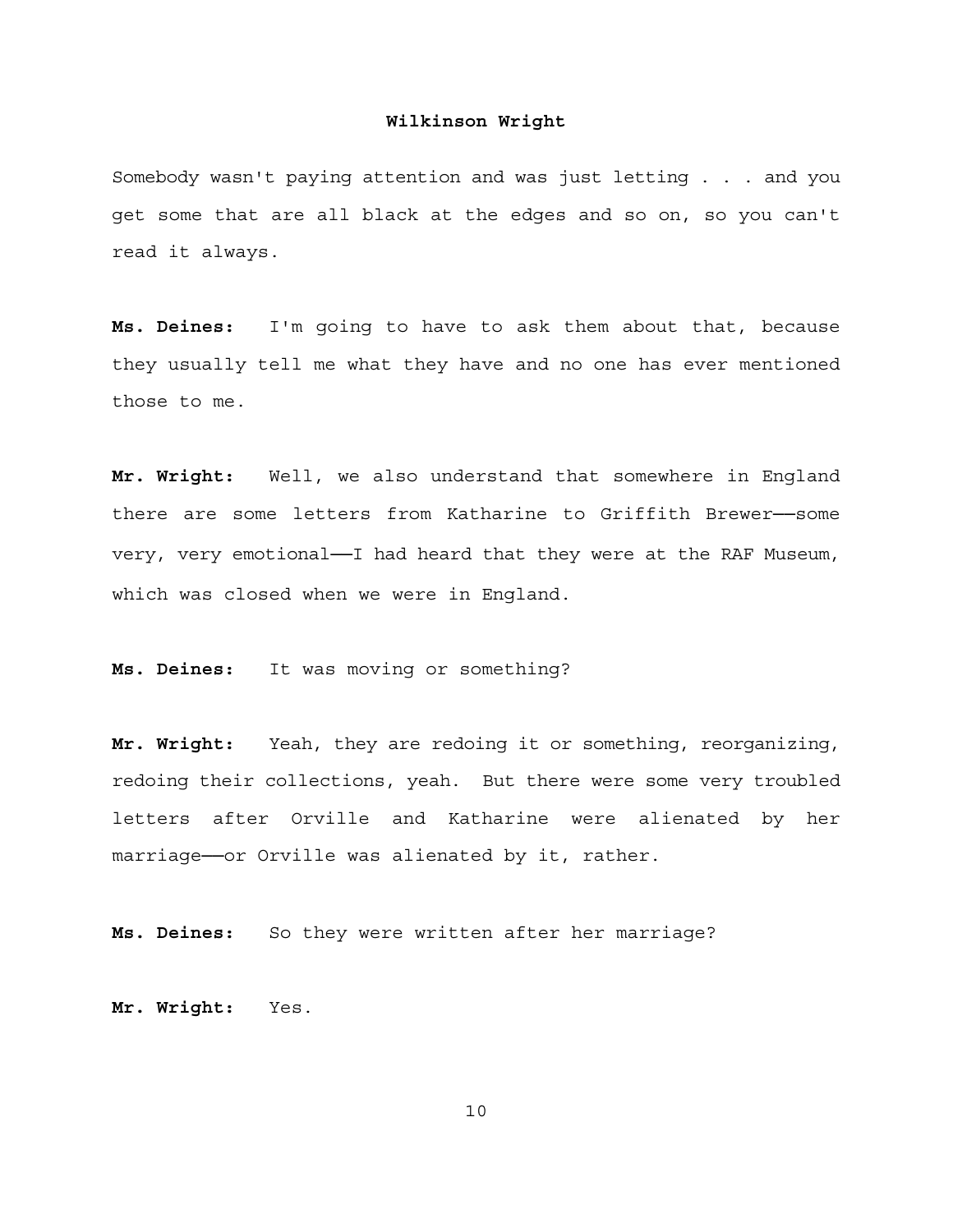**Ms. Deines:** Because I've never seen letters from her.

**Mr. Wright:** Brewer, whom she regarded as a good friend, she was writing to him telling him her problems. Unfortunately, I think the letters somehow came into the hands of Charles Gibb Smith, and he was such a gentle soul that he didn't think these letters should ever be published, or even revealed, and he may have left them with some sort of strictures on them because of that. I understand his feelings, but it seems to me that after all of the people are dead, what difference does it make?

**Ms. Deines:** Yes, and it sort of changes history if you have something that you can't use.

**Mr. Wright:** Sure.

**Ms. Deines:** Was there anyone else besides Lottie that you remember working at Hawthorn Hill?

**Mr. Wright:** There was, yes, a very fine black man named William Lewis, and I think he started working for Orville pretty young. I remember Bob Hadeler telling me that before he went up to Georgian Bay with Orville for the first time, and I think that was about in 1928 or around in there. Have you interviewed Bob Hadeler?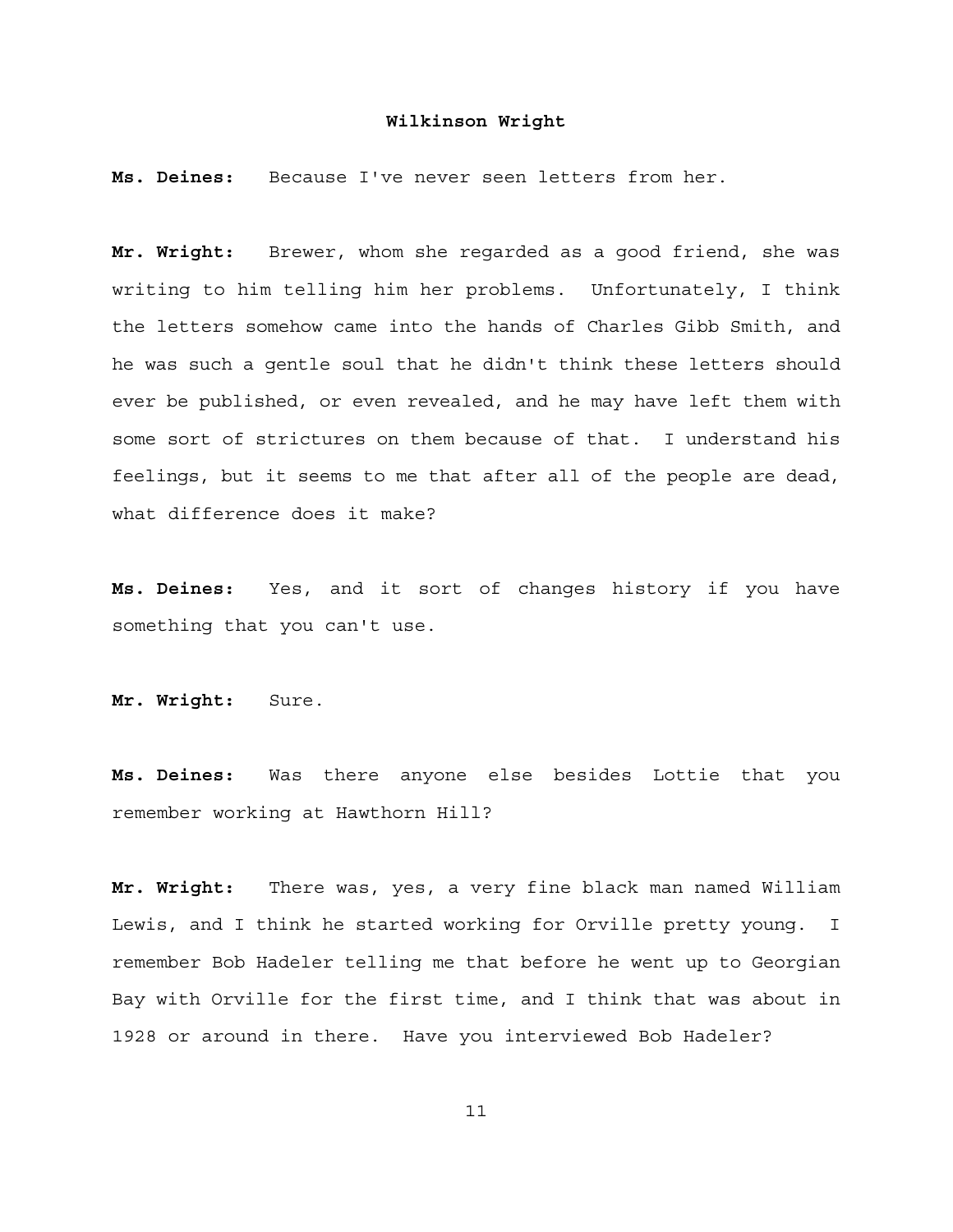**Ms. Deines:** Not yet.

**Mr. Wright:** Well, before he went, they would take . . . I guess for some summers he took William Lewis with him. He always took some younger person with him because there was some fairly heavy work to do there and he couldn't do it, and so he would always take someone. But then William Lewis got married and didn't want to go there anymore. Then he got, I assume that it was through Orville's influence, he got a job somewhere at Wright-Pat[terson], and he eventually became a sort of a general supervisor, I believe, of the custodial corps there. Now, in the years that I remember as a kid, he didn't work for Orville on a regular basis. Orville was constantly after him, trying to get him to do things, but he would often be there to help serve Thanksgiving dinner and Christmas dinner and so on. He would come in on occasions like that. Orville also would try to get him to come and cut the grass or rake the leaves and so on, and as William got older and had a family and so on, he didn't have the time to do that.

**Ms. Deines:** So Orville must have had someone else doing those things.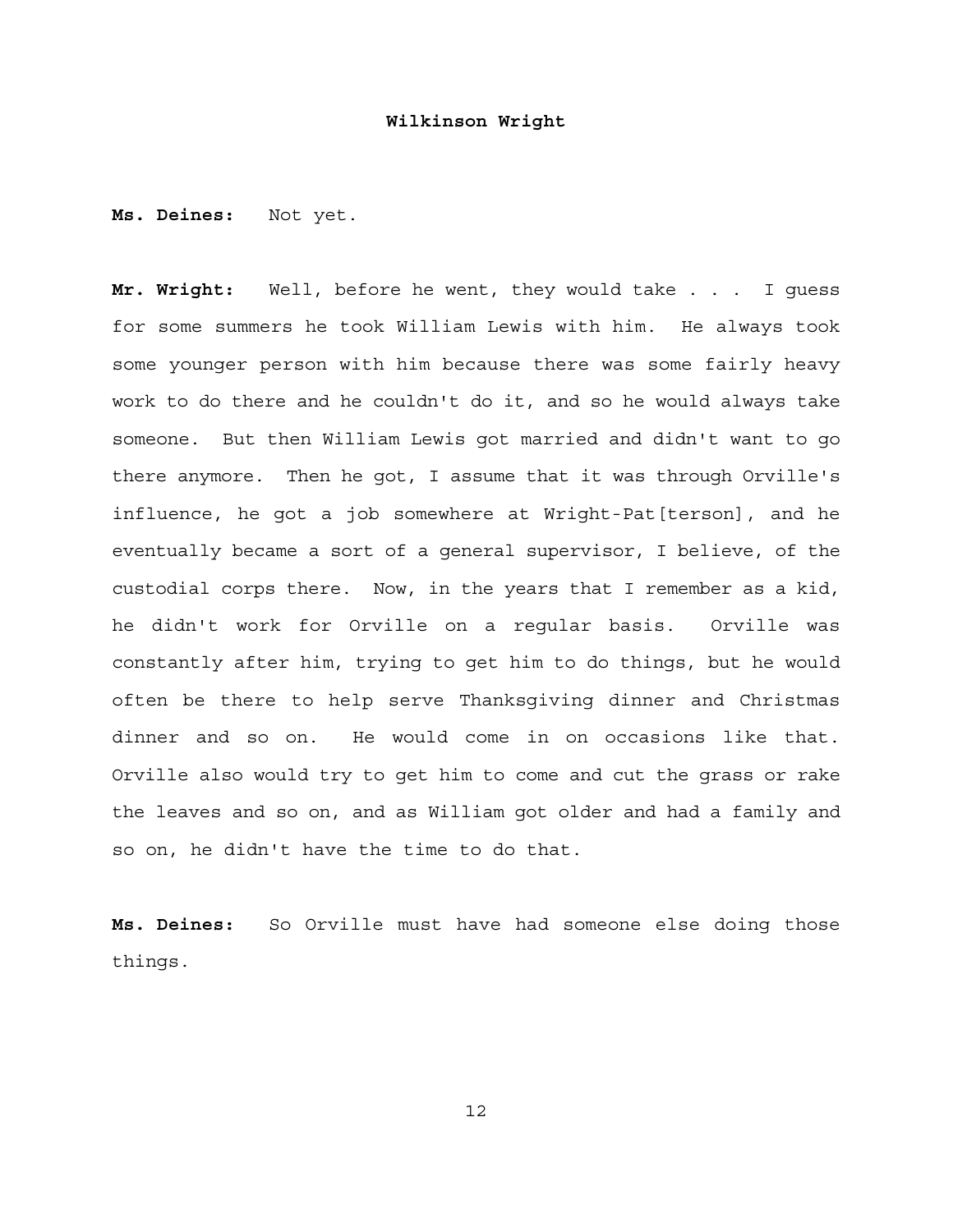**Mr. Wright:** Yeah. Well, he also had another black man named William Lewis, who would-

**Ms. Deines:** Two people with the same name?

**Mr. Wright:** Yeah, who would do work there occasionally. Now, he was a very eccentric, unusual kind of guy, and he would be there . . . You never knew whether he was going to show up or not when you wanted him. He was very eccentric. He had one bad eye, I can recall. He was a good worker when he worked, but you could never quite be sure whether he was going to show up when you wanted him or not.

**Ms. Deines:** Okay. Now, did Carrie have help in the kitchen? **Mr. Wright:** No.

**Ms. Deines:** And what about housekeeping? Stretch your memory here.

**Mr. Wright:** I think occasionally they had outside help to do things like wash the woodwork, you know.

**Ms. Deines:** The big spring cleaning projects?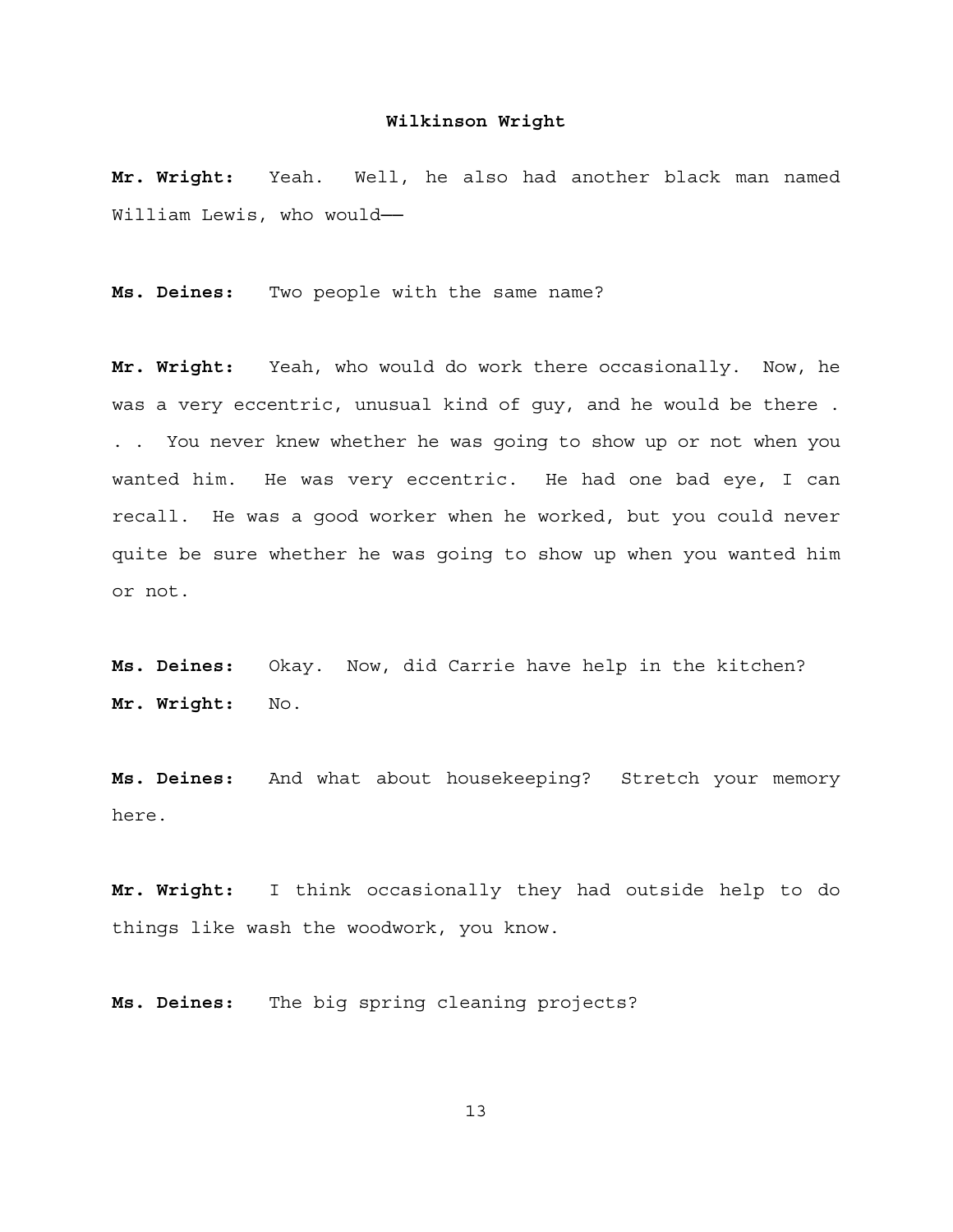**Mr. Wright:** Yeah. Well, if you remember the woodwork in the main hall there, all that heavy stuff up around the ceiling with all those dentils? So help me, they would get someone that would scrub all that. (chuckling) But when NCR took over the house in 1948, the white enamel on that woodwork was the same white enamel that had been put on when the house was built. (chuckling)

**Ms. Deines:** When it was built?

**Mr. Wright:** Yeah, if you can imagine that. And it had been scrubbed, and it was as white and beautiful as you . . .

**Ms. Deines:** And still working. It was pretty good paint then. Was Thanksgiving dinner similar to Christmas dinner, minus the presents, I guess?

**Mr. Wright:** Yeah. There was always turkey, turkey and dressing. Carrie canned her own white corn, and then she made a perfectly marvelous corn pudding that was sort of a custard, and it was absolutely delicious. And with Orville, of course, always mashed potatoes. Orville loved mashed potatoes. And gravy and stuffing.

She was also famous for a molded salad that she made. It was in a ring, and there would be half a pear with a ball of pimento cheese in the middle of it, and then criss-crossed stripes of red and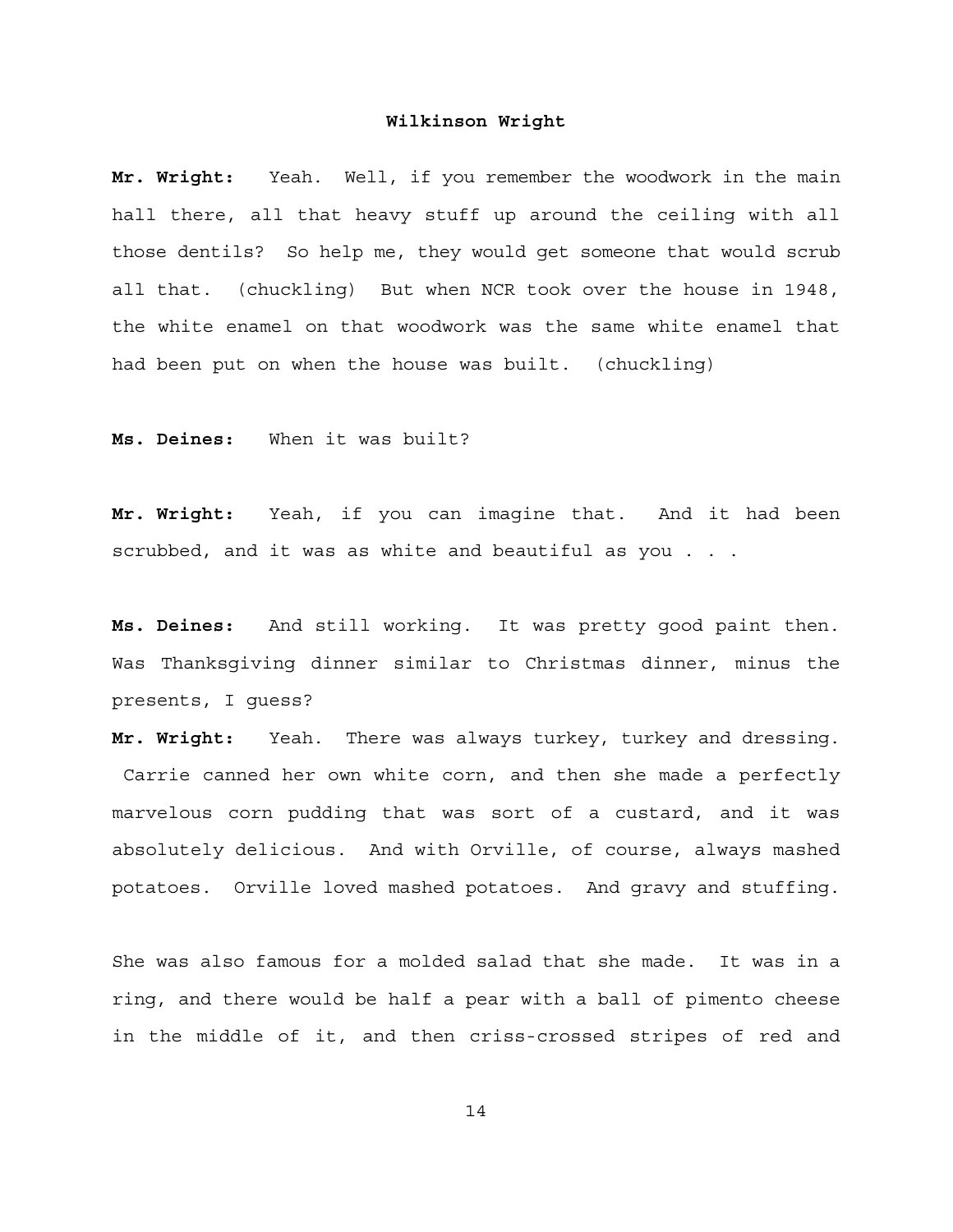green peppers. But the astonishing part of it was that the gelatin was made out of pineapple juice. We had the recipe, and we tried time and again to make it like she did; we never could. She said she strained the pineapple juice through cheesecloth. When she brought this molded ring to the table, the gelatin was absolutely water-clear, just perfectly . . . Well, we have strained through cheesecloth till we were blue in the face, (chuckling) and we could never get pineapple juice to come out that clear. I don't know how in the world she did it, but she just said you use lots of cheesecloth and you keep on straining it till it comes clear. Maybe we just couldn't afford that much cheesecloth, I don't know. (chuckling)

**Ms. Deines:** Or you didn't last long enough. You got tired.

**Mr. Wright:** No.

**Ms. Deines:** This is something that Bill brought up. He's looking for anything that the Wrights might have done at their shops or anything for Christmas. Did they ever do anything outside of the house, I mean like at Orville's laboratory or anything, to celebrate Christmas? Put a wreath up or anything?

**Mr. Wright:** I don't remember it if they did. I sort of doubt it. That laboratory was always sort of an austere and dreary kind of a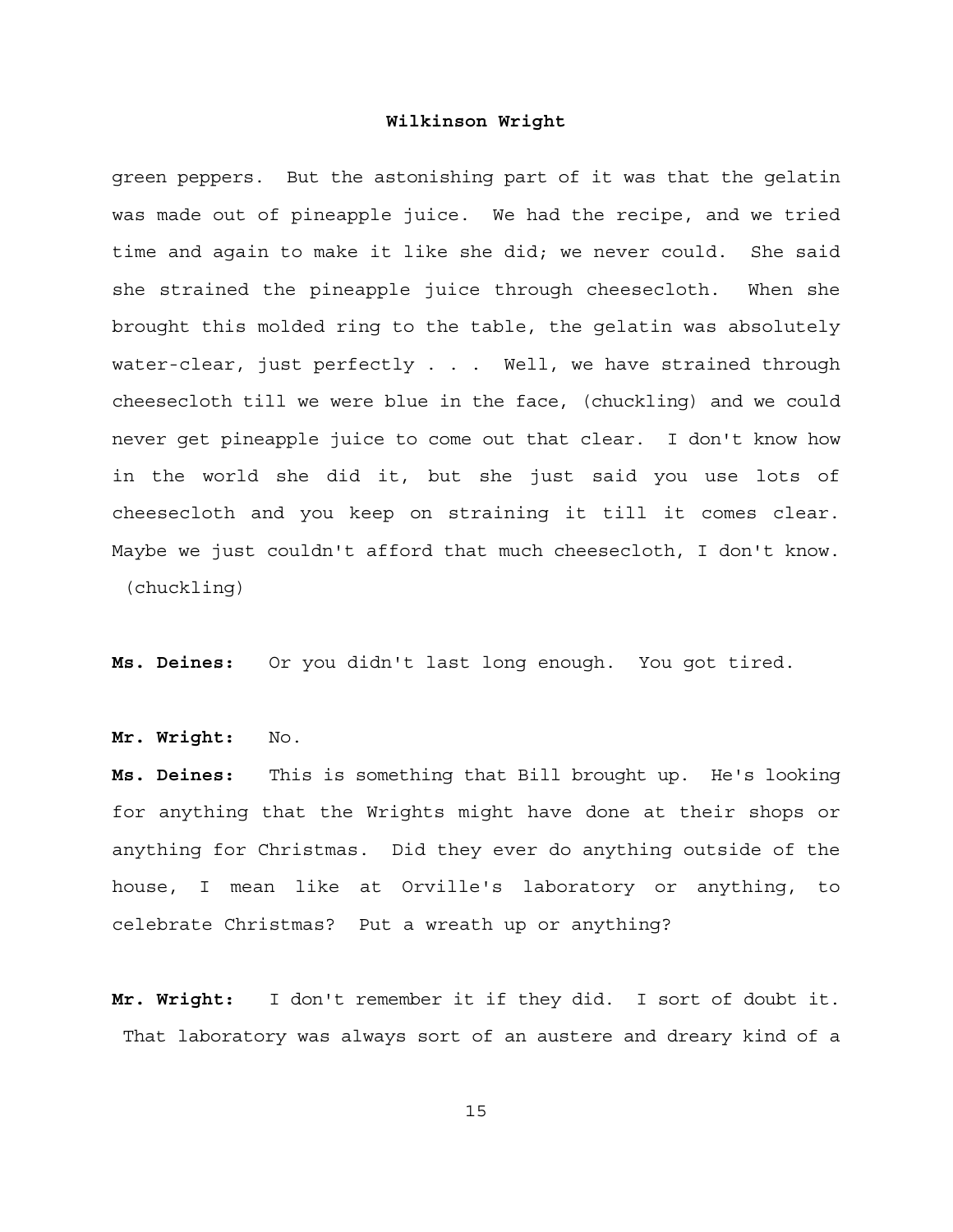place, maybe partly because of Mabel Beck's personality, but it was just not . . . (chuckling) I don't remember anything like that, no.

**Ms. Deines:** We'll find something somehow. From what I've read, Milton gave Katharine the house on Hawthorne Street sort of unofficially before he died. Have you ever heard anything of that? Because she referred to it in her letters that the Haskells gave to . . . would it be the University of Missouri?

**Mr. Wright:** Yes, I think it was the University of Missouri at Kansas City, in Kansas City.

**Ms. Deines:** Because a couple of the letters she talked about that she got the house earlier, and I hadn't seen that before.

**Mr. Wright:** Gee, I wouldn't think that she would have, unless he . . . Oh, unless he would have transferred it to her when they moved to Hawthorn Hill, but I don't know any reason why he would.

**Ms. Deines:** Yes, because the deed didn't reflect sort of what she was talking about, so . . .

**Mr. Wright:** It did not? I was going to say──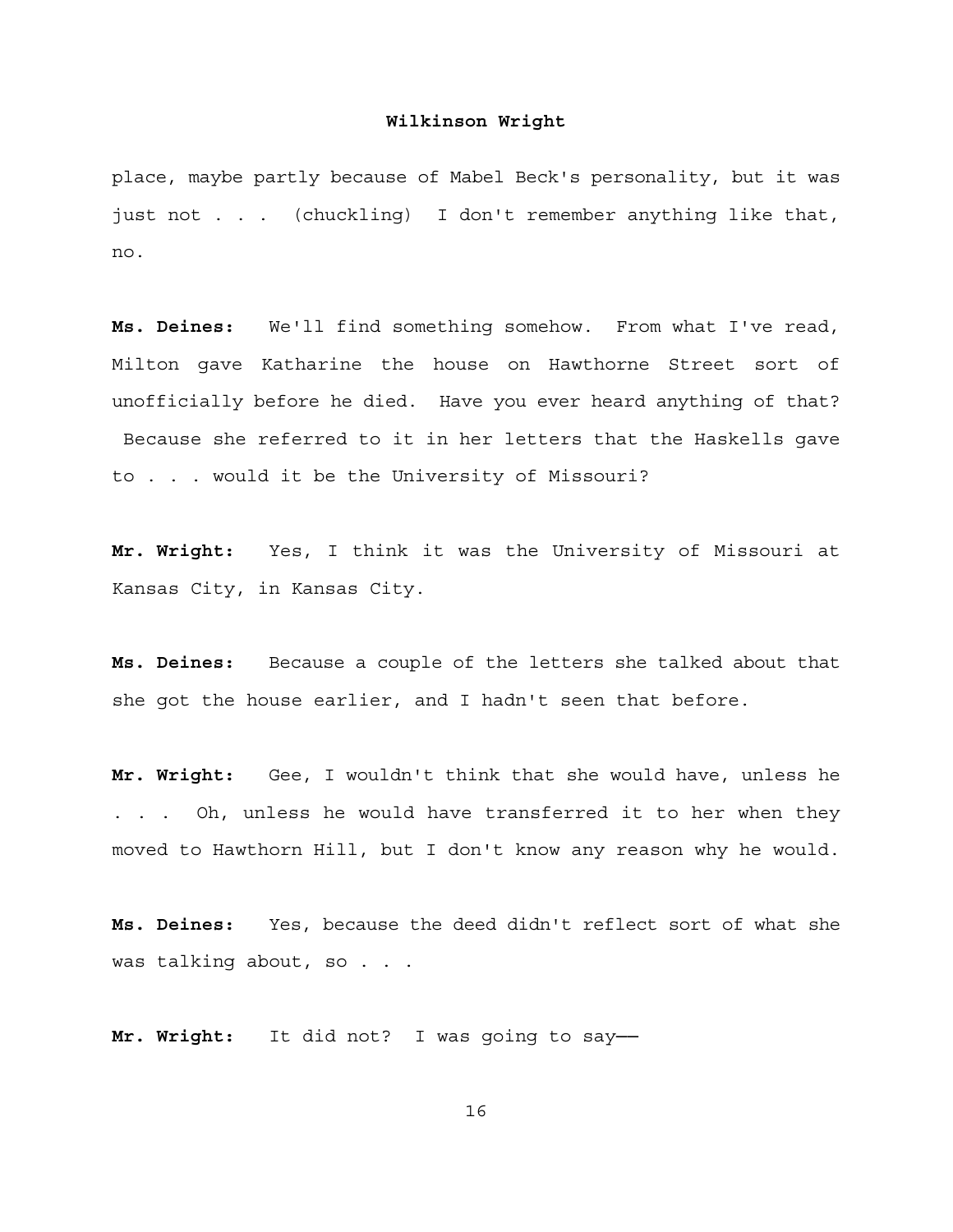**Ms. Deines:** I mean, Katharine writes of many things, but sometimes she writes just a little bit and you want to say, "Katharine, write more details!" (chuckling) And she doesn't, so you don't really know what's going on, you just have some little hint of something happening.

**Mr. Wright:** Yeah. Well, she writes a lot like conversation. Often, you know, there are things that are just understood between the writer and . . .

**Ms. Deines:** Well, she didn't expect us all to be reading them many years later.

**Mr. Wright:** No, I guess not.

**Ms. Deines:** Now, do you know when they moved to Hawthorn Hill, if Lottie leased the house immediately, or do you know who was in 7 Hawthorne afterwards? Because I had always thought it was Lottie, and I went through the city directories and her address is somewhere else.

**Mr. Wright:** Yes, I would think that would be maybe too early. When they moved out, I think that neighborhood was still . . .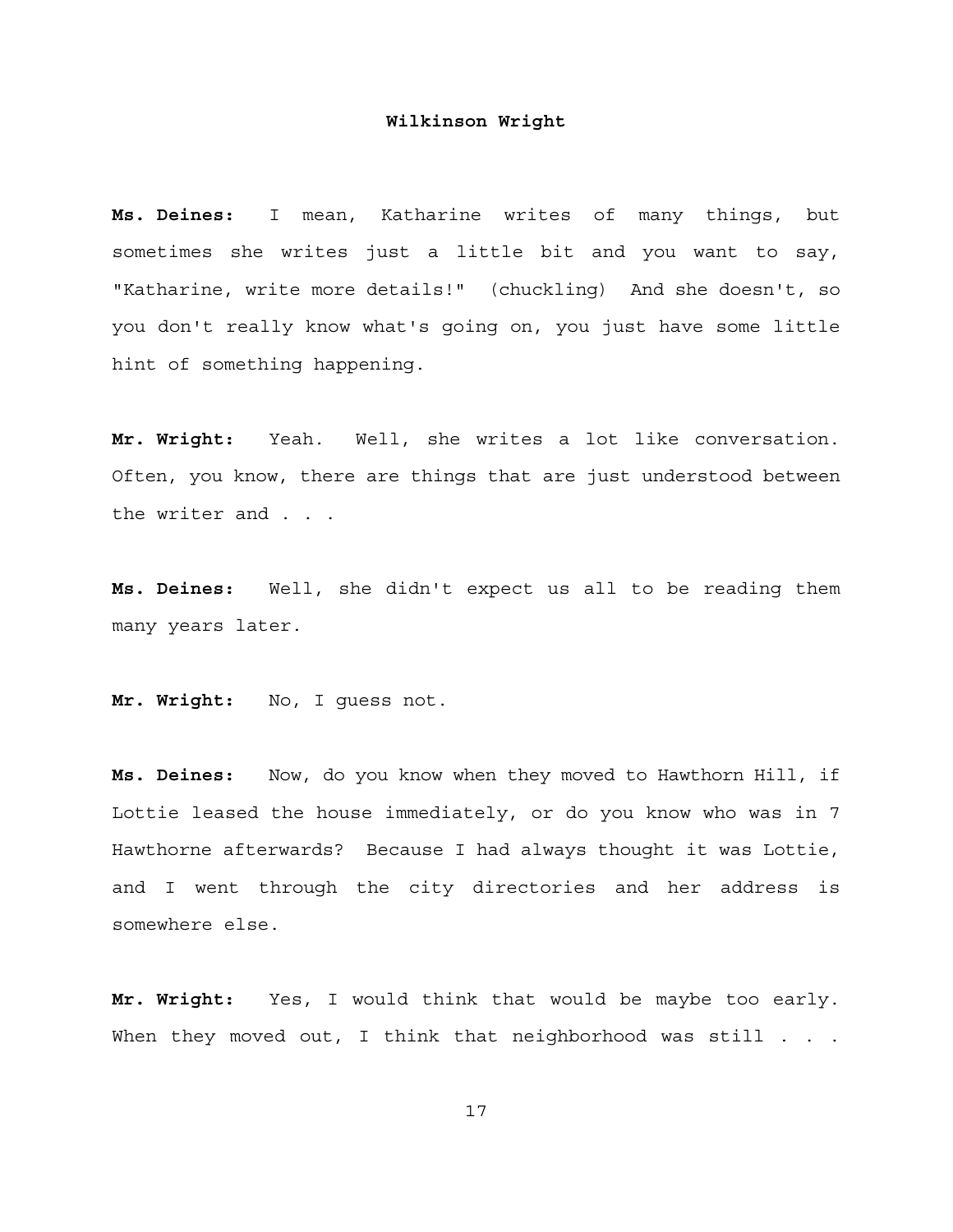probably the majority of it was still a white, working-class neighborhood, and Lottie was black, and . . . I don't know. I don't know.

**Ms. Deines:** Okay. Some of these are just ones that I don't know if anyone knows. I haven't been able to find the information.

**Mr. Wright:** I'll try to remember to look at the diaries and see if there's any clue there.

**Ms. Deines:** Oh, I did finally talk to . . . I think her name is Nancy out at Wright State, the one that's  $\hspace{1cm} .$ 

**Mr. Wright:** Nancy, sure, yeah.

**Ms. Deines:** She was able to find the citation for me about the house on Second Street. She did find it.

**Mr. Wright:** She did find it?

**Ms. Deines:** Mm-hmm, it was . . . I think it was 1914, and he made a whole list of "My life and twenty things." That was one of them.

**Mr. Wright:** He stuck those things in at odd places; you never know right quite where you are going to find them.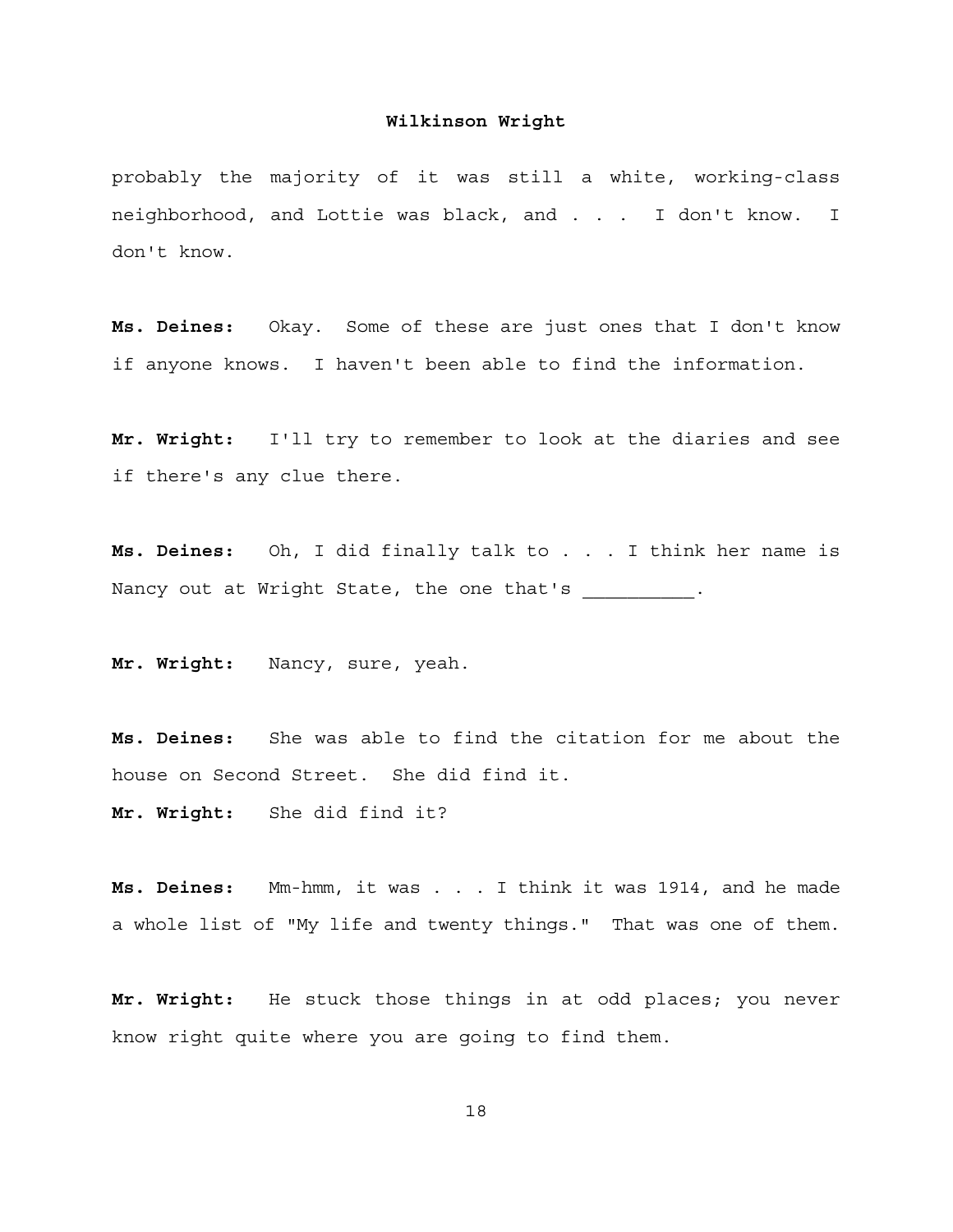**Ms. Deines:** Yeah. So that worked out good; she was able to find it.

**Mr. Wright:** You haven't found when the deed passed to Lottie, or you have found it?

**Ms. Deines:** It was sold somewhere between '22 and '25, somewhere right in there.

**Mr. Wright:** I think that sounds more probable to me.

**Ms. Deines:** I don't remember what the city directories had, but she didn't move in there much more before Katharine sold her the house, according to the city directories.

**Mr. Wright:** But who appeared in there after they moved out in 19 . . . ?

**Ms. Deines:** The city directories, they don't start . . . One of the neat things about the city directories is you could look up the address and figure out who was in it, but the Dayton city directories don't start doing that till 1922.

**Mr. Wright:** Oh, they don't?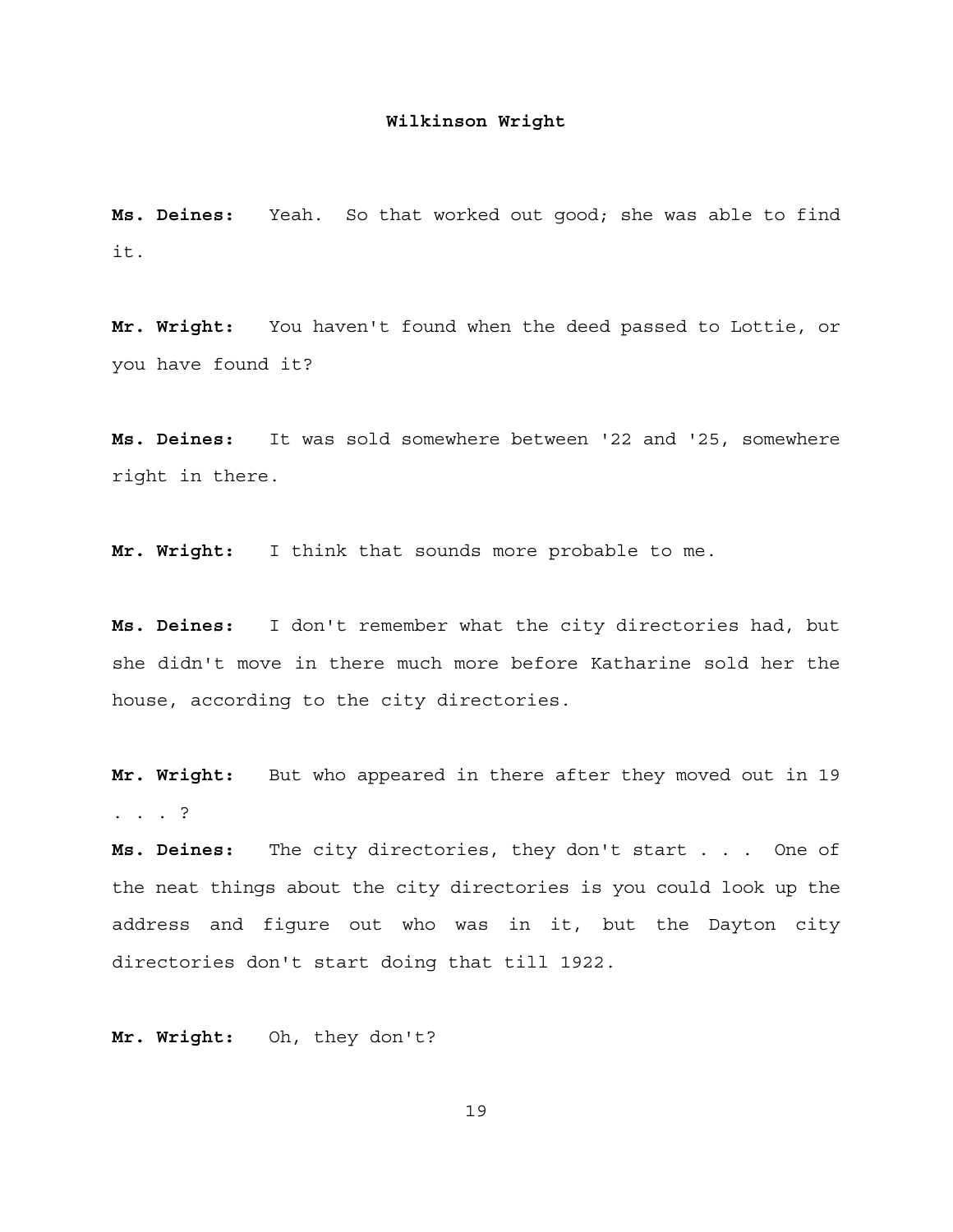**Ms. Deines:** So you have to have an idea of who was in the house to be able to find the address, so that sort of doesn't work in this case. It's a little frustrating.

**Mr. Wright:** Yeah, you might look at some of those familiar names, like Feight and Ed Sines and some of those, and see if any of those people or any of their relatives moved in.

**Ms. Deines:** Yeah. It basically comes down to reading a large phone book, which is not fun.

**Mr. Wright:** Oh, yeah.

**Ms. Deines:** I was reading something the other day about Fred . . . is it Kreusch, K-R-E-U-S-C-H, who worked for the Wrights starting in 1908, building the military airplanes. Have you heard of him?

**Mr. Wright:** Fred what?

**Ms. Deines:** K-R-E-U-S-C-H. He said he worked for them from 1908 to 1912.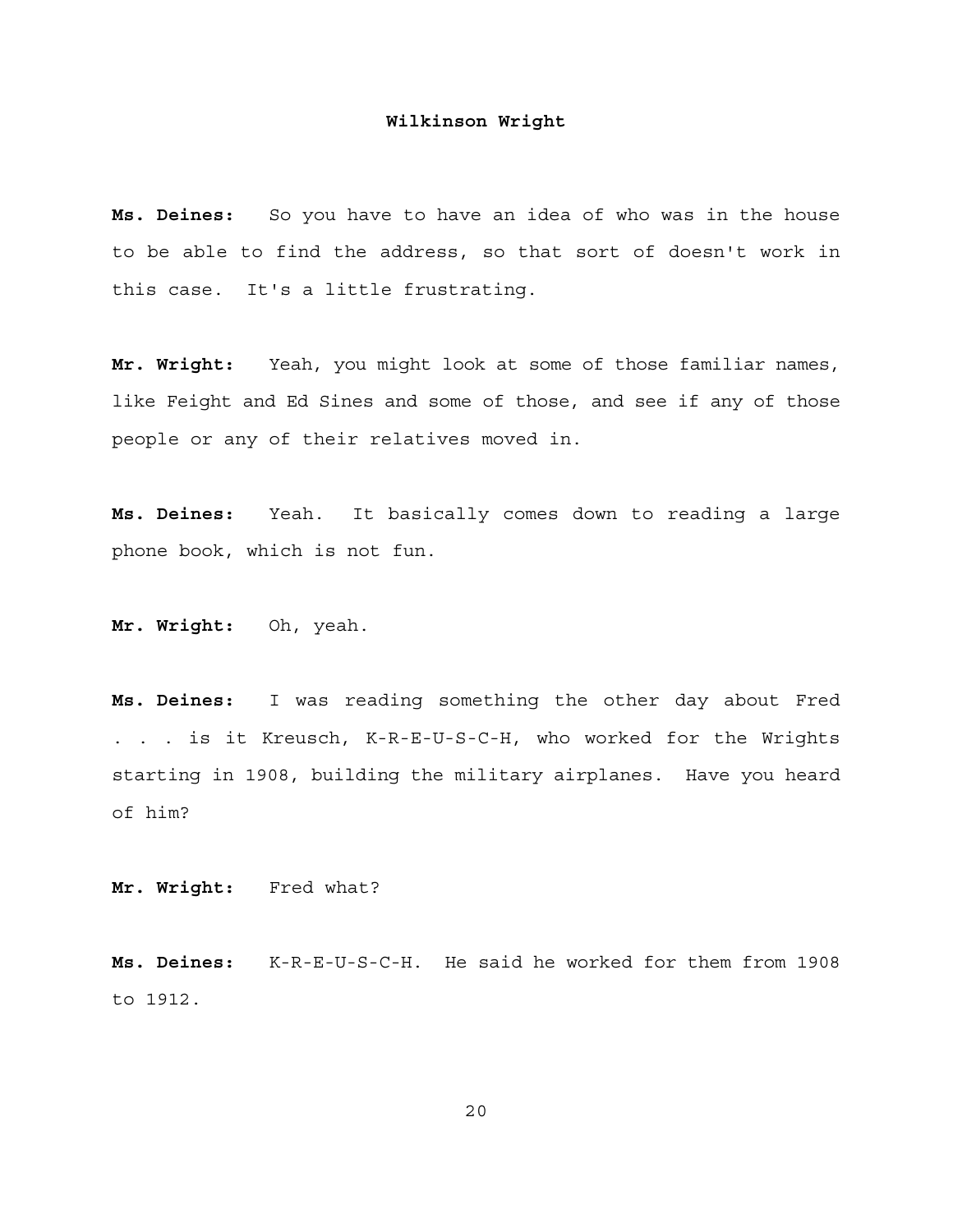**Mr. Wright:** I don't believe I know anything about him.

**Ms. Deines:** It doesn't ring a bell? Well, that's okay. What I was wondering is: He was hired to help build the military planes, and what I can't figure out is when they would have hired people, if it would have been before or after the demonstration flights, because that was a very busy year. I was wondering if you had any idea or knew of other people who they hired?

**Mr. Wright:** Well, the Wright Company started manufacturing late in 1909 at a rented plant. I think it was the old . . . was it Speedwell?

**Ms. Deines:** Speedwell?

**Mr. Wright:** Speedwell. Yes, Speedwell.

**Ms. Deines:** And this was pre-Wright Company because this man said he worked for the Wrights and then transferred over to the Wright Company. And I wish I had a lot of time, because he said he started working for them because he found an ad for a machinist in the newspaper, which would be a neat thing to find.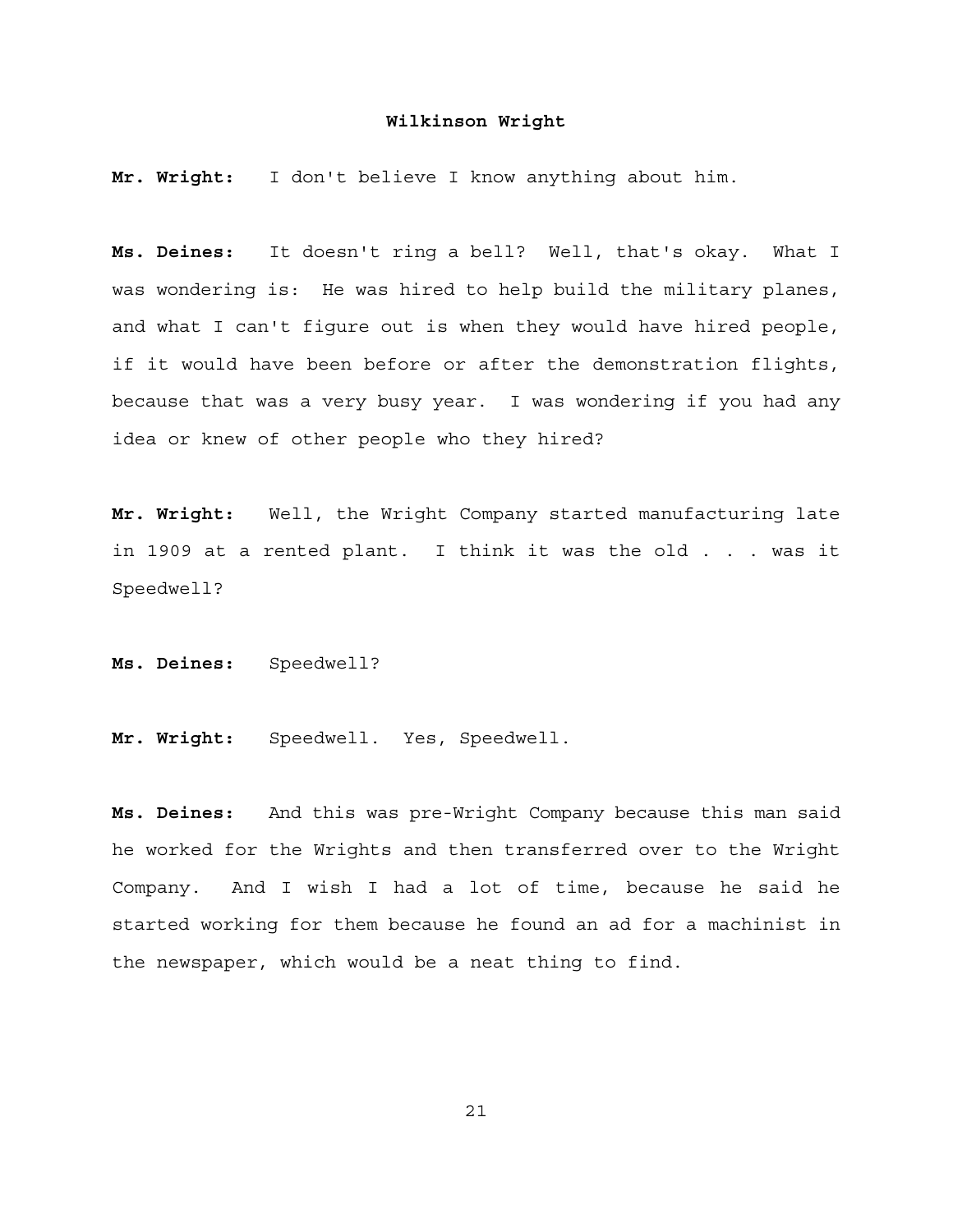**Mr. Wright:** No, I don't see anything there. (Looking at *The Bishop's Boys*.)

**Ms. Deines:** Yeah, I had never seen his name anywhere, but they had a transcript for an interview with him at the University of Dayton. That's how I found out about him.

**Mr. Wright:** Oh, do they? Who did the transcript, do you know?

**Ms. Deines:** They only have initials for the people who are talking, so you know who the person is they're talking to but you don't know who did the interview. But they were done in the late '60s, early '70s.

**Mr. Wright:** Well, between 1905 and 1908 they built at least seven airplanes. Now those were the Model As, so-called, and that was before the Wright Company was incorporated, I think, and one of those would have been the military airplane, and, you know, it was different dimensions than the others. Well, then, of course, that one got wrecked and they had to build another one for the trials in 1909.

**Ms. Deines:** This man said he started working for them because they were manufacturing the planes for the military. It was an odd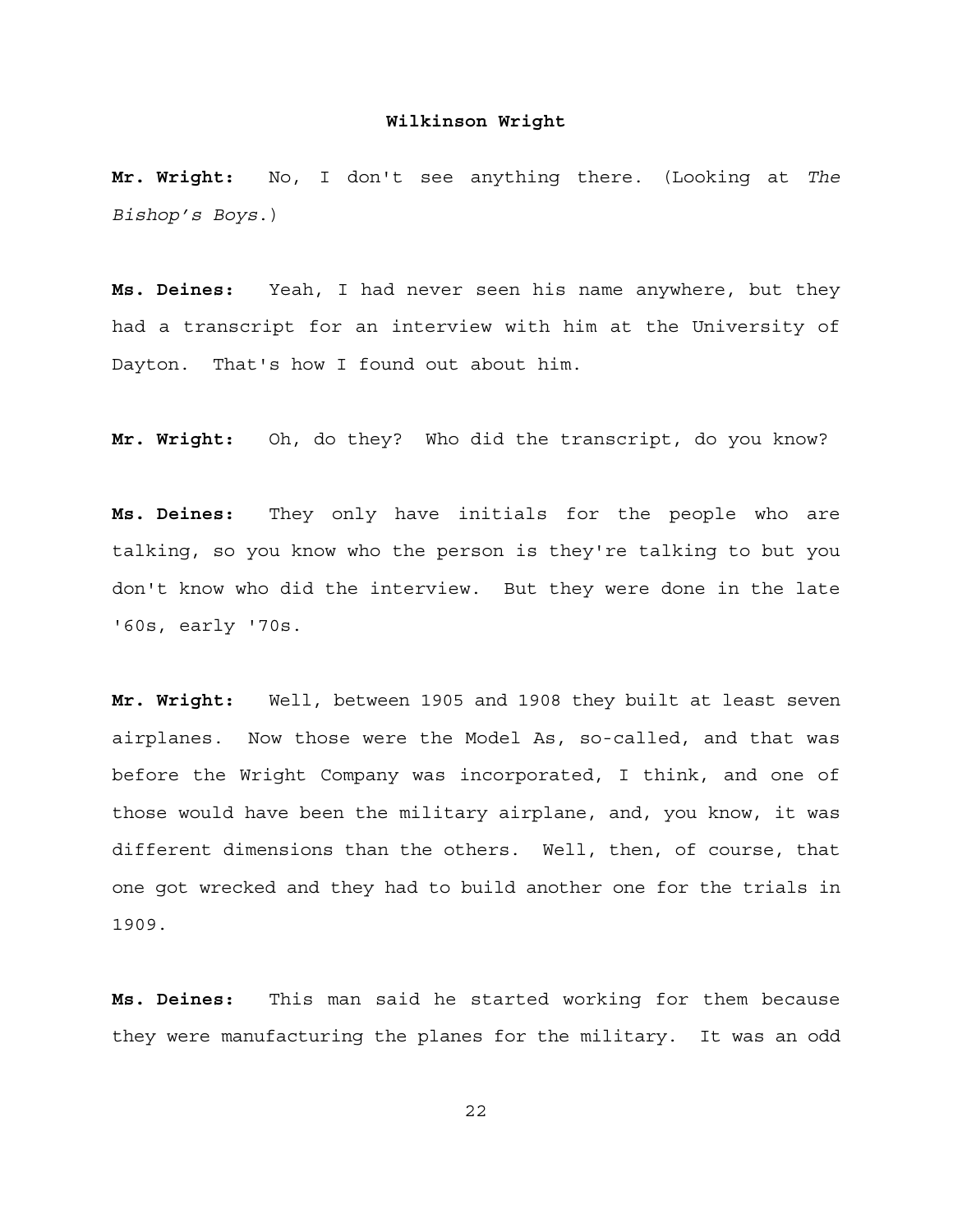time for me. I was trying to figure things out and I couldn't really fit him in the picture very well.

**Mr. Wright:** Well, of course, not all those people are telling the truth either, but there are people around still who can remember those days.

**Ms. Deines:** Yeah, I'm still looking. I had the summer people and then the intern I have now from the University of Dayton going through the financial ledgers, because I got the microfilm of what's at the Library of Congress, and we're trying to transcribe it so we can actually read it and use it.

**Mr. Wright:** Oh, really?

**Ms. Deines:** But we're only at 1898. But I'm hoping if we can get up further we can pick up these employees, because they have the paychecks in there sometimes.

**Mr. Wright:** Did you start at the beginning?

**Ms. Deines:** Mm-hmm.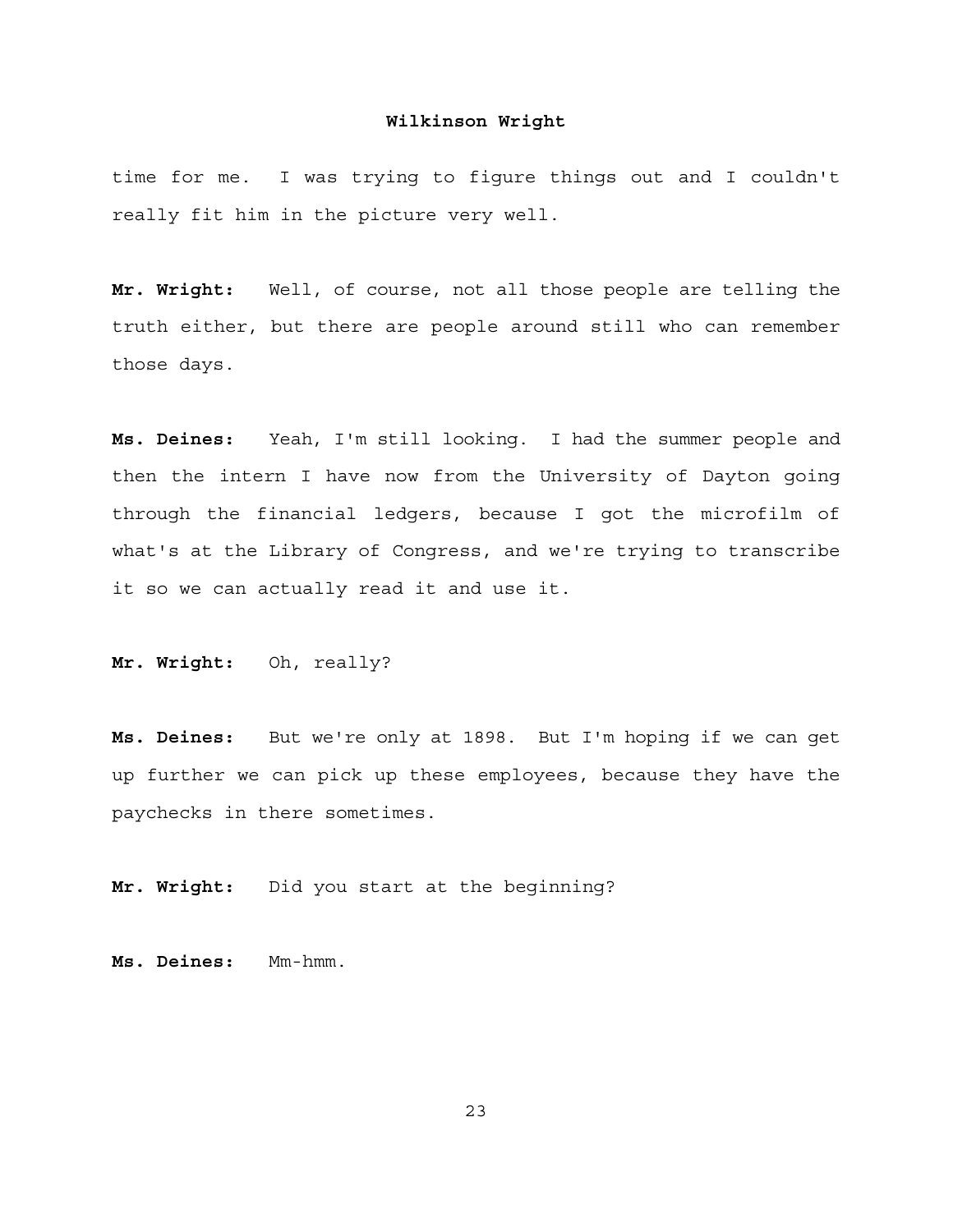**Mr. Wright:** You would have probably been better off to start at the end and work backwards.

**Ms. Deines:** Going backwards, yeah. We might try that. But I started at the beginning because they had the Hoover Block records, and I was trying to figure out how often Dunbar had been in there as a client and what they were doing at the Hoover Block.

**Mr. Wright:** Yeah, that's a real chore. The Wright Company . . .

**Ms. Deines:** You should have that all memorized by now. (chuckling)

**Mr. Wright:** Yeah. Well, when was the Wright Company established?

**Ms. Deines:** It was 1909, but I don't remember what month. Or was it 1910?

**Mr. Wright:** I think it was toward the end of 1909.

**Ms. Deines:** It would have to be the end of 1909 or the beginning of '10, because I know the factory buildings opened in November of 1910.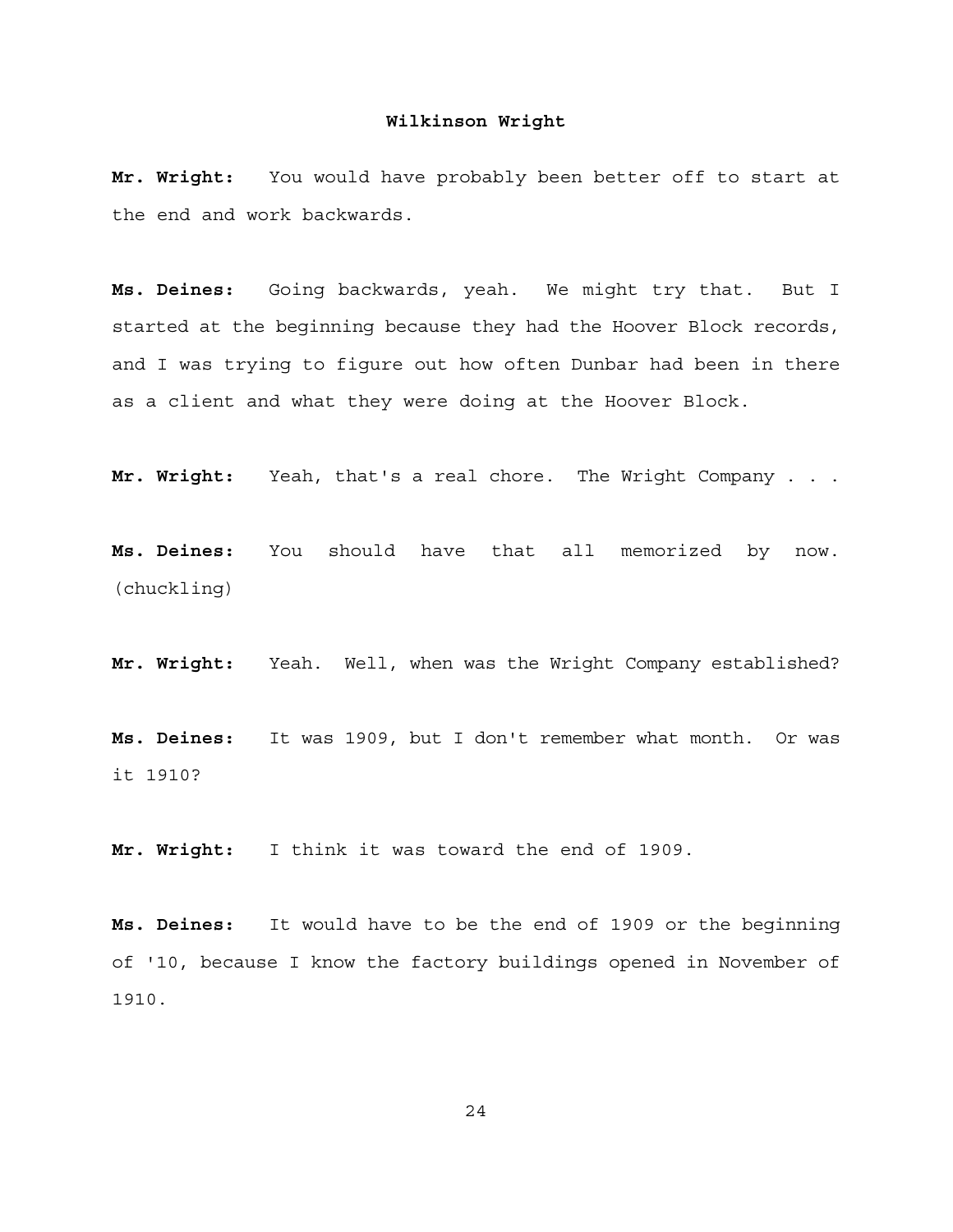**Mr. Wright:** Incorporation. Incorporation, there we go. (reading) "The negotiation with New York financiers initiated by Clinton R. Peterkin, formerly with J.P. Morgan and Company, led to formation of the Wright Company on November 22nd."

**Ms. Deines:** Nineteen nine?

**Mr. Wright:** That's 1909, yeah.

**Ms. Deines:** Well, I'll keep trying to find out about this man and see what I can figure out.

**Mr. Wright:** Well, okay, (reading) "November 22nd, Wright Company incorporated with a capital stock of \$1,000,000, with Wilbur Wright as president and Andrew Freedman and Orville as vice presidents, Alpheus F. Barnes as secretary and treasurer." Well, my memory was late. So before that company was founded, they had built at least seven other airplanes besides the 1903, '04, and '05 airplanes──well, seven, maybe eight, because they had to replace the military flyer that Orville wrecked in 1908.

**Ms. Deines:** Because he said he was hired and he joined Charlie Taylor and someone named Bob Elliot. Those were the three-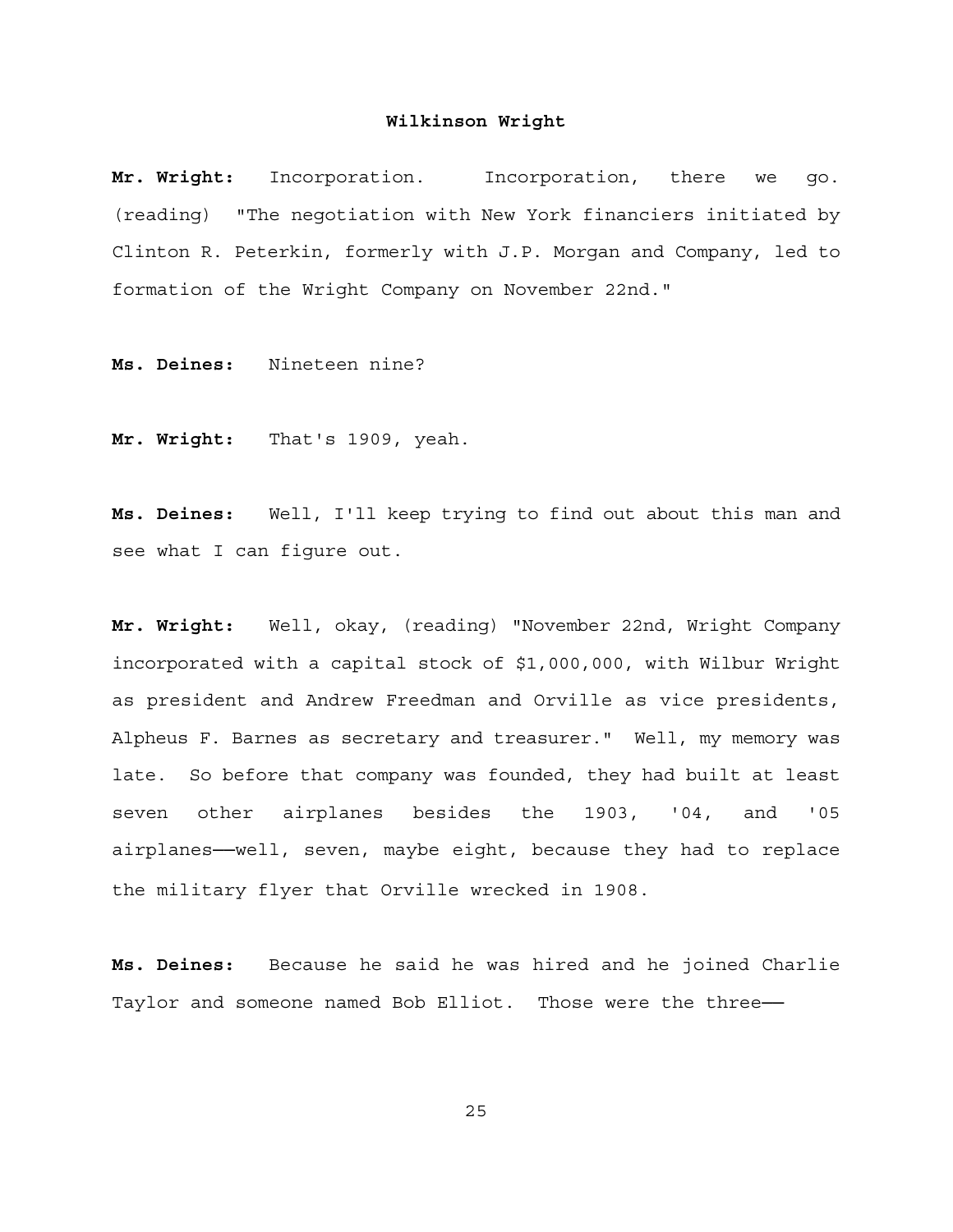**Mr. Wright:** Bob who?

**Ms. Deines:** Elliot. And those were the three that were working. And then I think someone else joined them. He talks about working with Wilbur in the shop, and Wilbur wasn't around that much that year.

**Mr. Wright:** Well, like I say . . . And then Charlie Furnas came in there somewhere, too.

**Ms. Deines:** Well, that's what I end up with: these guys working and Charlie Furnas dropped out of the picture all of a sudden. I'm having problems tracking employees and figuring out what was going on.

**Mr. Wright:** I wish we could get those Gertler Records that he's trying to sell.

**Ms. Deines:** Have you heard anything about those?

**Mr. Wright:** No. Have you talked to Dawne? He came to Dayton──Dawne Dewey──and she saw them, or saw some of them.

**Ms. Deines:** Did she? Some of them?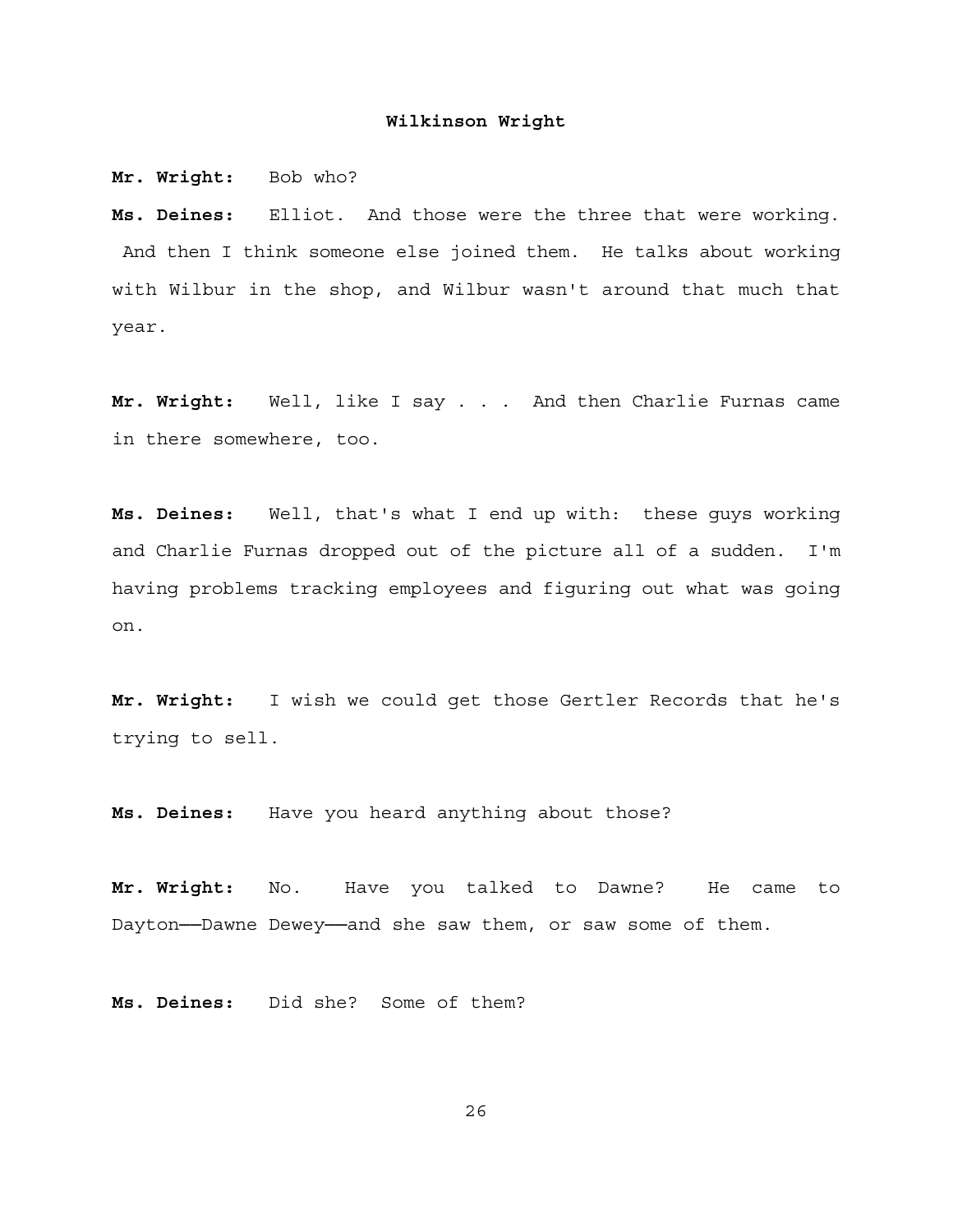**Mr. Wright:** Yeah, and feels that they are authentic.

**Ms. Deines:** Yeah, I haven't talked to her in a while.

**Mr. Wright:** But I can't imagine their having that kind of value, because company records of that kind, ledgers and so on . . . The ledgers would certainly be very useful, but the letters and so on would not be signature copies; they'd be carbons or whatever, you know.

**Ms. Deines:** Well, they'd be valuable for early aviation business.

**Mr. Wright:** They are valuable to historians, but . . .

**Ms. Deines:** You could get one book out of them, but what do you do then?

**Mr. Wright:** Yeah, not to autograph collectors or whatever. I wouldn't think so.

**Ms. Deines:** Well, he'll surface somewhere maybe. I was wondering, a lot of Orville's later years were spent going to ceremonies and that type of stuff. How did he feel about those? Did he ever comment?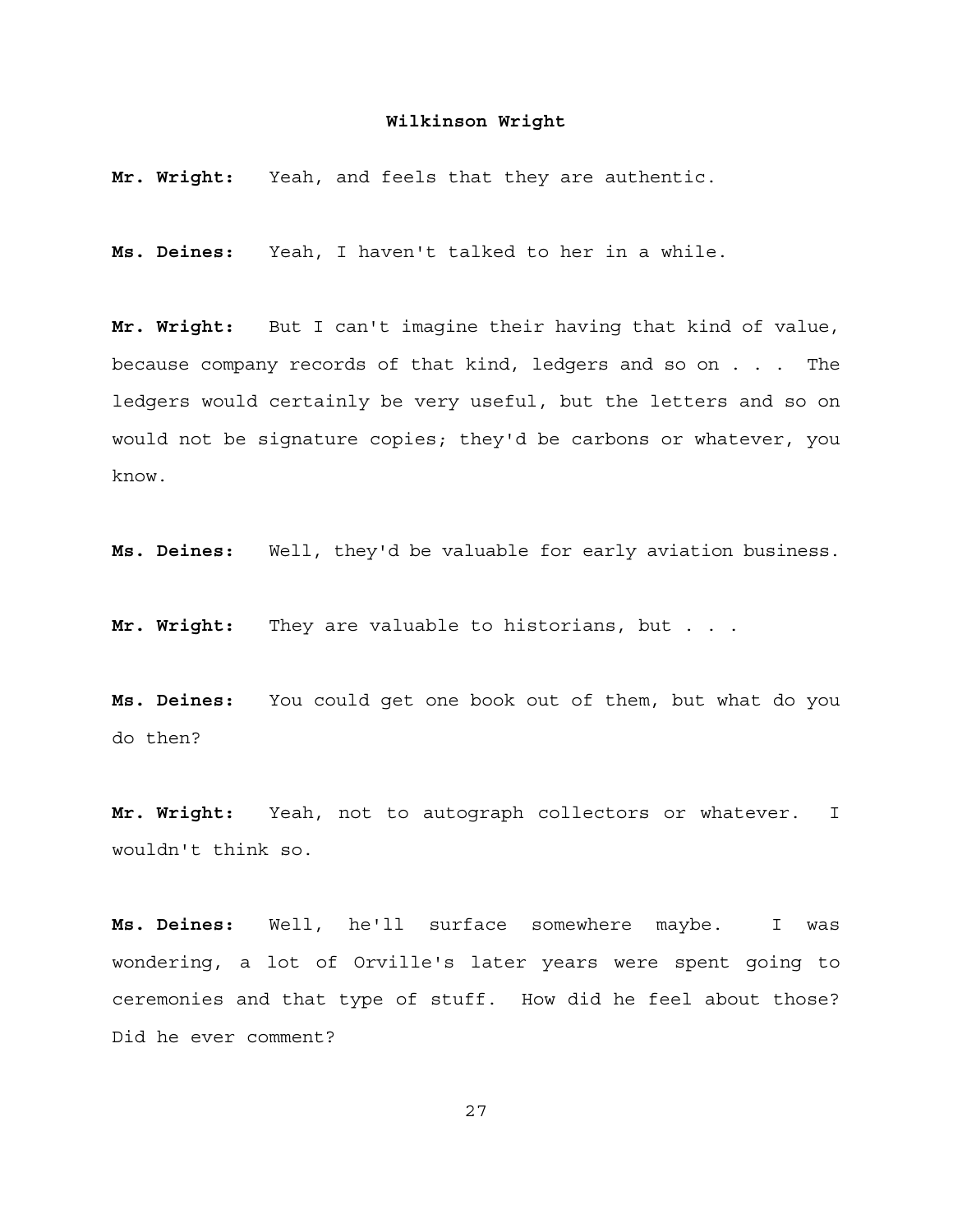**Mr. Wright:** Well, generally speaking, he avoided them. (chuckling) He did not like ceremonies, and usually when he went it was only because some friend or someone that he knew and liked would be involved. He received a number of honorary degrees. You've probably read about the famous incident when he went to Washington with the understanding that Roosevelt was going to be there, and he wasn't, and they tried to put him on the spot and make him speak. He was absolutely furious about that. He did not like ceremonies, and he got acutely uncomfortable when he was at most of those things, when there was a lot of fuss, and he would sort of clam up and he would say only what good manners required him to say, but that was as far as he would go. Now, one exception I can remember to that was when they dedicated the house and the bicycle shop at Greenfield Village, and Henry Ford had invited, oh, I don't know how many people there were.

**Ms. Deines:** A lot of people.

**Mr. Wright:** But a lot of them were people that he had taught to fly or people that had learned to fly at the Wright School, and the Kitty Hawk people were there, Bill Tate and Etheridge and Daniels were there, people like that that he had known for many, many years and really liked, and in that kind of environment . . . When they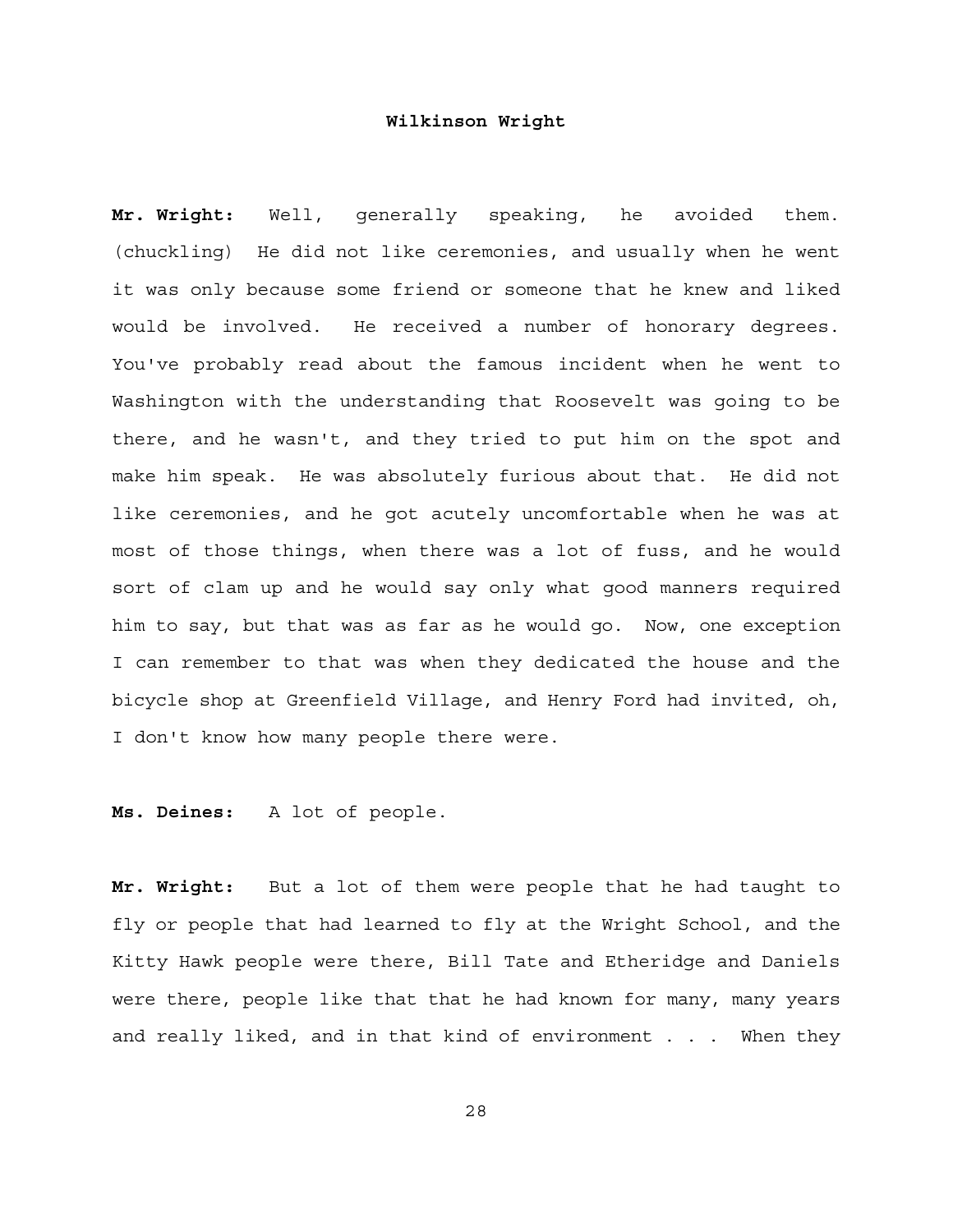had the ceremonies they were outside, as I remember, and people were just sort of standing around in a group. They had a pavilion there and they had a full orchestra and chorus, and W. J. Cameron gave the address, but everyone was just sort of standing around and they were chatting and it was . . .

**Ms. Deines:** Less formal.

**Mr. Wright:** Yeah, and he thoroughly enjoyed himself at something like that with a lot of people that he knew well and liked. I was looking at some of that stuff today because I'm going to go down to Seymour Johnson Field next week for something at the . . . Well, the Commission is having a meeting there, and the Seymour Johnson Field is changing Wright Avenue to Wright Brothers Avenue, which . . . (chuckling) But in any case, I was looking up-

**Ms. Deines:** So they're having a big ceremony.

**Mr. Wright:** But I remember that at Greenfield Village General Foulois was there . . . Well, he was the one that . . . had three flying lessons from Wilbur Wright, and then he got orders saying: "Take your airplane and go to Texas." (chuckling) So he learned to fly by trial and error and by corresponding with Orville, and he used to brag about that, you know, that he learned to fly by a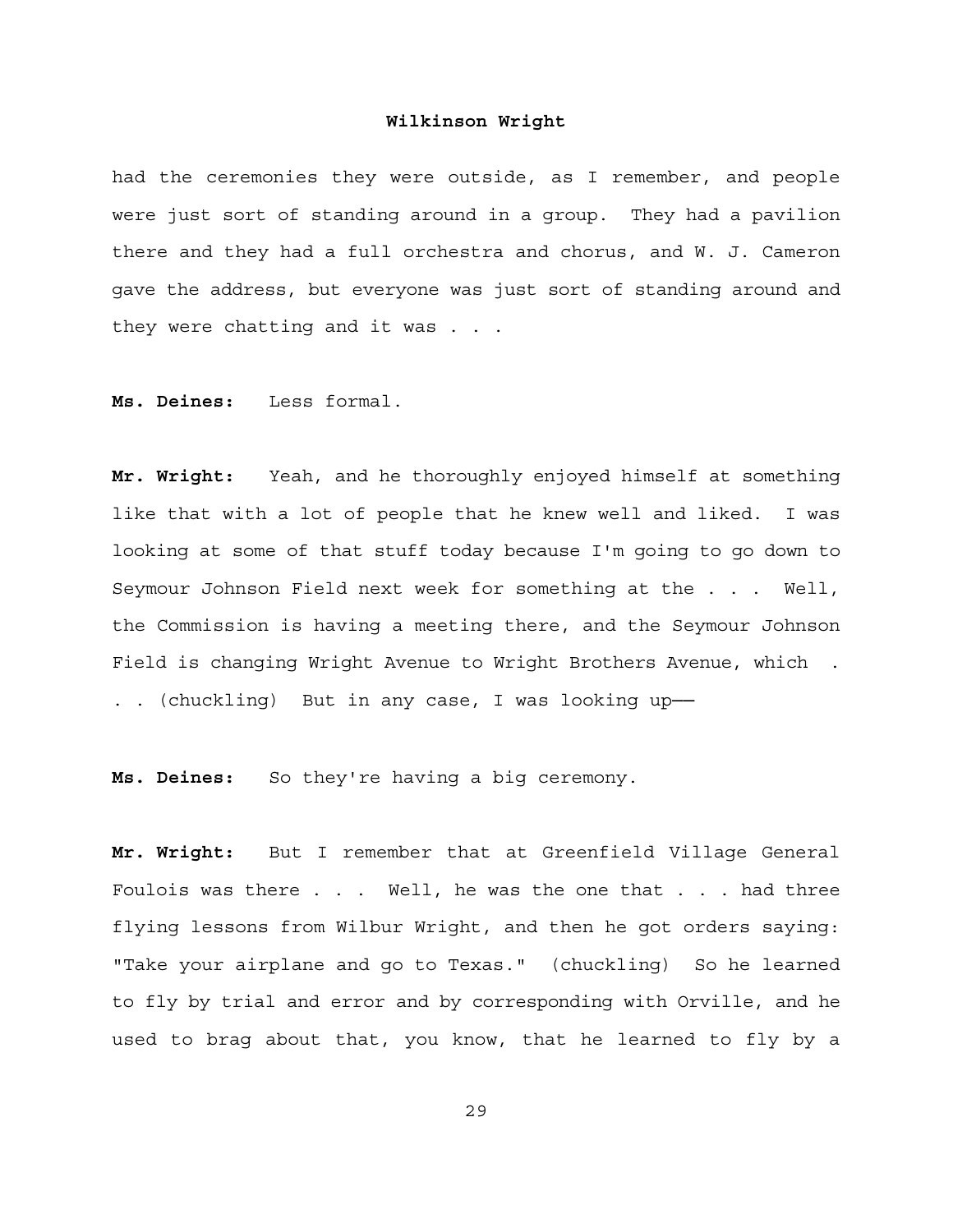correspondence course. But Orville still called him "Benny." This was a general in the United States Army. Orville called him Benny, and Benny didn't seem to mind that at all. (chuckling) So that's someone he had known for many, many years, you know. **Ms. Deines:** Did he feel a sense of obligation to go to some that

he didn't want to that he would go to, or was it mostly he had to have an interest in it, or the friend connection, to appear?

**Mr. Wright:** Oh, I'm not sure that I really know. If it was things that he supported or believed in . . . For instance, whenever he could he went to the NACA meetings and things like that; and probably some like the Aero Club of America and some of those organizations that he'd been associated with for many years, I'm sure that he probably did feel some sense of obligation. I need to find out more about some of the names that I put on that list, people like Earl Findley and Lester Gardner, because they were good friends. One of them at least published a journal.

[telephone rings - tape turned off]

**Ms. Deines:** The one day that Orville it seems couldn't avoid any ceremonies was the anniversary of the first flight. Did the family ever get involved in any of that, or do you remember specific events happening?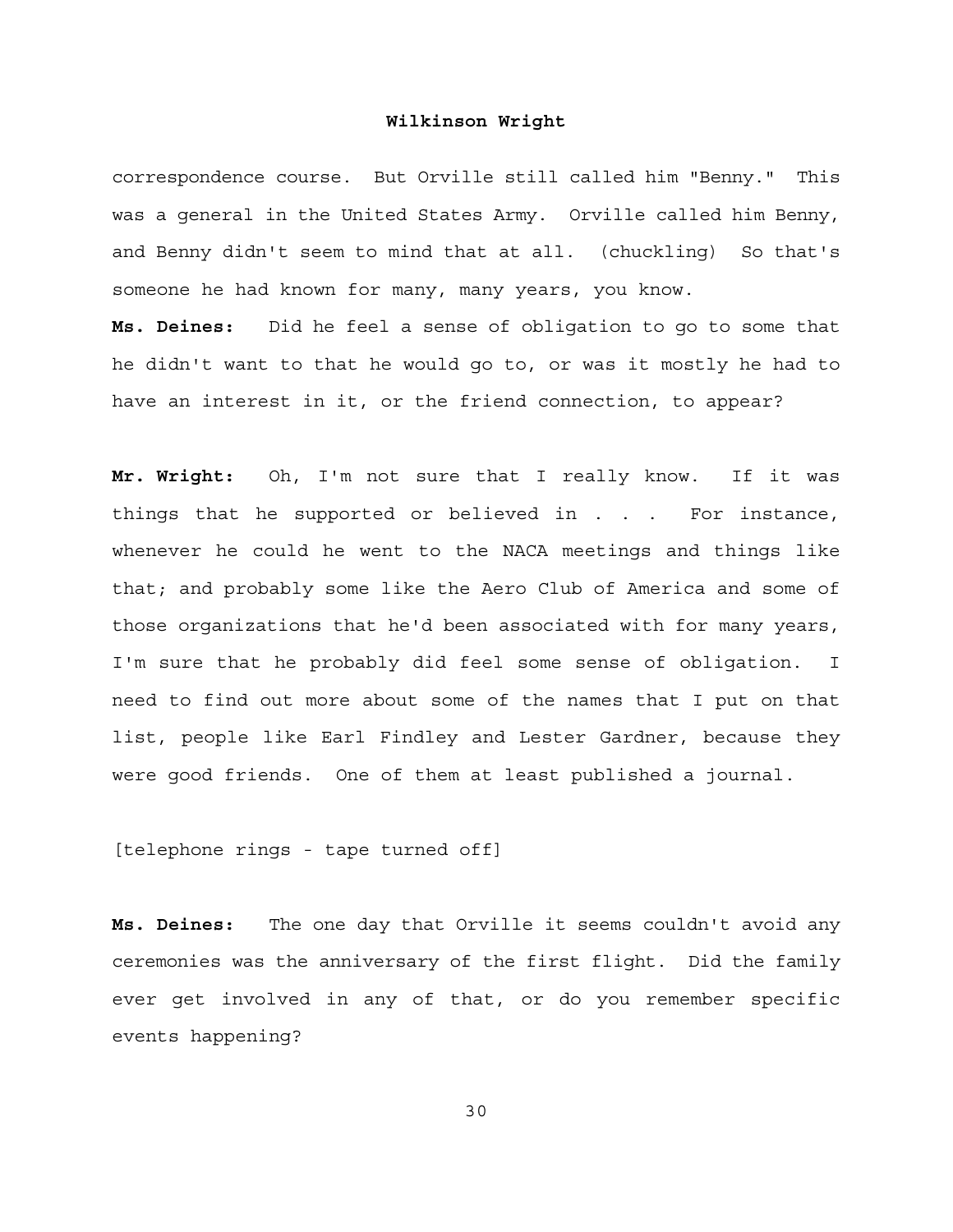**Mr. Wright:** Of course, a lot of that time I don't know. I was either a kid in school or I was away at school, you see, and I don't really remember. It seems to me on at least one occasion I remember some sort of event in the NCR auditorium.

**Ms. Deines:** It seemed like NCR sponsored a lot of them, which would have drawn Orville out, but I wasn't sure if the rest of the family was involved or it was just a day he felt like he had to go do something that was required.

**Mr. Wright:** I remember the one occasion there when they had . . . and I don't know if this was December 17th or not, but on the stage was Colonel Deeds, Kettering, Henry Ford, and Orville. Now how's that for a lineup of people on one stage? (chuckling)

**Ms. Deines:** Yeah, that's quite a bit. Let's see what's next here. Orville's sciatica that you hear about, how much did that bother him? How much did it stop him from doing things? Because it's brought up occasionally. I wasn't sure how . . .

**Mr. Wright:** Well, I don't remember the times when it was especially bad, but that was, I think, in the teens, and you'll find occasional passages in the Bishop's diaries where he was literally bedridden and they had a special nurse come up from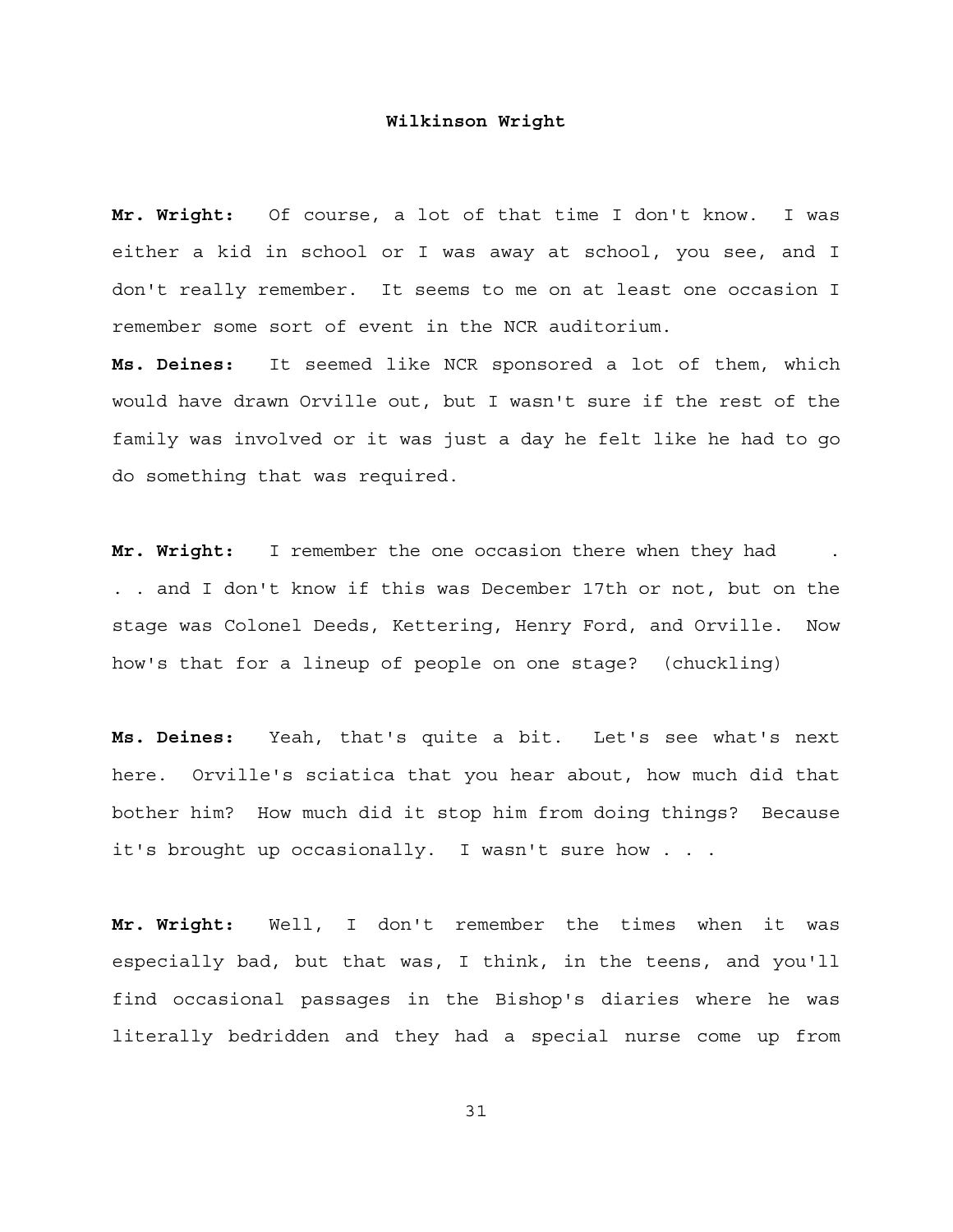Cincinnati. But then, I think it was in the early '20s he went to Mayo Clinic, and a young doctor there designed a brace for him, sort of a brace or a belt. Typical Orville, he came home and looked at that brace or belt and decided, "Well, I can make one better than that." So he bought leather and canvas and a riveting machine, and he made his own belts thereafter. But I think he wore those all the time, and he would still have problems. There were certain things he avoided. He didn't want to ride in anybody else's automobile because he was sensitive to vibration. When he traveled on the train, I can never remember whether he had to sleep long-ways or sideways, but he had to be oriented in the right direction or he had problems.

**Ms. Deines:** It was one or the other.

**Mr. Wright:** Yeah, it was one or the other, because he could stand the vibration the one way but not the other. And he had occasional spells with it, but nothing as severe as to . . .

**Ms. Deines:** As the earlier ones?

**Mr. Wright:** No.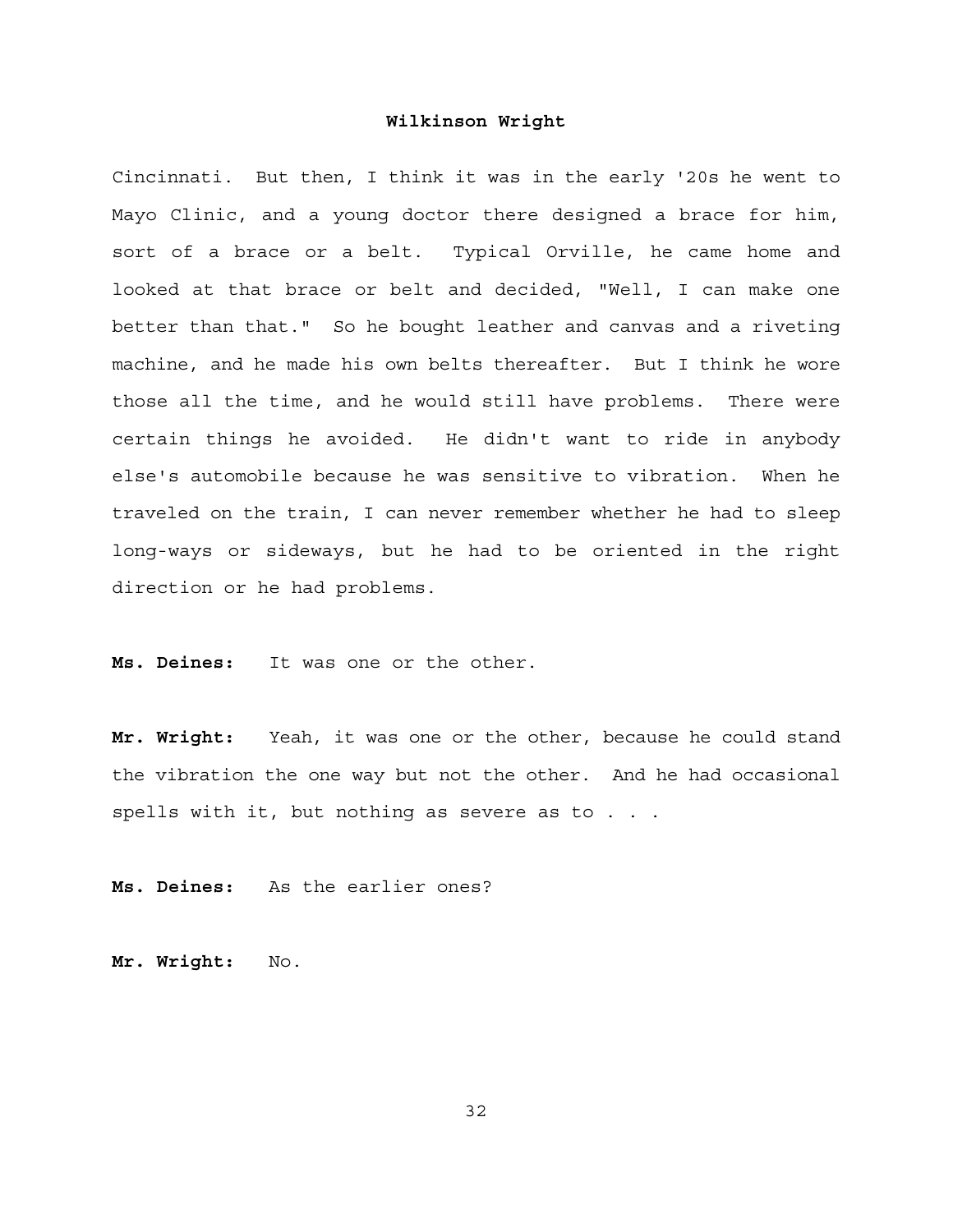**Ms. Deines:** Because you hear about the very severe ones, but I didn't know how often they occurred or if it was something he was always battling.

**Mr. Wright:** Well, he was something of a stoic, I think. If he was having problems of that kind, you wouldn't likely hear about it till my mother or my aunt or someone . . . they would talk to Carrie fairly often on the telephone and we'd get news that way. (chuckling)

[End Side A]

**Ms. Deines:** How often did the families see each other, besides the holidays? I know Sundays were visiting days, at least for a while. I think a lot of the kids came over.

**Mr. Wright:** Well, we had a lot of family get-togethers on birthdays, for instance, so through the year there would be a fair number. Well, when we sat down at table there, there were, what, twelve or fourteen of us, so through the year usually there'd be birthday parties. Or you'd have my family, or Ivonette, or Bus and Sue would have a Labor Day picnic and a Fourth of July picnic and occasions of that kind.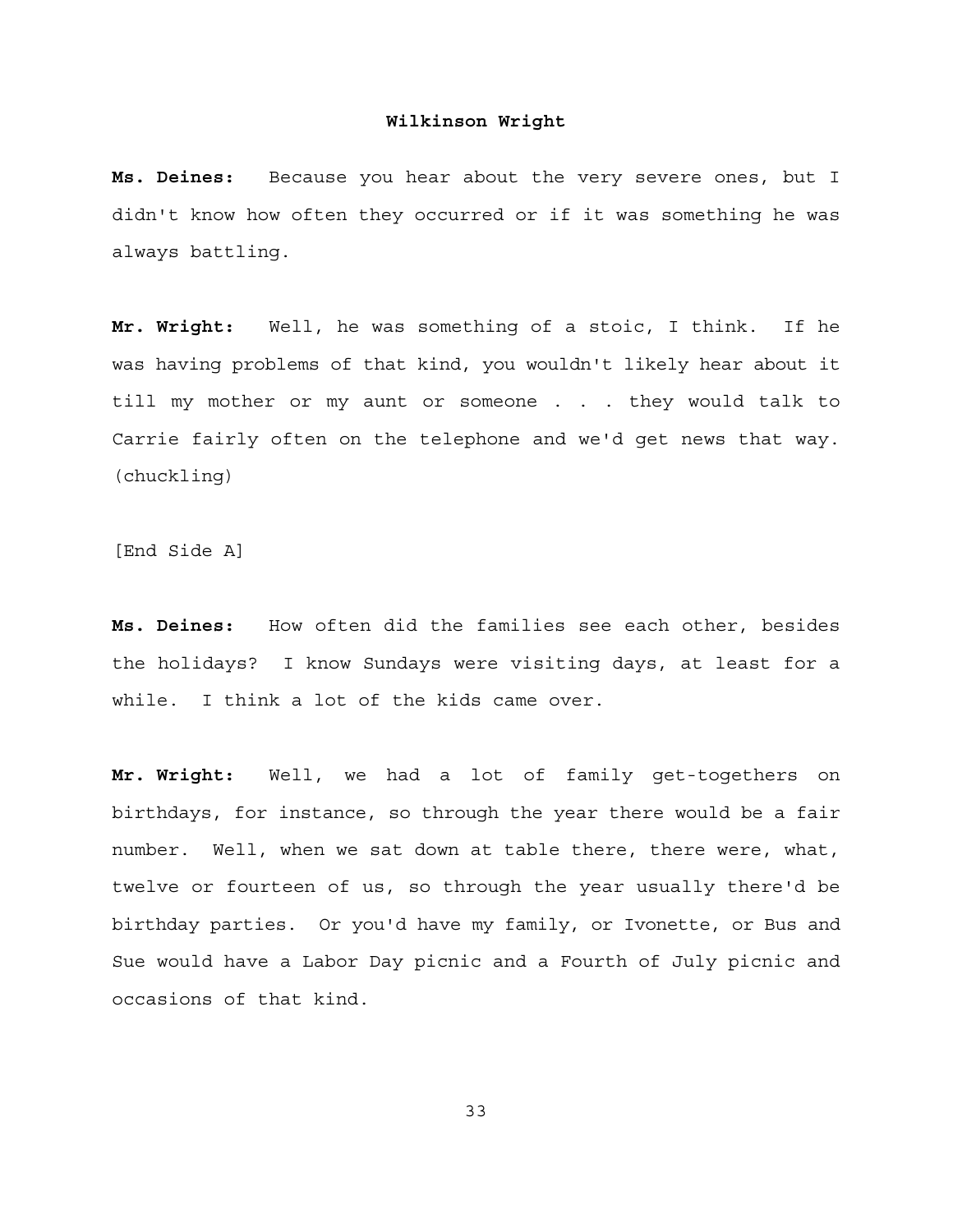**Ms. Deines:** Because it seems like, at least in the early years, Lorin's children came over a lot, and then as they had their own families, you all would be over at Hawthorn Hill visiting or doing something.

**Mr. Wright:** Yeah, they stayed very close. Orville and Lorin, I think, saw each other almost every day. That was when gentlemen would still go home to lunch at noon, and my grandfather would come home from the toy factory and have lunch, and sometimes after lunch Orville would drop in there. Sometimes my grandfather, on the way back to the factory, would stop down at the laboratory. Then Orville was quite often a visitor out at the factory. I worked there a couple of summers-I must have been in junior high school--and he would stop in there quite often, and was always interested in what was going on there.

**Ms. Deines:** Where was the factory?

**Mr. Wright:** It was on the corner of Fourth and Front Street, which is out . . . Front Street runs off of East Third Street about, oh, I don't know, five or six blocks maybe beyond the railroad overpass there. The last time I looked, that building was still there, although the end of Front Street had been cut off by some of the modern highway or railroad stuff, I don't know what.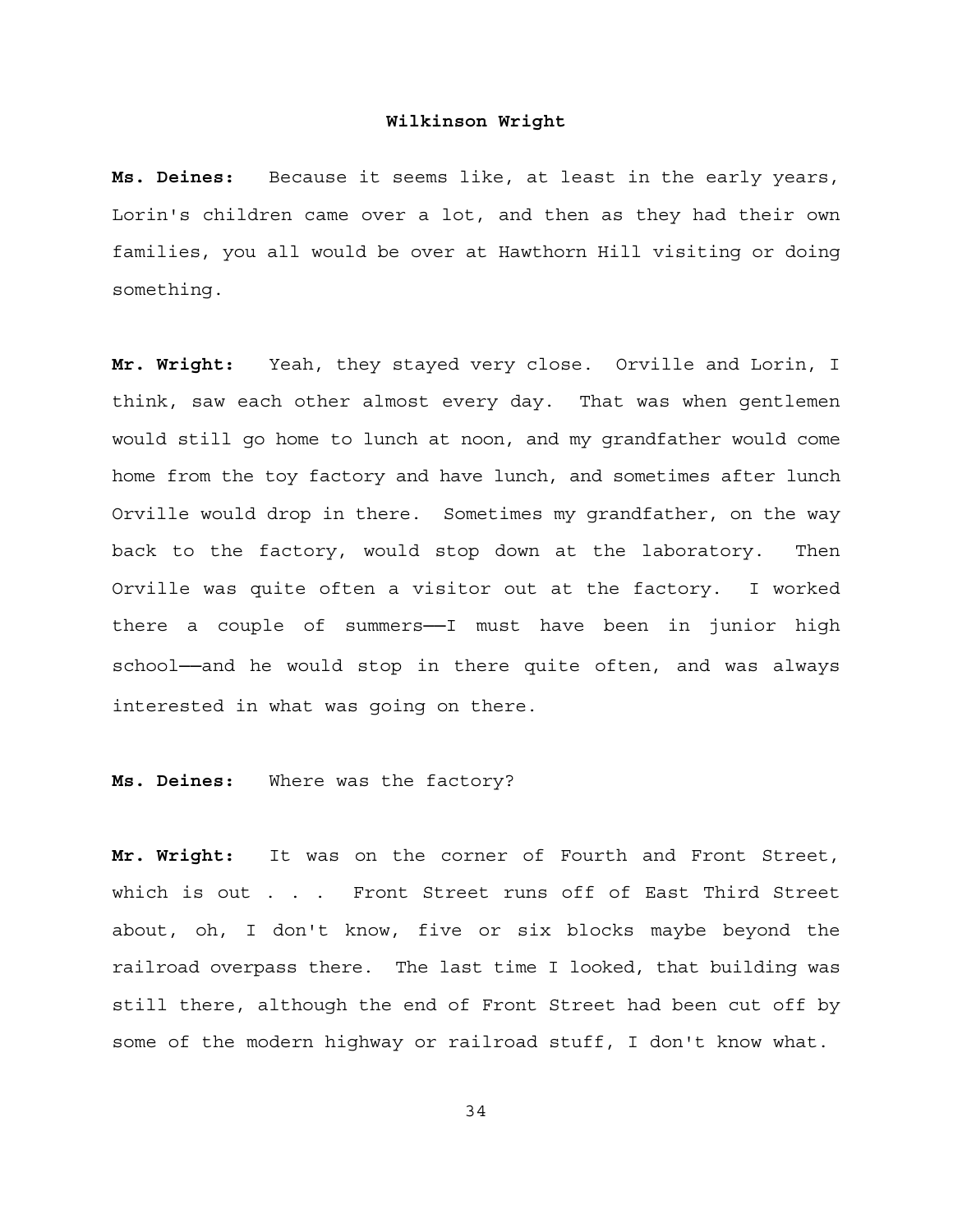**Ms. Deines:** That was the factory when they were making the airplanes?

Mr. Wright: Mm-hmm, airplanes and Flips and Flops and . . .

**Ms. Deines:** Did they make those at the same time?

**Mr. Wright:** The years I remember, they were making mostly just the airplanes. The strange thing was that they did extremely well during the Depression, and their biggest customer, I think, was Kellogg, and they would buy literally millions of those balsa wood airplanes, usually the smaller ones. You know, send in four box tops and we'll send you an airplane, that sort of thing. The Flips and Flops was earlier. I've got a Flips and Flops back there, but it's a later version and it wasn't made during the years my grandfather had the package. I'll show it to you.

**Ms. Deines:** I'd like to see it because I have a hard time imagining what it was.

**Mr. Wright:** Well, the reason I can remember Flips and Flops, when I was a kid--this was before I was nine years old because we moved to another house when I was nine--they used to bring these huge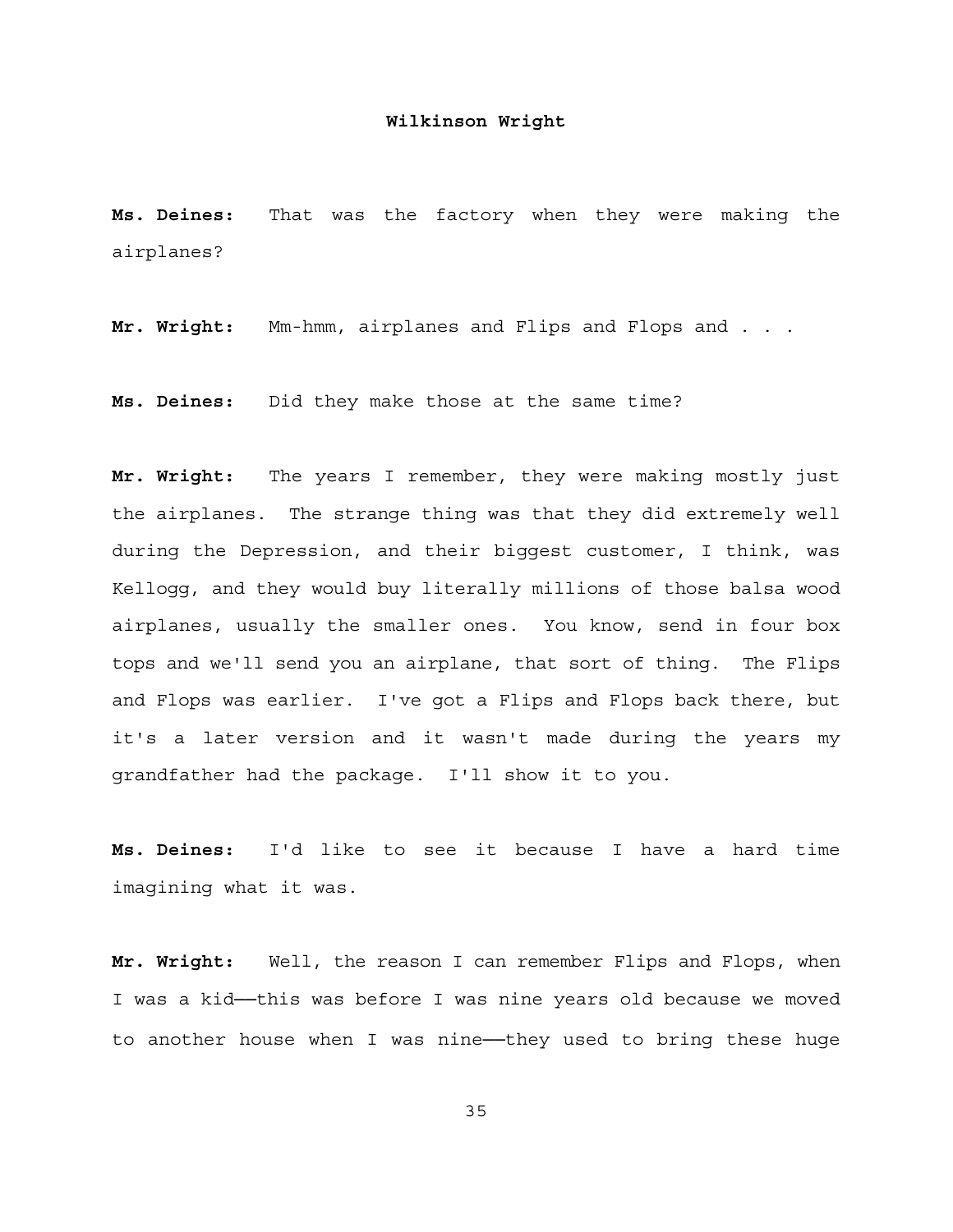boxes of these little wood turnings that had been enameled. They were white enamel, and it was a turning and it was a little sort of a clown figure, a very simple turning. It had a pointed head, like a hat as I remember, and those had been dipped so they were either red or blue paint. And my mother would sit there at the table with a pen and India ink and she would draw little faces on those clowns──you know, choo, choo, choo, very fast──with about . . . it must have been about four marks or five in a slash. She drew faces on thousands of those little clowns. I can remember her doing that.

**Ms. Deines:** Your father worked at the  $\cdot$  ?

**Mr. Wright:** No, he . . .

**Ms. Deines:** How did your mother end up doing the faces? Who knows?

**Mr. Wright:** Just because they were . . . I don't know. My father was . . . I forget how that worked. Oh, the guy that my grandfather went into business with originally--I think Harold Miller connected them up-and I believe Harold Miller had a third and Lorin had a third and this other guy, whoever he was, had a third. And Lorin did not get along with the other guy, which is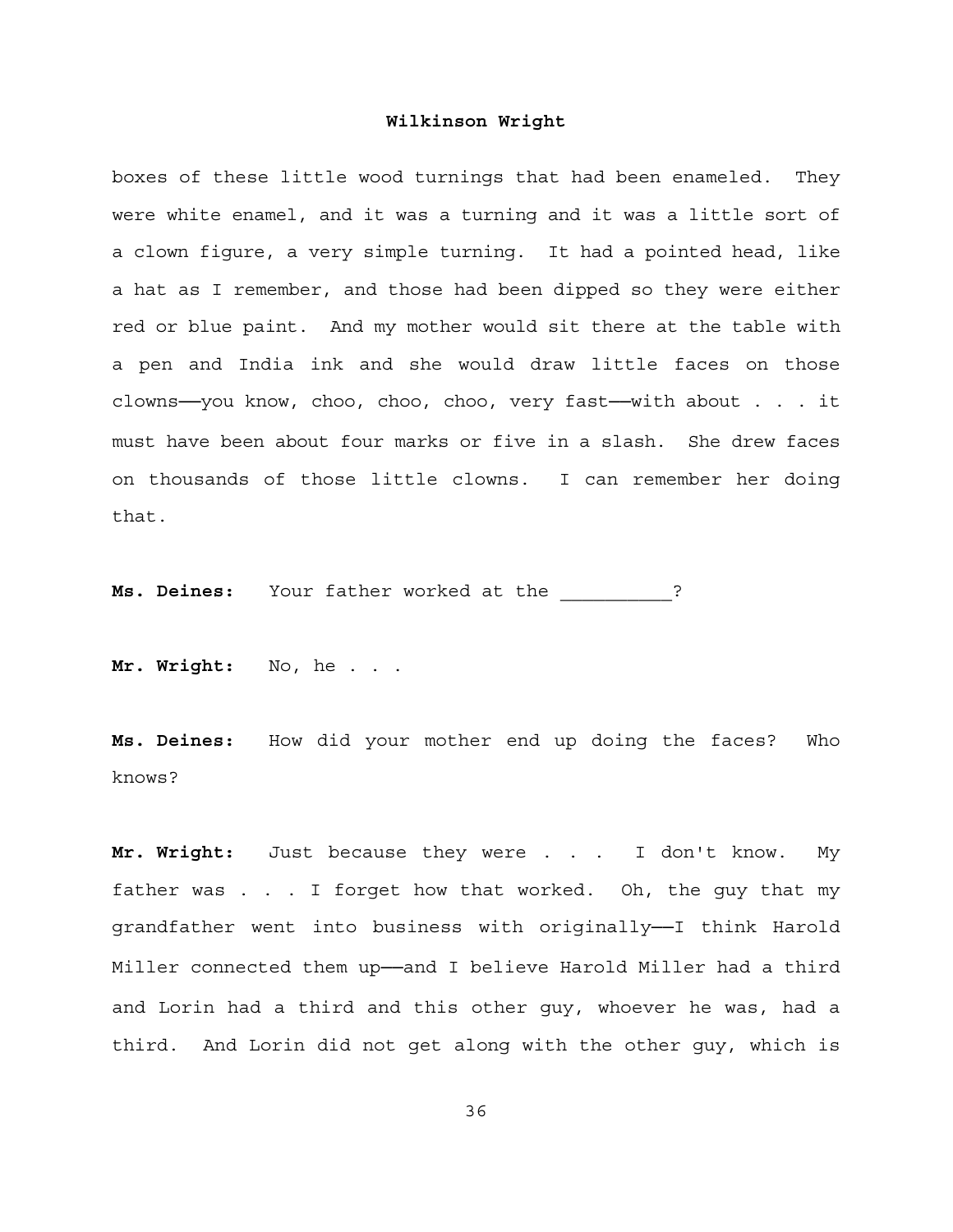sort of surprising because he was, I would think, one of the easiest persons in the world to get along with. So he finally bought him out then and gave a sixth to my father and to Horace. So my father was a part-owner, if you will, but he didn't work there.

**Ms. Deines:** Okay, because Horace worked there.

**Mr. Wright:** Yes, he was the factory manager.

**Ms. Deines:** How many employees did they have? Was it a large factory, do you remember?

**Mr. Wright:** Oh, well, it was a very up-and-down thing. It was a fair-sized building, but it was just a one-story building. When they were going full-blast, I don't know, there may have been thirty or forty people, something like that.

**Ms. Deines:** How long did the company stay in business?

**Mr. Wright:** Well, they sold it, I think, in about 1940, and it was doing little or no business at the time. And they sold it to the Riegers, I think their name was, who continued the business for a while, and I think they revived it some. A guy named, I think,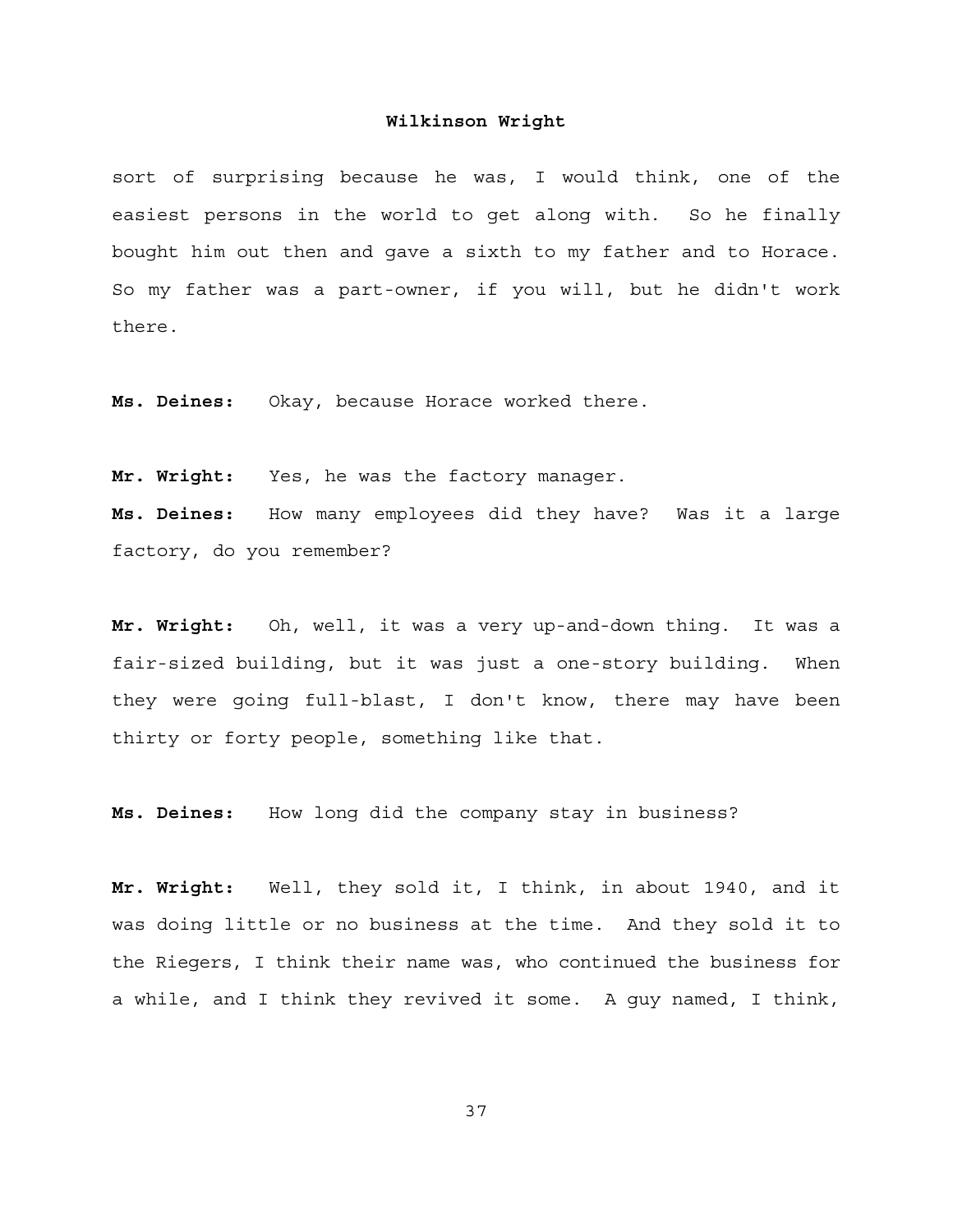Lowell Rieger was involved. There's probably some of that in Ivonette's book, in *Wright Reminiscences*.

**Ms. Deines:** There was a little, but there wasn't . . . I had a few questions after I read it.

**Mr. Wright:** Well, what happened finally, they were just essentially doing nothing, and my grandfather was going down and withdrawing his savings and paying himself and Bus's salary every week, when finally someone said, "That doesn't make any sense at all." (chuckling)

**Ms. Deines:** The other──I've read about it in Crouch's book but I haven't really seen it anywhere else—was the reconciliation of Katharine and Orville on her deathbed, that Orville went to visit and talk to her before she died.

**Mr. Wright:** I don't know whether he talked to her or not, and I don't know whether it was a reconciliation or not.

**Ms. Deines:** I wasn't sure what the family story was.

**Mr. Wright:** Well, he did not go willingly. Lorin made him go and went with him, but I don't know what condition Katharine was in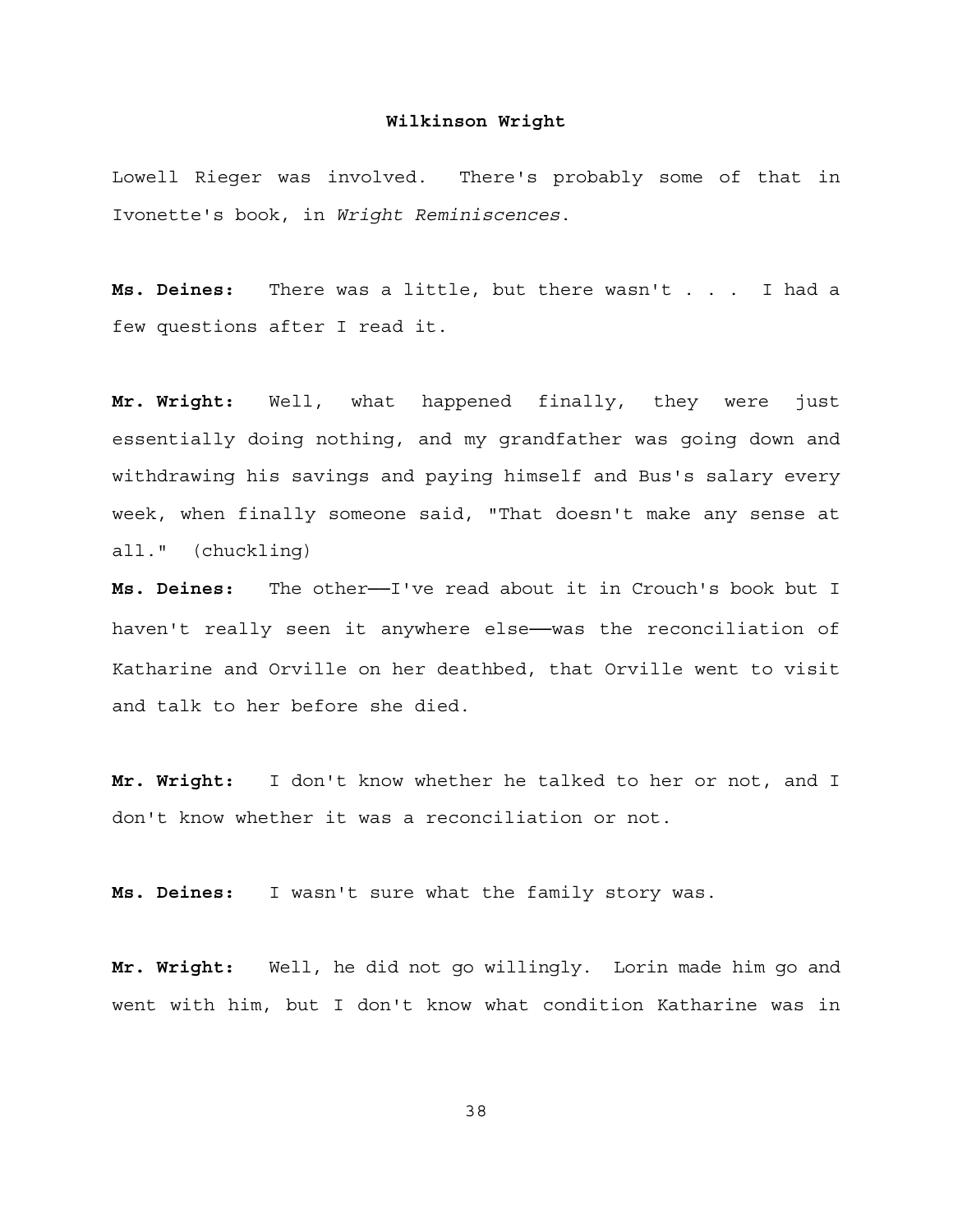when they got there. She was literally on her deathbed. But Orville only went because Lorin insisted that he go.

**Ms. Deines:** Dragged him along?

**Mr. Wright:** Mm-hmm.

**Ms. Deines:** Do you have a few more minutes, or is this . . . We've been going for a while.

**Mr. Wright:** Sure, sure. No problem.

**Ms. Deines:** I have one more historic question, then I wanted to do the present just a little bit to get it on the record. Was Orville actively involved in any way with what was going on with the military and the McCook and Wilbur Wright and Wright Fields? Because I've seen little bits of him doing some consulting or going out there for formal official things, but haven't . . .

**Mr. Wright:** Well, he visited there quite often, and I don't know whether he was doing it as an official thing. I think, first of all, that whoever was in command there almost always called upon Orville and invited him out and showed him what they were doing in the experimental line, and he was always very interested, of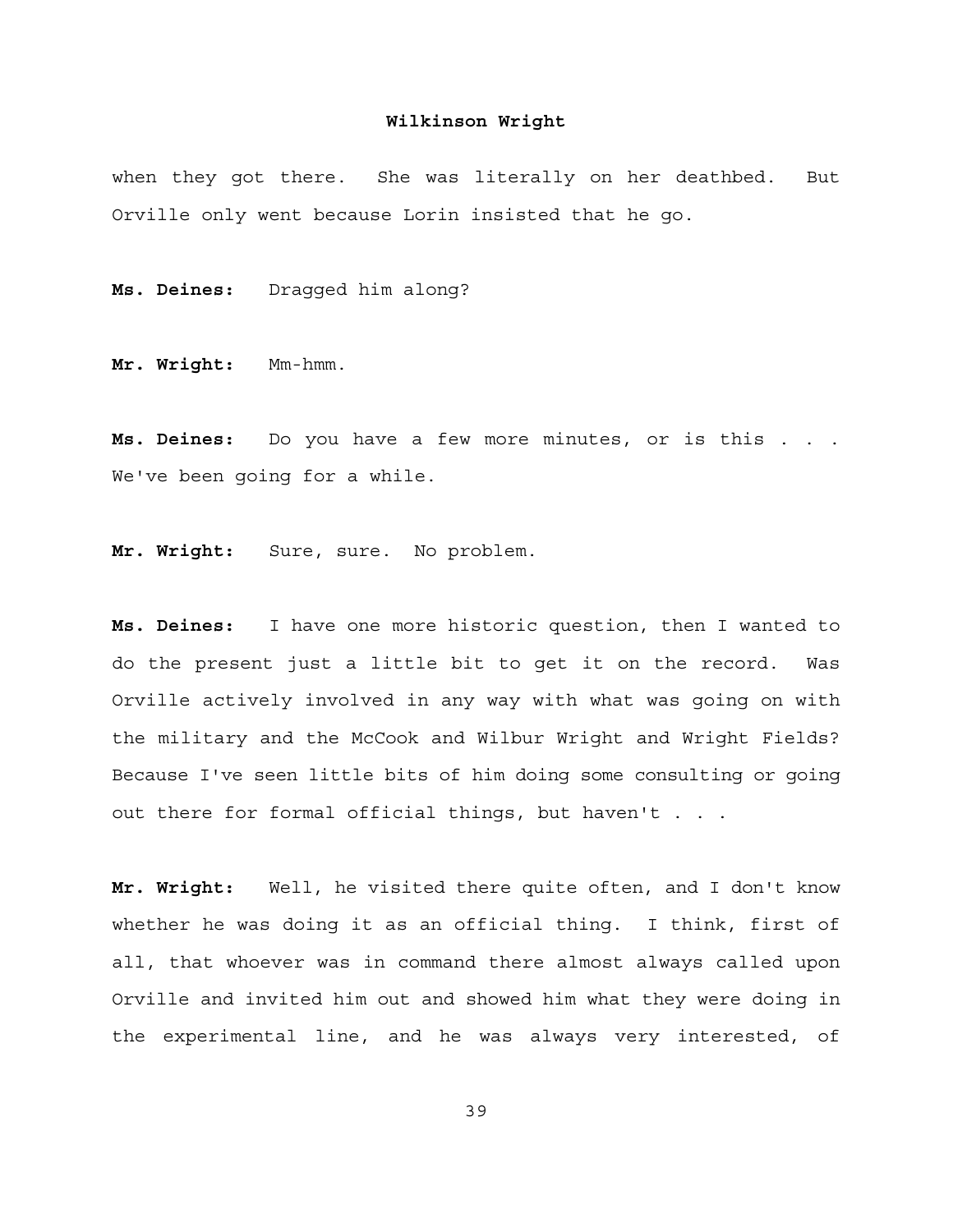course. It may have been some official connection with his work with the NACA, but he was always interested; and whenever they brought in a new plane or a new device that they were working on, they had him out there. You've seen the pictures of him visiting with . . . oh, Sikorsky was there and people like that. And when they brought the first . . . wasn't it General Craigie, I think, was the first American to fly a jet maybe. General Craigie was here for a while, and you see pictures of Orville and General Craigie. I remember one Sunday he took . . . Well, was it Sunday? I don't know what it was. He took my brother and me out there . . . You wouldn't remember the *Explorer* balloons. This was in the 1930s, I think, and it was sponsored by the *National Geographic*. There were these balloons, helium balloons, which went to extremely high altitudes. And Major Kepner and Captain Stevens and . . . oh, who was the third one? Well, anyhow, they did these. They were, I think, looking toward the day when they hoped to fly higher. This was the first time that anyone really got into the stratosphere. These balloons went as high, I believe, as 70,000 to 80,000 feet. They were a round, ball-shaped gondola. I can remember going out there one . . . I think it was a Sunday, and we met Stevens and Kepner. This gondola was sitting there and they were working on it, and Orville was intensely interested in what they were doing and the tests they were going to run.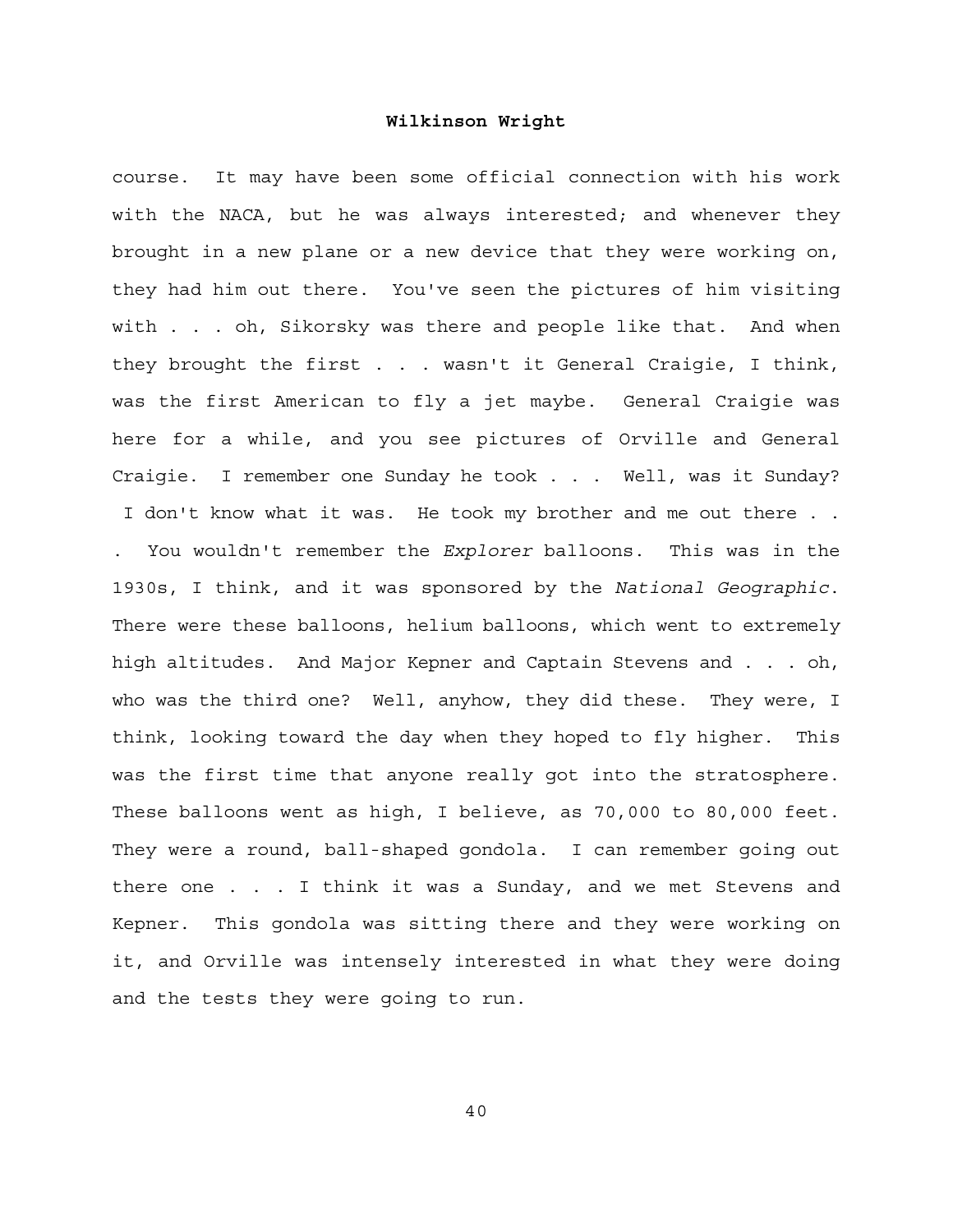**Ms. Deines:** So it might have just been a relationship of interest, right?

**Mr. Wright:** Yes. Well, and people, of course, were . . . If he was interested, people were delighted to have him. Now, one of those ended in a disaster. The balloon ripped at a very high altitude and the gondola started to fall, and it was falling so fast that they had trouble getting out because the air was rushing by so fast. If you look in some old *Geographic*s, you could find those. And I think there are some . . . one of the gondolas, or pieces of one of the gondolas, I think is out at the Air Force Museum. Yeah, they're right there along in that section there where the space stuff is, you know?

**Ms. Deines:** I haven't been out there in a while, except for the movies or something, but not to look at the exhibits. I need to do that sometime. I wanted to talk a little bit about Aviation Trail and the 2003 Committee. When did you become involved with all that? I guess it would have been Aviation Trail first?

**Mr. Wright:** Gee, I'm not sure I can remember. Yes, I guess I've been with Aviation Trail as an advisor. I did not want to go on their board because their board is really a working board and I didn't have the time to do that. When I joined the 2003 group, I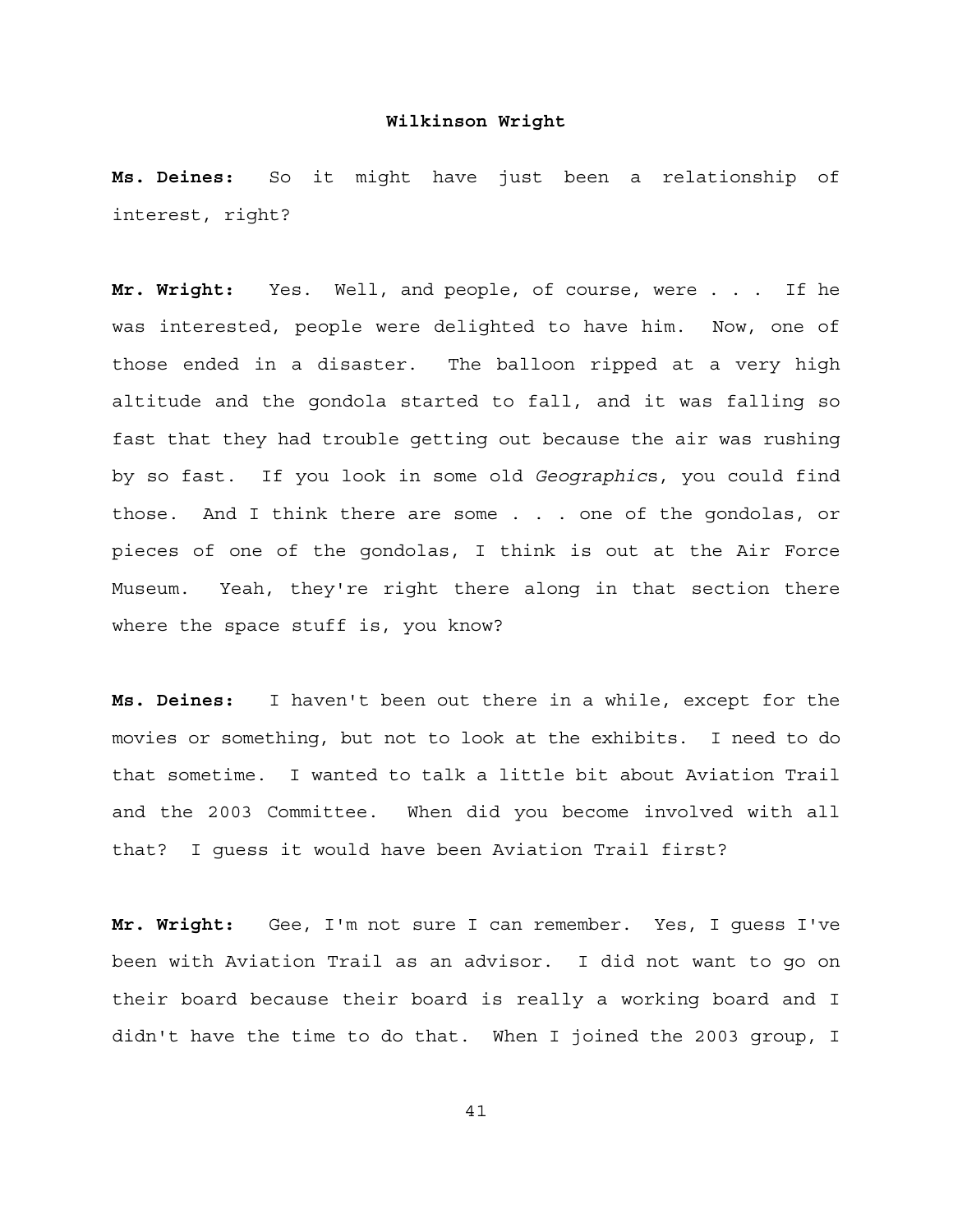think it was late '89 or early in '90, around in there. All of this was since I retired, which was January 1, 1985, that I've gotten into all this stuff.

**Ms. Deines:** Was Ivonette involved in any of these before she moved? Or have you been mostly the family representative?

**Mr. Wright:** No, she did not attend meetings or that sort of thing. Of course, they always let her know what they were doing, and they invited her to many occasions and she was sort of a sponsor, yeah.

**Ms. Deines:** So, in at least the initial work of Aviation Trail, there wasn't a whole lot of family involvement? They just let you know what was going on?

**Mr. Wright:** No, I think that Aviation Trail really got started . . . I think that Jerry Sharkey, I understand, was the guy that really got that . . . Well, Jerry Sharkey and . . . shoot, the doctor who died.

**Ms. Deines:** Meyer.

**Mr. Wright:** Yeah, Meyer. Well, I think the original spark came from Marlin Todd, because Marlin Todd is the one that identified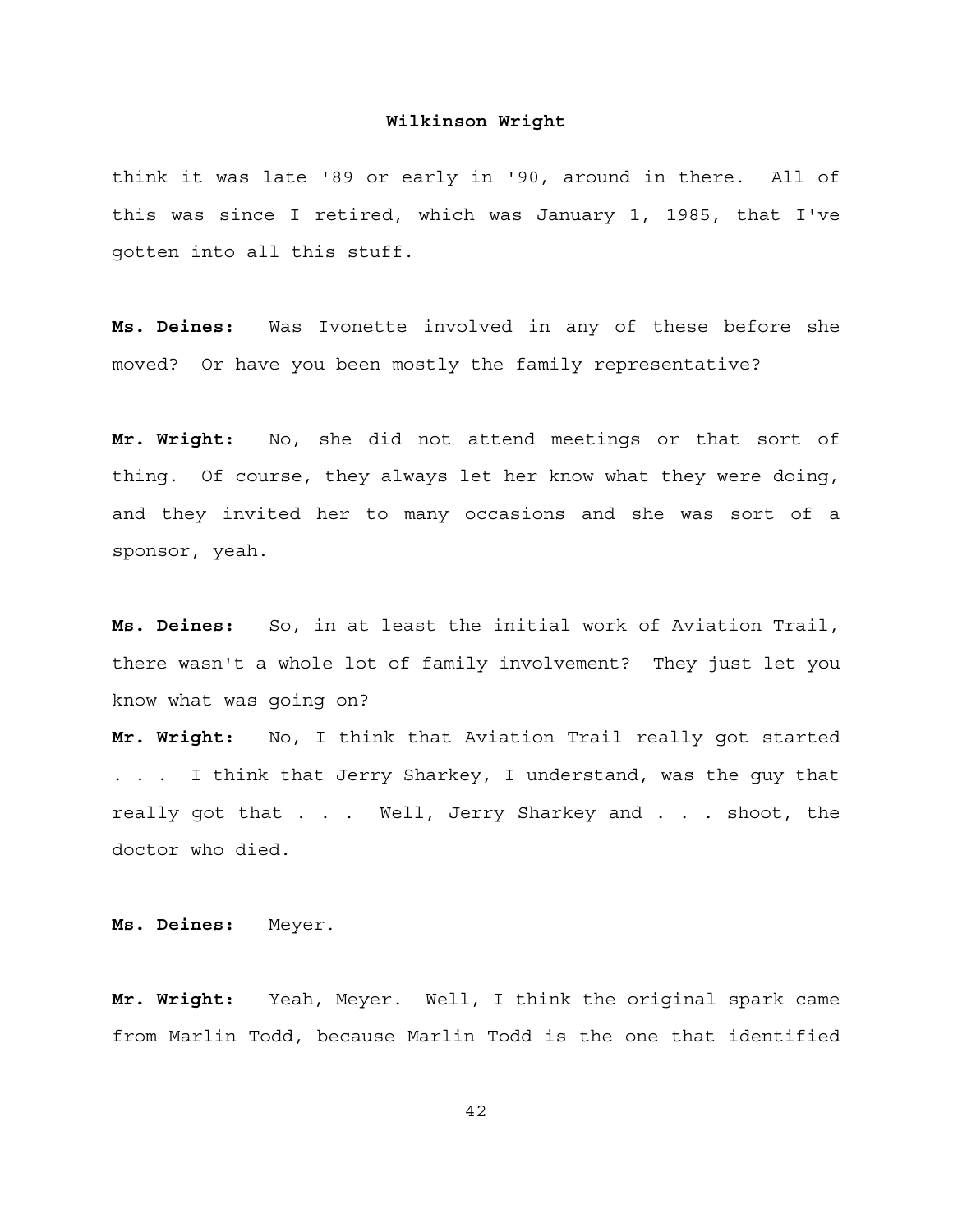the building and the bicycle shop. And I don't know what his connection was or how he got those people started, but . . .

**Ms. Deines:** I've talked to some of them about the beginning, but I wasn't sure where the Wright family fit into the story, if at all.

**Mr. Wright:** I can't date it, I guess. People are very kind, they're always inviting us to things and showing us things and doing things.

**Ms. Deines:** Keeping you busy.

**Mr. Wright:** Well, yeah, and I appreciate it, I really do, but I haven't kept any record.

**Ms. Deines:** So your main involvement here in Dayton, at least with the Wright family--I don't know how to word this without chopping some things out of consideration──would be the 2003 Committee right now?

**Mr. Wright:** Yeah, and for awhile, I think, probably Aviation Trail before that, and then the 2003 Committee.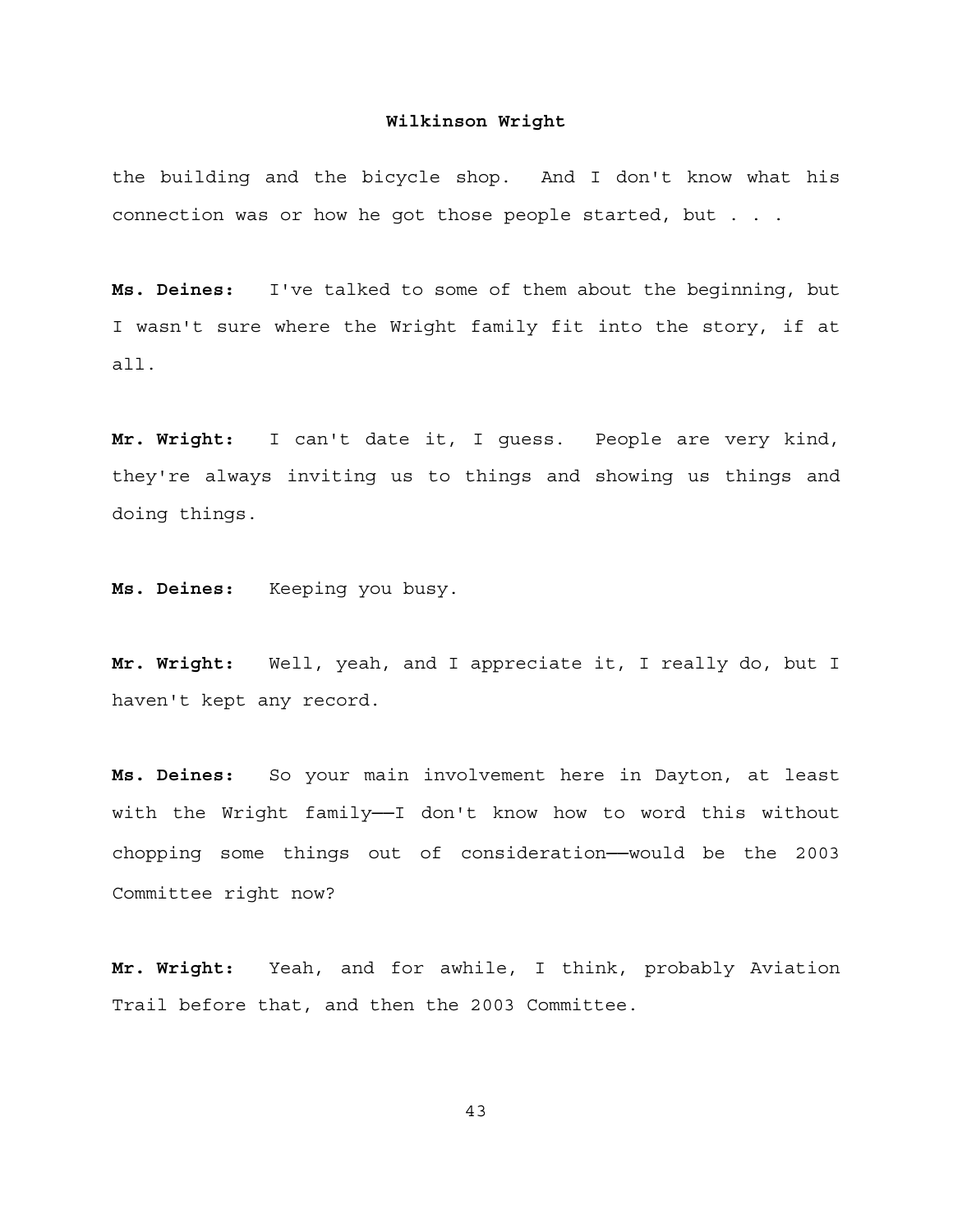**Ms. Deines:** And then you're also . . . I don't know the official name, the commission that's in North Carolina.

**Mr. Wright:** Oh, it seems to me that wasn't started until late '94 maybe, or maybe their first meeting was about in February '95, I think. It's the North Carolina First Flight Centennial Commission.

**Ms. Deines:** So they're the ones working towards the 2003 celebration there?

**Mr. Wright:** Mm-hmm. The executive committee, which is the officers and the committee chairmen, they've created a First Flight Centennial Foundation, which is legally a separate entity and it's a 501(3)(c) corporation so they can accept tax-free donations and all that.

**Ms. Deines:** I was going to say, the name sounds like the fundraising arm of it.

**Mr. Wright:** Yeah, well, that's exactly what it is. I left Bill Gibson a copy of it. They just have signed a cooperative agreement with the Park Service that gives the Foundation total authority almost to design and build a new visitor center. Now, some approvals are required, but not very many. The approvals that they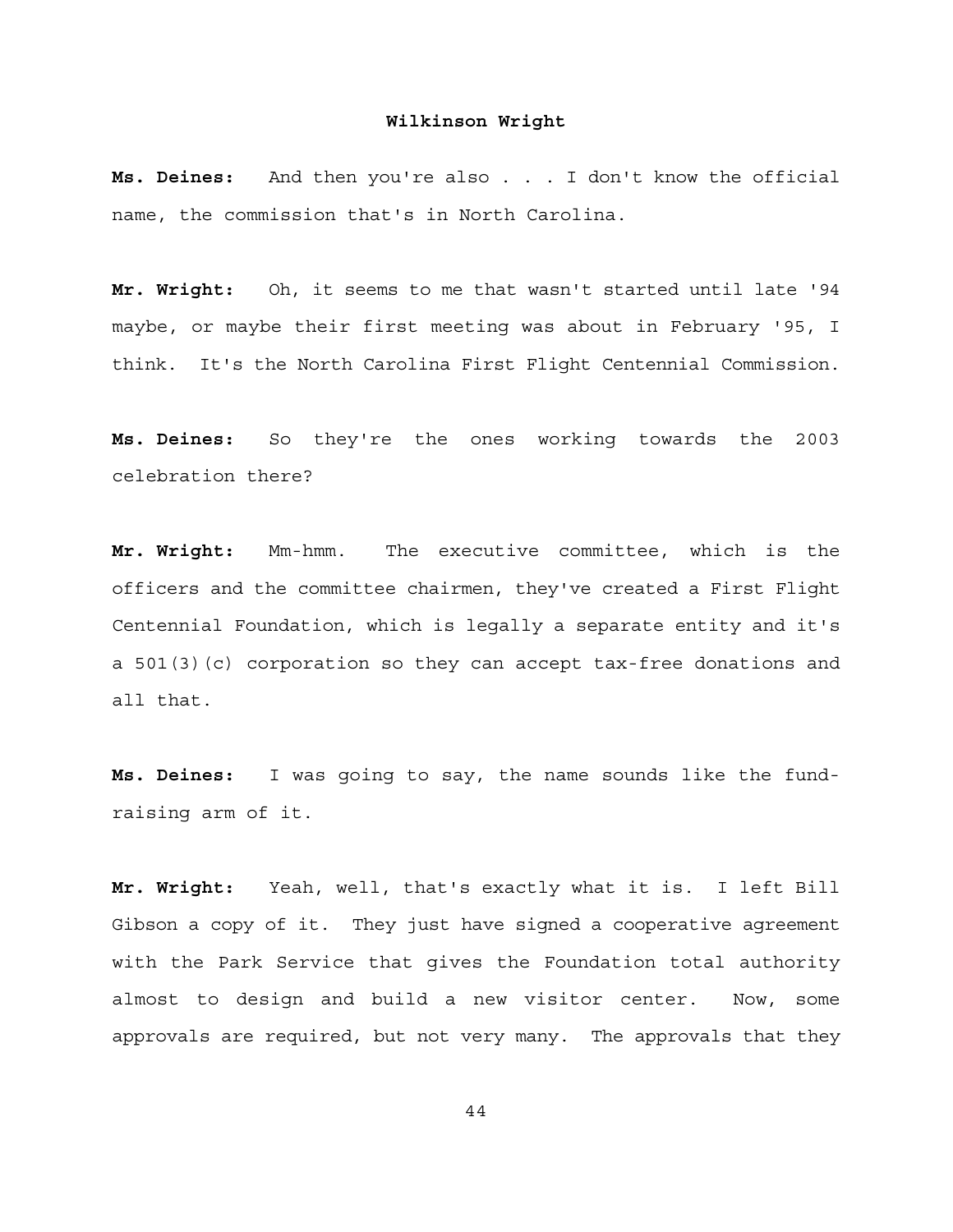do have to get can be given at the superintendent's level. Russ Berry can do it, so it's an astonishing setup. Up to a point, it gives them a great deal more freedom than if the government did it itself. Now, once they start building on government property or spending government money, then you get tied to the whole nine yards of all the labor requirements and all that sort of stuff. But they can just hire an architect, for instance, and get a design, and when they get the design, they would submit it to the Park Service for approval. But they're not tied by government requirements on hiring the architect or getting bids or any of that stuff.

**Ms. Deines:** That will speed up the process a little.

**Mr. Wright:** Oh, yeah.

**Ms. Deines:** From your involvement with these different commissions and committees, what is the situation that you see or hope to see in 2003? We're going to go from the very far past to the future today. (chuckling)

**Mr. Wright:** Well, I would like to see Dayton's aviation history resources, if you will, unified somehow. I mean, I don't think they have to be a part of the National Park, but I think that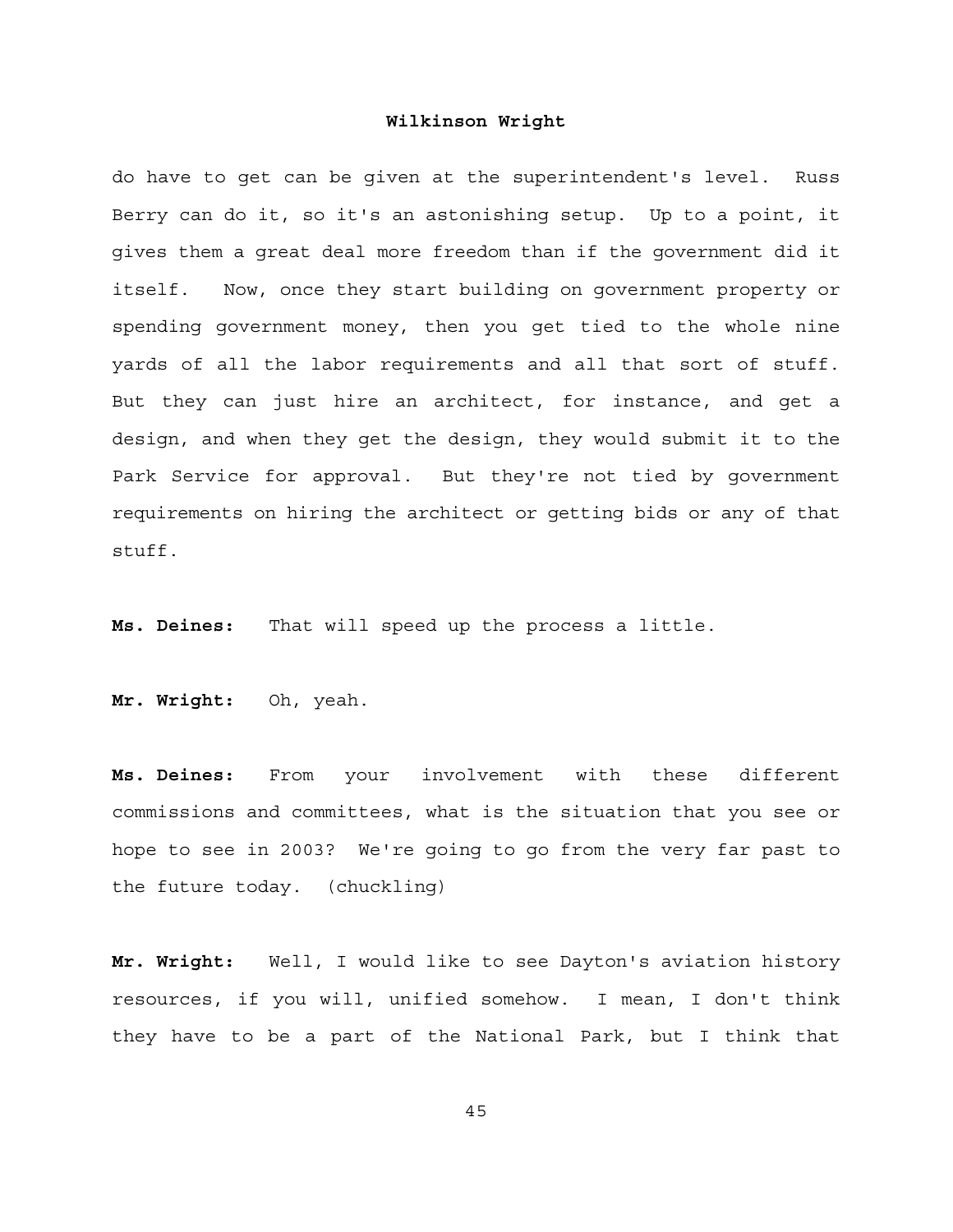whatever we have up and running at that time, the Women's Air and Space Museum, the Air Force Museum, I think all of those things ought to be tied together, and I think they all ought to be cooperating and helping one another. I think their good health, and maybe even their very existence, depends on them all working together in a common interest, and so I would like to see . . . In 2003, I would like to see all those things . . .

**Ms. Deines:** Working together.

**Mr. Wright:** Working together, and with some sort of a . . . I hope some sort of a transportation system and some sort of unifying forces of some kind. If someone wants to go in their own car, for instance, I think we ought to have tapes or whatever, self-guiding tapes that would take you around the whole circuit if you want to go.

And then, of course, we want to have the mother of all air shows in Dayton in 2003, and I'm a little bit concerned about that at the moment. I think we have been sort of marking time because of the centennial, the CD '96, and I think it's high time we start getting professionals on board. I kind of think we ought to have a professional air show manager on board already. I think we should have had a professional outside firm do a feasibility study long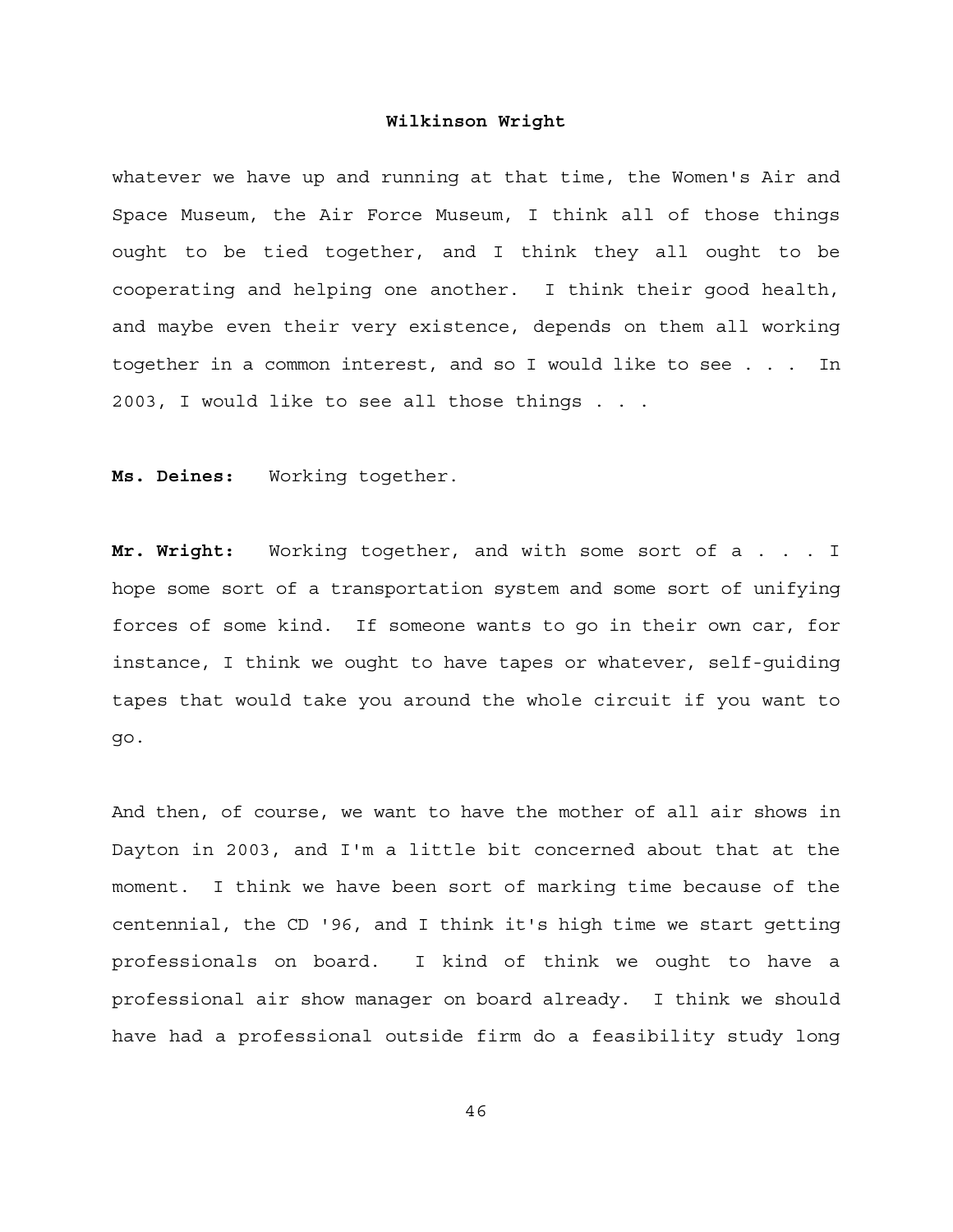before this on what we should build and who the donors might be and what we can expect. That's something, in that, where the North Carolina group is way ahead of us. They have hired a consulting firm──I can never remember the name, it's Ross and two other names--but this outfit is a top-notch outfit. I mean, they've done feasibility studies for people like Stanford University, for instance, where you're looking at campaigns involving hundreds of millions of dollars, really. We're going to get a report from their feasibility study next week, their final report, in North Carolina. I think Dayton should have done something like this before. I think we still are going to have to do that maybe. I think all of our fund-raising efforts so far are aimed at the local community.

#### **Ms. Deines:** It seems to be.

**Mr. Wright:** And I think we've got to go broader than that. Well, because they are focusing much more, really, in a sense, on the national issues than we are at Kitty Hawk, and yet everything they've got there is all focused in one small place, if you will. (chuckling) But it's an economic thing. Ohio's economic health, much of it depends on the aviation and aerospace industry, and we need to brag about it, we need to publicize it. We need the whole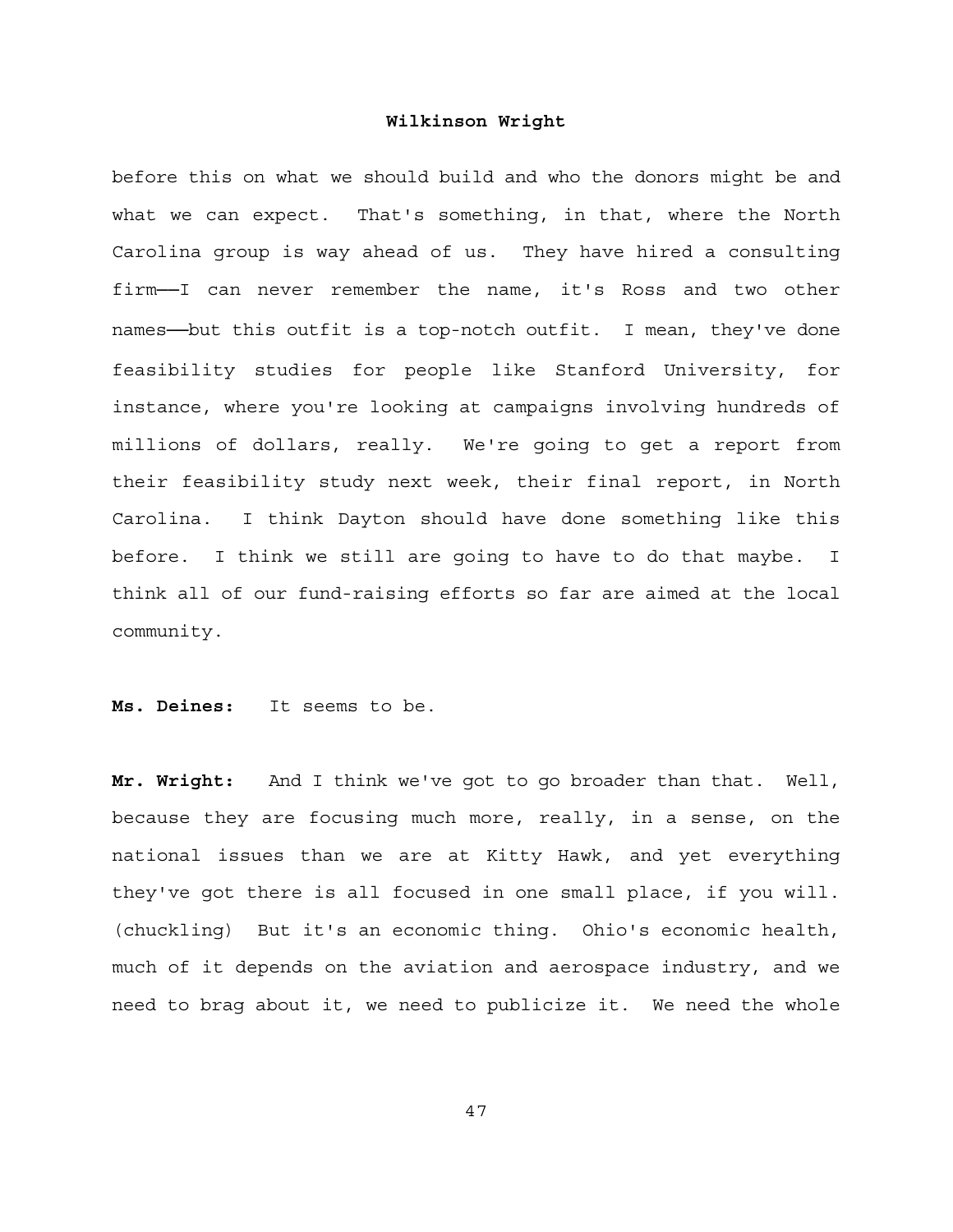world looking to Ohio for the latest and best in aerospace technology.

**Ms. Deines:** To let people know it's here.

**Mr. Wright:** Exactly.

**Ms. Deines:** As a non-native, when I moved here everyone kept saying, "Why Ohio?" (chuckling) I'd go through the whole explanation.

**Mr. Wright:** Yeah. Well, maybe someday. I'm optimistic. I hope things are going to start moving at a greater rate of speed right now. Yesterday Richard Martin invited me down to lunch, and he's going to take over the chairmanship of the National Park effort.

**Ms. Deines:** Who is he?

**Mr. Wright:** Richard Martin? He's with Bank One, and he's their . . .

**Ms. Deines:** Okay, that's why I knew the name.

**Mr. Wright:** Yeah, he's a fun guy and very capable. He wants me to be co-chair, and I told him I have no administrative talents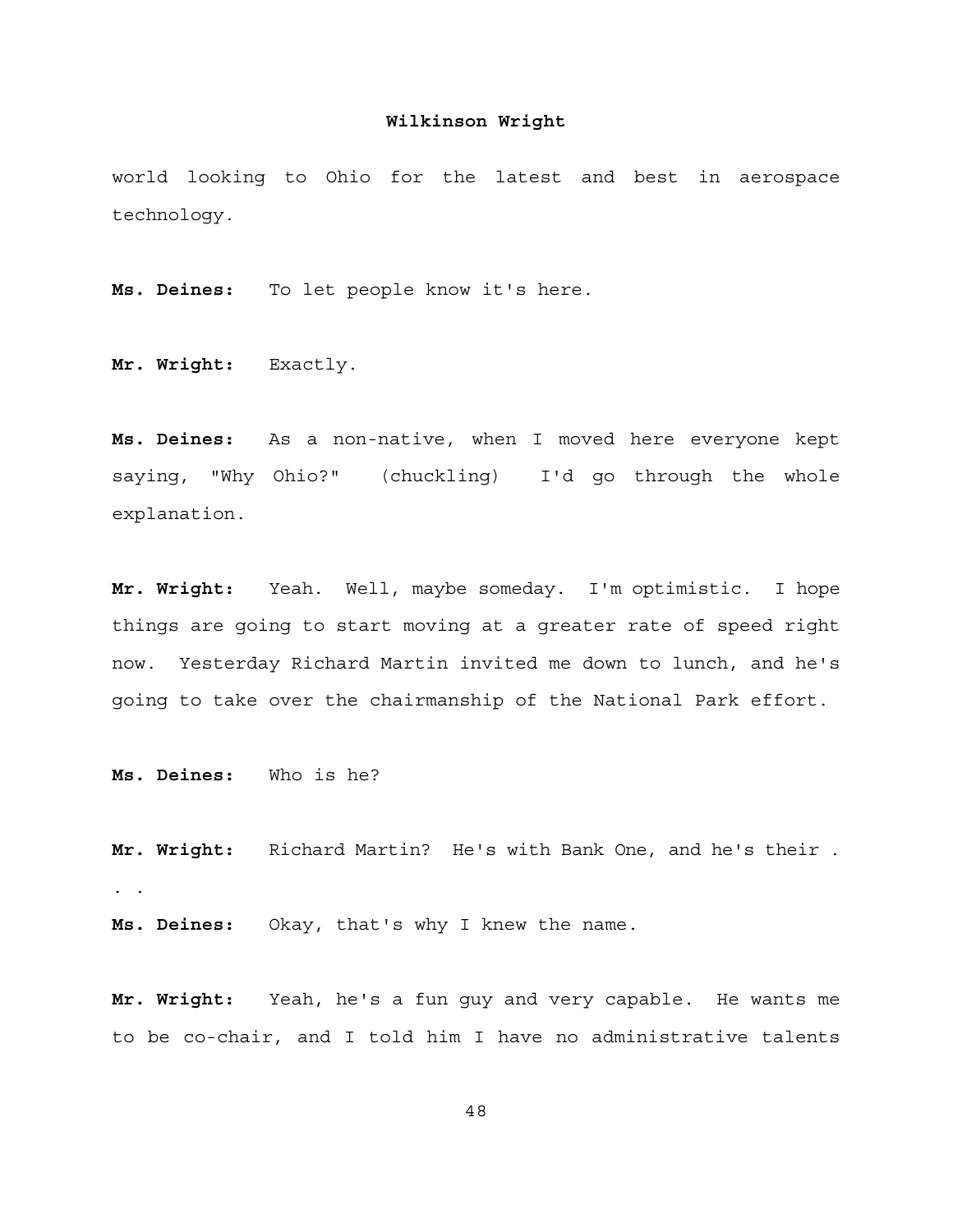whatever-I mean, I have no management talents-and so he wants me to be co-chair anyhow. So I'll be his co-chair, and Brad and Mary will be co-chairs of the air show or the centennial.

**Ms. Deines:** And you would be for . . . what was that?

**Mr. Wright:** For the National Park, as such, yeah. So I'm optimistic about that. I think what we really need though, and I'm groping for it, we need something conspicuous to do in the next year. I mean, 2003 Committee has been around since late in '89. Well, we've gotten some things built now, or things are being built, but we need something big, something that will get space in the newspaper to arouse interest afresh and to get people to participate, and within the next year I'd hope.

Now, the education . . . What do we call ourselves? The 2003 Committee has two subcommittees, one is Precollegiate, they call it, and the other one is Dr. Flack, and it's at the collegiate level. Now, there we're planning a mammoth aerospace conference or symposium for '98, and we're having a meeting on that here--I guess it's in October. We had one meeting in Washington at the Air and Space Museum. I hope we have something sooner than that.

**Ms. Deines:** To bring attention . . . ?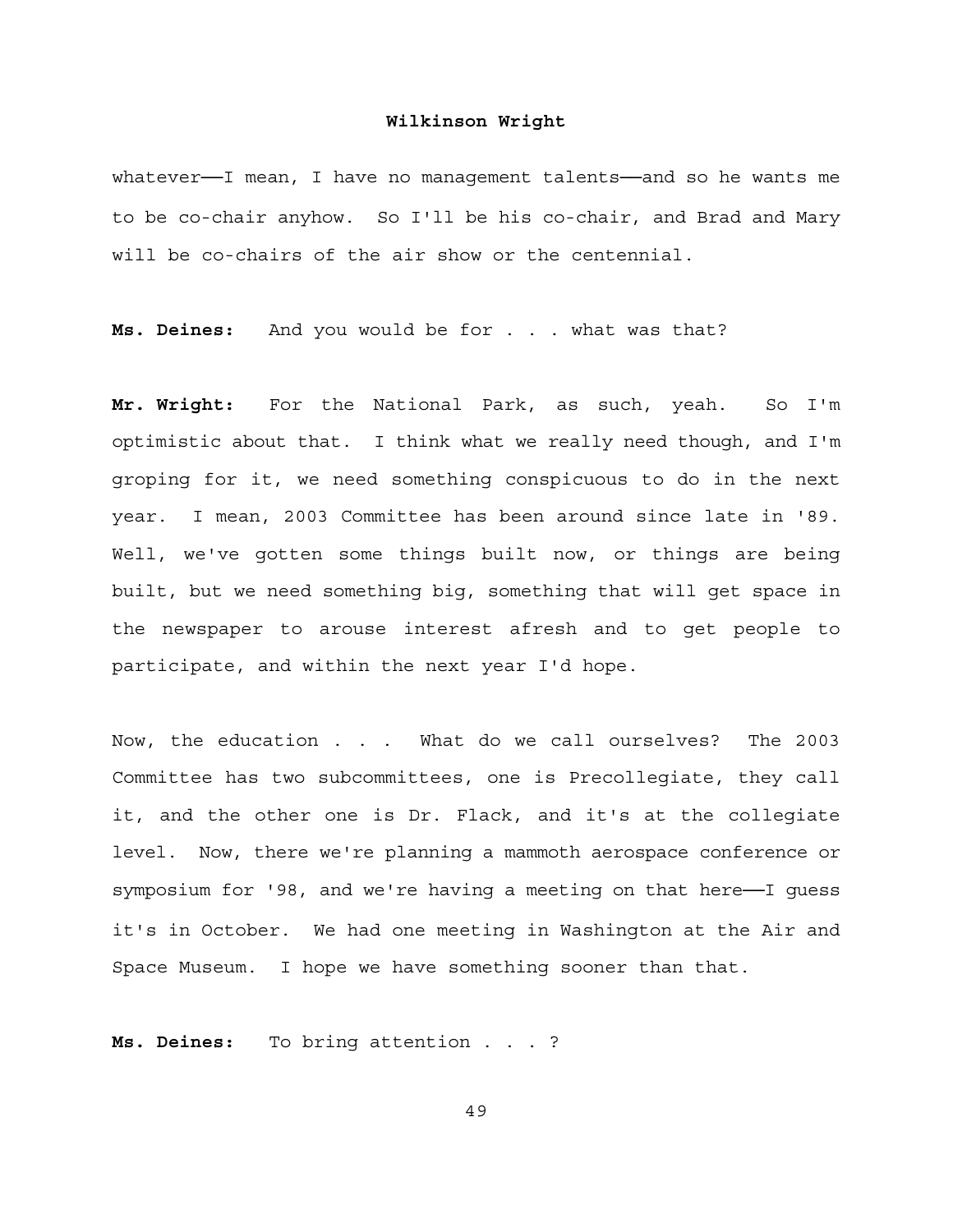**Mr. Wright:** I don't know what that's going to be. I haven't a clue, so I don't know. (chuckling)

**Ms. Deines:** It will come to you someday.

**Mr. Wright:** Well, my cousin, Kate Hudec, right now she's back working for Nova--and there she's working, I think, three days a week--and they are trying to get money at the moment, trying to find money. They want to do a two-hour documentary, sort of a "how we invented the airplane" kind of documentary. They want to build replicas of the kite and the gliders and at least one flying replica of one of the Wright planes, and they want to do a two-hour documentary showing those being built and then being flown.

**Ms. Deines:** And the progression.

**Mr. Wright:** But they are planning that. They hope to release that sometime in '98. They haven't gotten started yet.

**Ms. Deines:** That's a big project.

**Mr. Wright:** Yeah, I think '98 is a bit ambitious. But this Ken Hyde is going to build the flying replica for them, if they come up with the money, which is something like . . . well, it's less than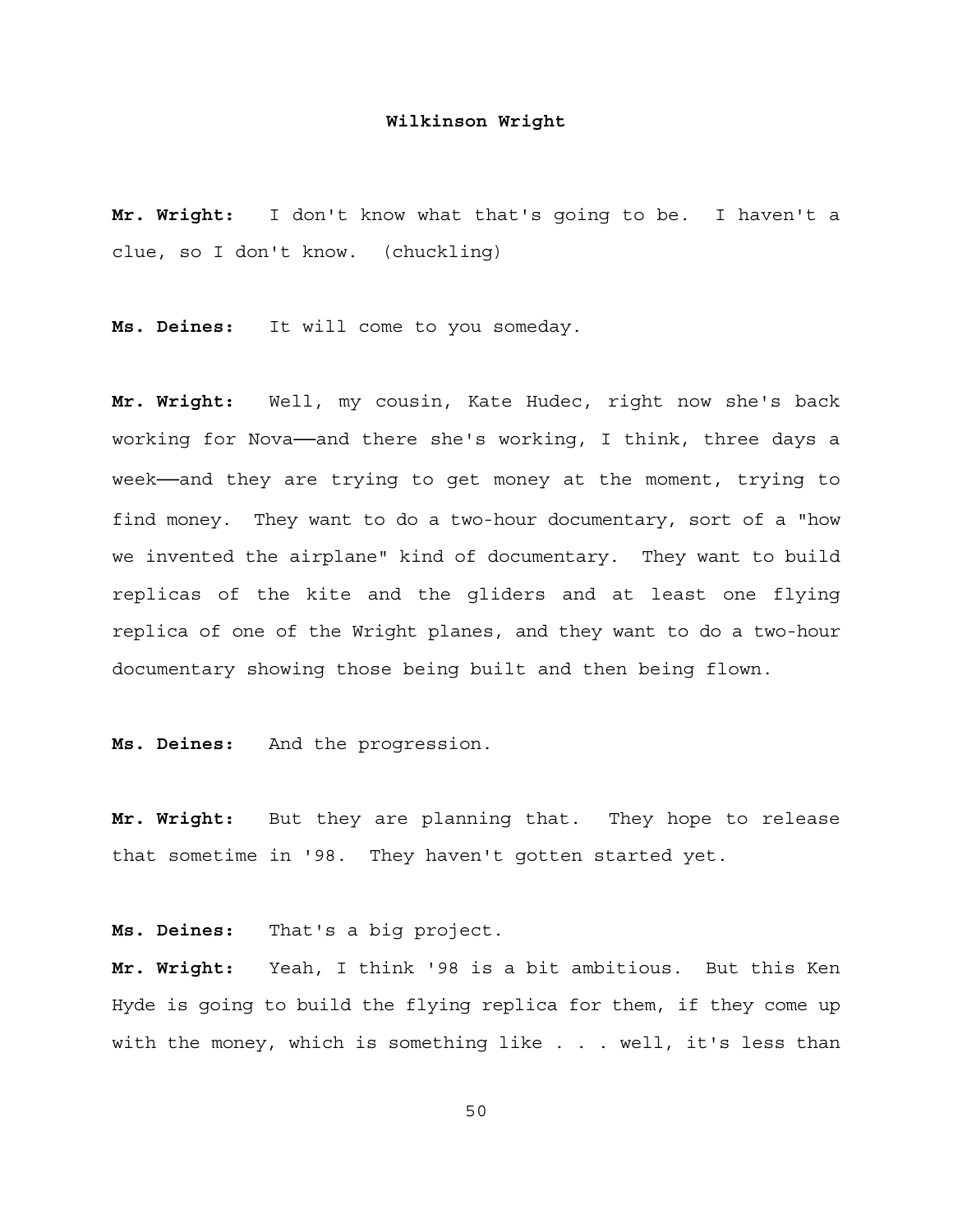three hundred thousand dollars but over two. (chuckling) And Rick Young is going to build the gliders and the kite.

**Ms. Deines:** That would be good, if they can find the funding. That's a good project.

**Mr. Wright:** Yeah, that'll be a great project, and I'd like to see that done. Imagine having a flying replica go to events, air shows and so on. They're talking about complete with the launching derrick.

**Ms. Deines:** Oh, the catapult?

**Mr. Wright:** Yeah.

**Ms. Deines:** That would be nice to see.

**Mr. Wright:** Yeah, wouldn't that be great? Wouldn't that be great? I think I persuaded them to build the Model A. I think that, in the first place, it was a very flyable airplane, apparently.

**Ms. Deines:** What were they looking at building?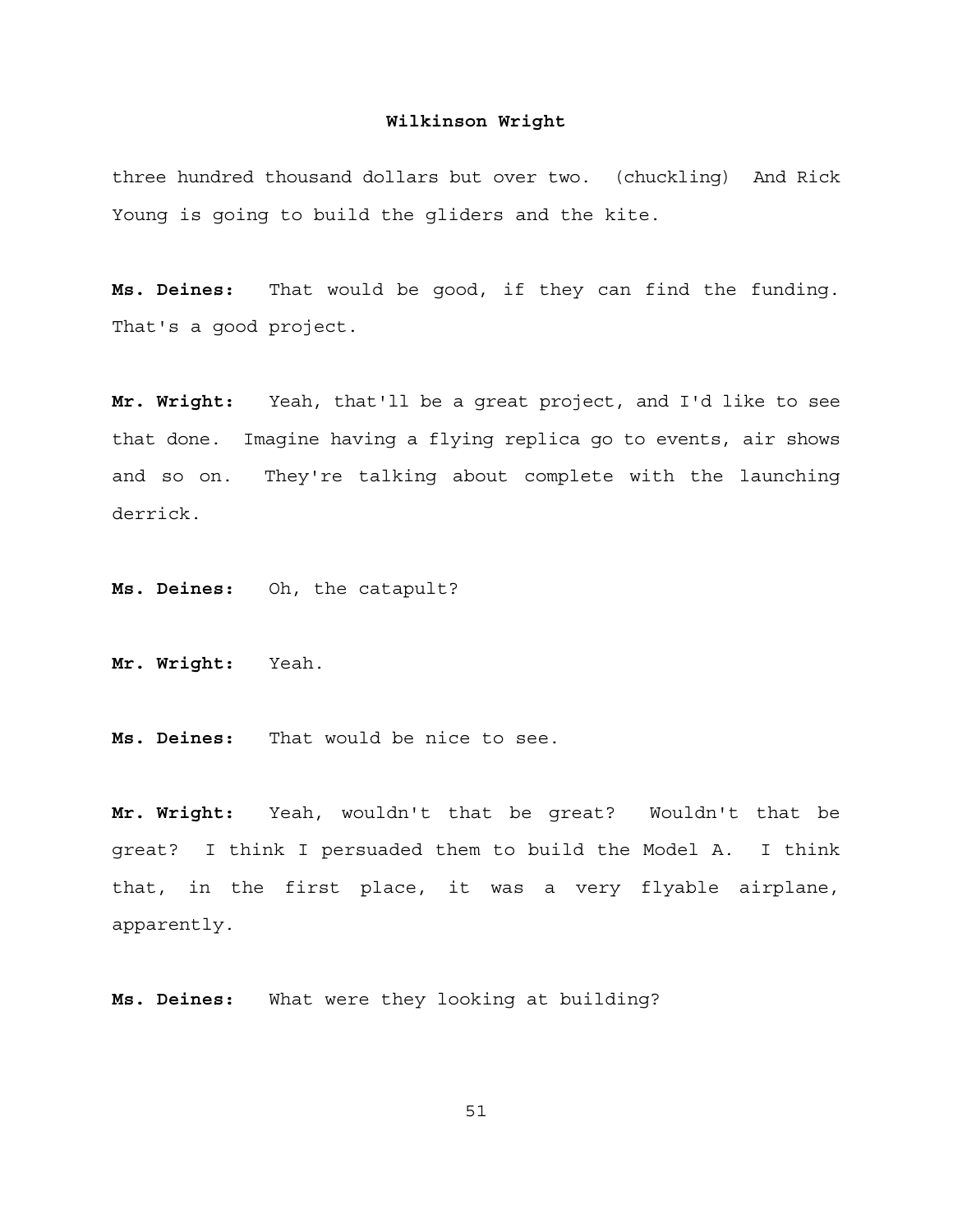**Mr. Wright:** Well, they had talked about building the first plane. In the first place, it did not fly well; and in the second place, I think it would be dangerous. Then they were talking about the Model B. Well, I think the Model B is kind of ugly. (chuckling) I think that the Model A, or the 1905 plane, which was the prototype for the Model A, was a very graceful and pretty thing to see in flight, with that long, long canard and the tail out in back. And we've got some good . . . There is some good movie footage of that, as you know.

**Ms. Deines:** Good documentation.

**Mr. Wright:** Yeah, so I think that would be great.

**Ms. Deines:** Well, is there anything else you want to add?

**Mr. Wright:** No. Well, anything you're interested in, let me know.

**Ms. Deines:** I've got all my questions answered today. I'll probably come up with more, but for today we are done.

**Mr. Wright:** Okay.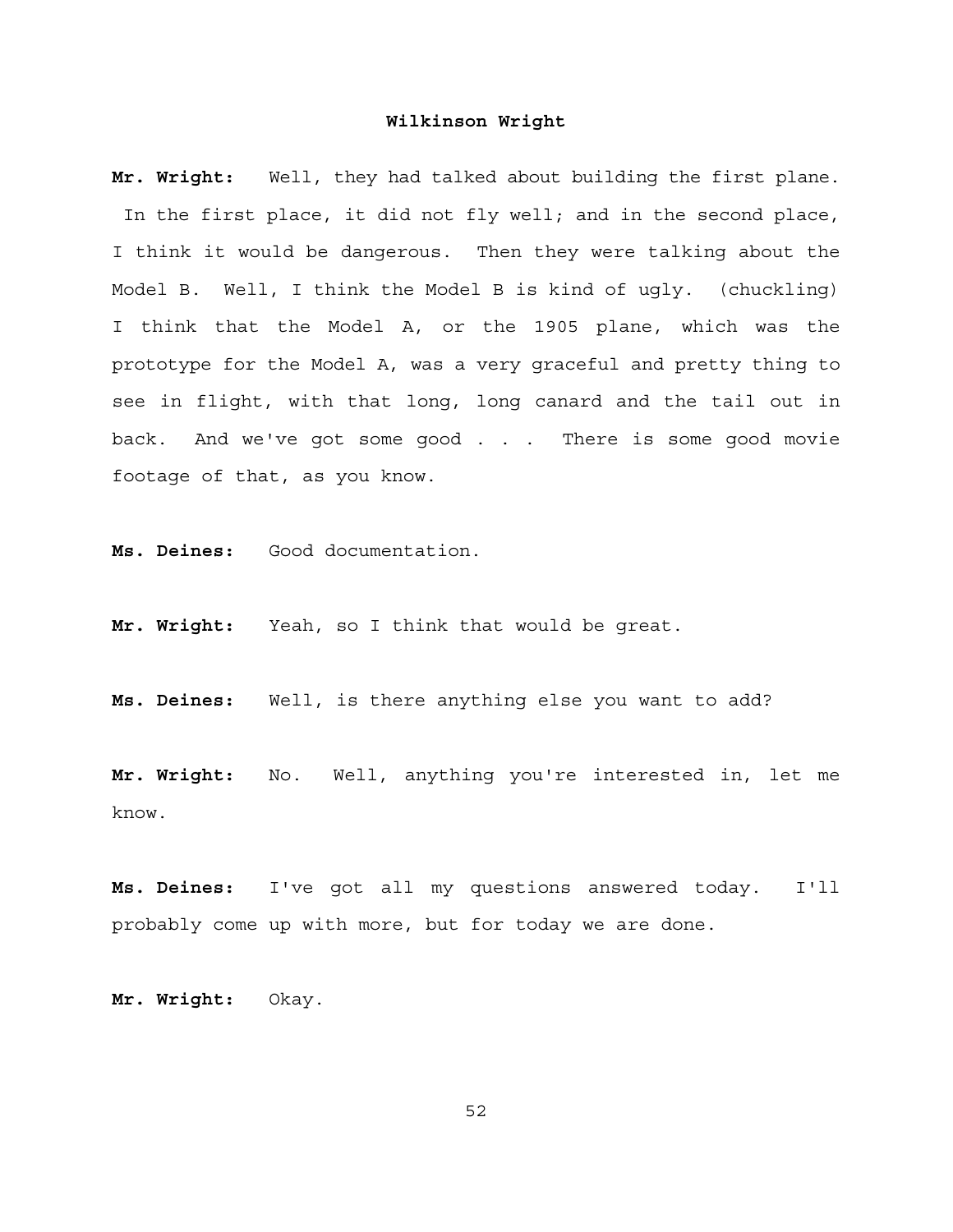**Ms. Deines:** Thank you.

END OF INTERVIEW